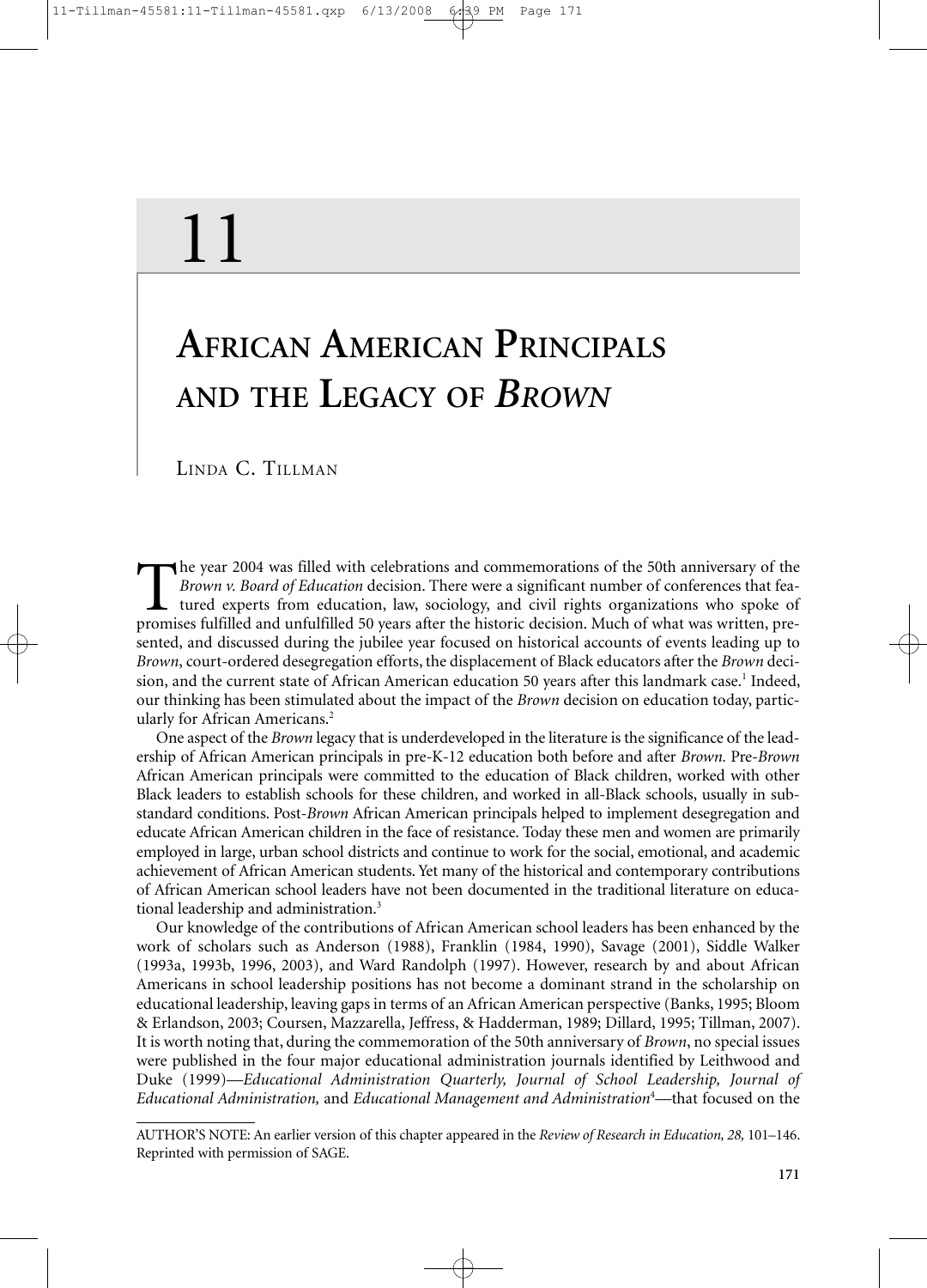

importance of the *Brown* decision to school leadership.

A special issue of *Educational Administration Quarterly,* "Pushing Back Resistance: African American Discourses on School Leadership" (Tillman, 2005b), includes perspectives on *Brown* and its significance to educational leadership. In addition, race and culture as factors in school leadership, topics that have not been extensively discussed in the educational leadership literature, are consistent themes in this special issue. The issues of race and culture in educational leadership are particularly relevant given the increasing number of African American principals and students in pre-K-12 education and the need to investigate issues that may be specific to African Americans in school leadership positions, including same race and cultural affiliation; leadership styles; recruitment, hiring, and retention of African American leaders; instructional supervision; leadership in urban schools;<sup>5</sup> and the relationship between African American school leadership and African American student success. This special issue was the first full issue in *Educational Administration Quarterly* to focus specifically on African Americans in school leadership, and represented an attempt to broaden the discussions on school leadership generally, and to establish a body of work on African Americans in school leadership specifically, in the mainstream school administration literature.<sup>6</sup>

The 1954 *Brown v. Board of Education*  decision is significant with respect to African Americans in the principalship for several reasons. First, teachers, principals, and parents were the most important influences in the education of Black children in the pre-*Brown* era of schooling. Thus, discussions about the *Brown* decision and the education of Blacks cannot be held without discussions about the roles played by the central figure in the school: the Black principal. As the research reviewed here will reveal, it was the Black principal who led the closed system of segregated schooling for Blacks, primarily in the South. The Black principal represented the Black community; was regarded as the authority on educational, social, and economic issues; and was responsible for establishing the all-Black school as the cultural symbol of the Black community. Second, the work of Black principals in the post-*Brown* era has contributed to the theory and practice of educational leadership. As this review will also reveal, the leadership of post-*Brown* African American principals is similar to that of their pre-*Brown* predecessors. Finally, the *Brown* decision is significant with respect to Black principals because one of the goals of the decision was to remedy educational inequities and thus allow Black principals to continue their work under improved social and educational conditions. It is ironic that the *Brown* decision resulted in the firing and demotion of thousands of Black principals, mostly in the southern and border states. As a result, Black principals were often denied the opportunity and authority to act on behalf of Black children in the implementation of desegregation.

Culture appeared to strongly influence the leadership of pre- as well as post-*Brown* African American principals. Tillman (2002) defined *culture* as "a group's individual and collective ways of thinking, believing, and knowing, which includes their shared experiences, consciousness, skills, values, forms of expression, social institutions and behaviors" (p. 4). The research reviewed here reveals that in the closed system of segregated schooling, as well as in post-*Brown* resegregated schools (Orfield & Lee, 2004), Black principals considered the cultural norms of the Black community in their leadership practices. The work of scholars such as Lomotey (1989a, 1993), Dillard (1995), Siddle Walker (1993a, 1996), and Bloom and Erlandson (2003) points to the importance of culture in the leadership of African American principals. For example, Dillard wrote that principals have three cultural management roles: interpreting, representing, and authenticating school culture and relationships. Dillard (1995), citing the conclusions of Mitchell, Ortiz, and Mitchell (1987) in their work on the notion of cultural management, noted that "particularly helpful were their conclusions that background, culture, religion, gender and other identities serve to develop particularized experiential views of schooling and leadership for the school principal" (p. 545). Finally, Dillard noted that "both nurturing and protecting African American children has historically included authoritative and direct ways of interacting, guided specifically by explicit, ethical, social, and *cultural rules and expectations* [italics added]" (p. 551). While the importance of culture, particularly with respect to racial and ethnic group membership, is not fully developed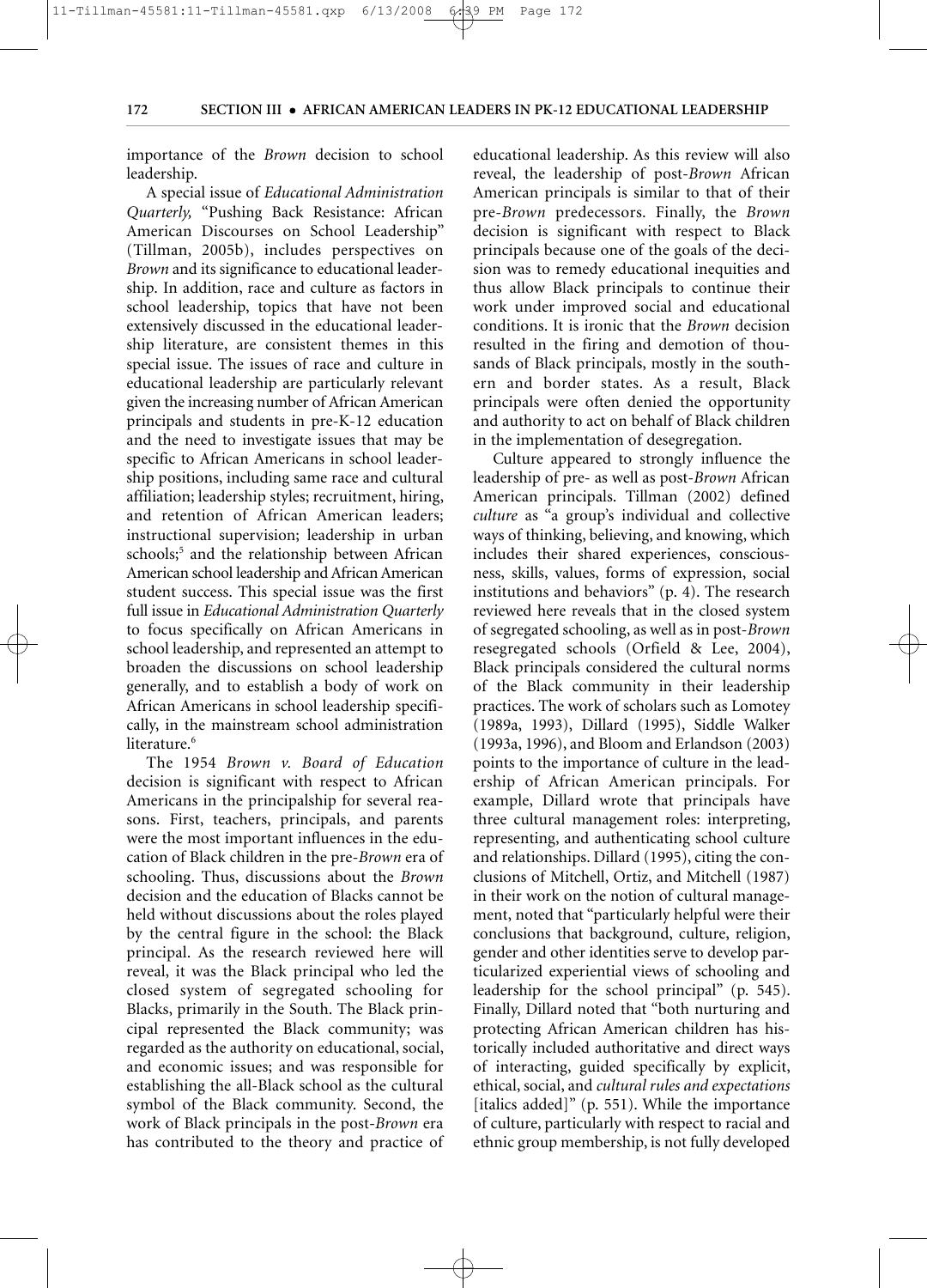in the traditional educational leadership literature, this review will show that an emphasis on culture as a factor in the leadership of Black principals dates back to the pre-*Brown* era of schooling.

#### **OUTLINE OF THE PRESENT DISCUSSION**

The specific focus of this chapter is African American principals in pre-K-12 education in the pre- and post-*Brown* eras. It is not my intent to present a comprehensive review of the broad range of topics in the field of educational leadership. Rather, I have reviewed published research on Blacks in the principalship and identified major themes in the literature. The research is interdisciplinary, including work from the fields of history, sociology, education, and, more specifically, educational leadership/ administration. While a great deal of the empirical work on Blacks in educational leadership/ administration can be found in unpublished dissertations (see, e.g., Hobson-Horton, 2000; Loder, 2002; Shotwell, 1999; Wells, 1991; White, 1995), this review is based on published research and does not include dissertation research on Blacks in the principalship.

The chapter is organized into three sections. In the first section, I discuss historical research on Blacks in the principalship in the pre-*Brown* era and the impact of the *Brown* decision on the displacement of Black principals. In the subsequent section, I discuss research on Blacks in the principalship in the post-*Brown* era. This work includes case studies, ethnographic research, and an emerging body of research on African American female principals. I conclude the review by summarizing major themes across the studies, discussing the impact of the absence of a discourse about race in educational leadership and recommending directions for future research.

The presentation and analysis of the research in this review may be considered "different" from what is traditionally offered in "standard" literature reviews in educational research. However, this difference is consistent with the methodological approaches used by some of the researchers whose work is discussed in this review. Several of these authors note that their findings offer a counternarrative to what is written in traditional educational research (Bloom & Erlandson, 2003; Dillard, 1995; Lomotey,

1989a, 1993; Siddle Walker, 1993a, 1996). These authors rely heavily on the narrative approach and recount participants' stories—stories that, as the authors point out, may not be valued outside these specific racial and cultural experiences. They are stories of vision, hope, persistence, pride, opportunity, disappointment, racism, sexism, segregation, desegregation, resegregation, and survival. The approaches taken by the researchers are intended to place the experiences of African American principals at the center of the inquiry rather than at the margins (Tillman, 2002).

Collectively, the research in this review yielded four consistent themes: (a) resistance to ideologies and individuals opposed to the education of Black students, (b) the academic and social development of Black students as a priority, (c) the importance of the cultural perspectives of the Black principal, and (d) leadership based on interpersonal caring. These themes are not linear. Rather, they overlap, and several themes may be found in a particular study. In addition, the themes cut across the pre- and post-*Brown* eras. Finally, there may be tensions in some of the themes; that is, they are not without contradictions and at times may appear to be in conflict within and across the research. A possible limitation of this review is that much of the research focuses on the positive aspects of Blacks in the principalship and "good schools." However, as did Sowell (1976) and Siddle Walker (2003), I chose to highlight scholarship on Black principals in the pre- and post-*Brown* eras that will "expand the narrow lens through which Black leadership has historically been viewed" (Siddle Walker, 2003, p. 59).

## **HISTORICAL PERSPECTIVES OF THE BLACK PRINCIPALSHIP**

The work of Black educators is historically and culturally significant. A tradition of excellence in Black school leadership and an agenda for the education of Blacks date back to the 1860s (Anderson, 1988; Foster, 1997; Franklin, 1990; Pollard, 1997; Savage, 2001; Siddle Walker, 2000, 2001; Watkins, 2001). Black educators helped to build and operate public and private schools, secured funding and other needed resources, worked with the Black community, and served dual but complementary roles as educators and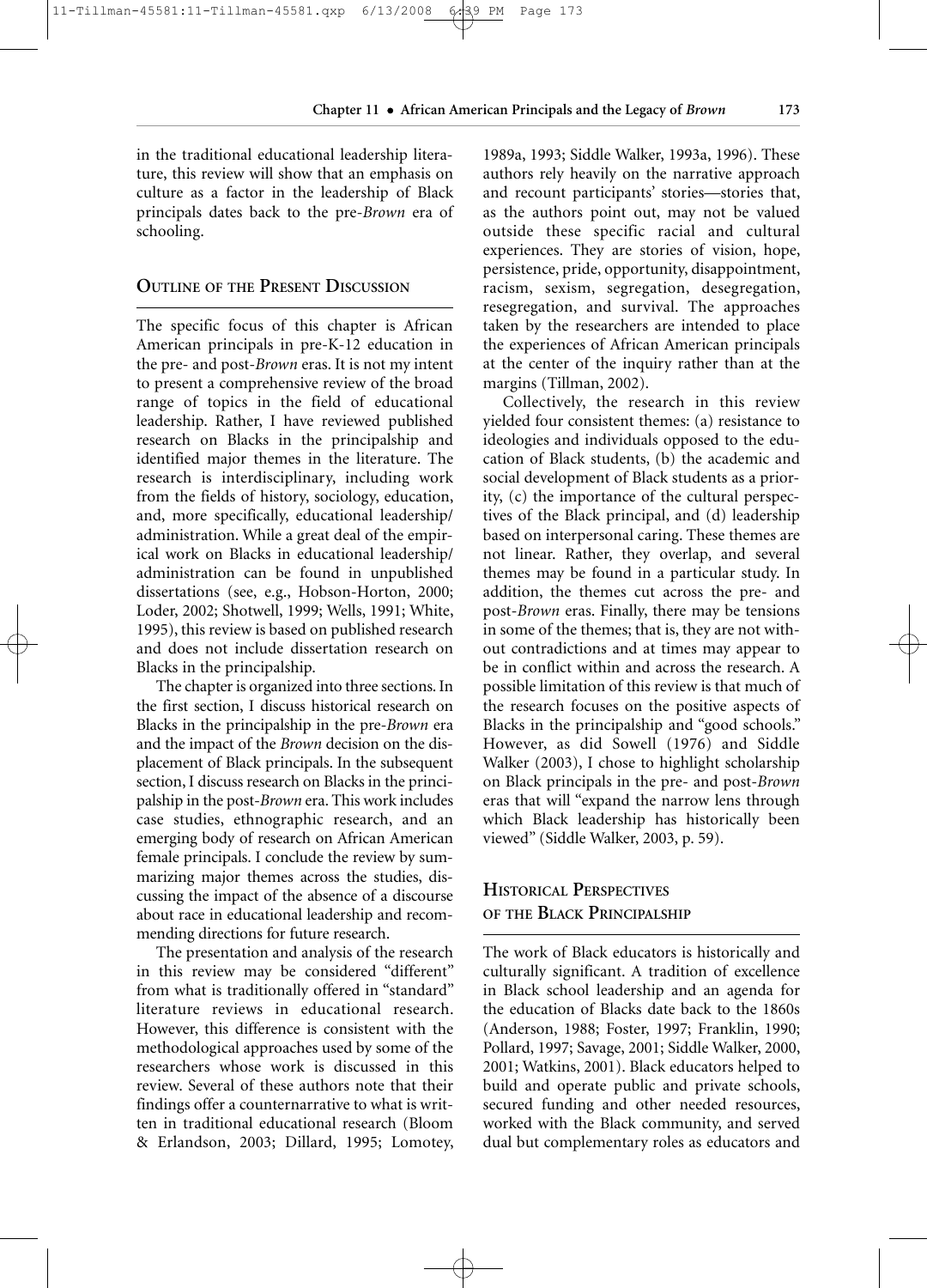PM

activists for the education of Black children. From a cultural standpoint, the educational philosophies of Black principals generally reflected the collective ethos of Black communities that believed education was the key to enhancing the life chances of their children. Particularly in many small southern towns, the all-Black school was the institution that reinforced community values and served as the community's ultimate cultural symbol (Dempsey & Noblit, 1996).

 $\frac{1}{\sqrt{1-\frac{1}{\sqrt{1-\frac{1}{\sqrt{1-\frac{1}{\sqrt{1-\frac{1}{\sqrt{1-\frac{1}{\sqrt{1-\frac{1}{\sqrt{1-\frac{1}{\sqrt{1-\frac{1}{\sqrt{1-\frac{1}{\sqrt{1-\frac{1}{\sqrt{1-\frac{1}{\sqrt{1-\frac{1}{\sqrt{1-\frac{1}{\sqrt{1-\frac{1}{\sqrt{1-\frac{1}{\sqrt{1-\frac{1}{\sqrt{1-\frac{1}{\sqrt{1-\frac{1}{\sqrt{1-\frac{1}{\sqrt{1-\frac{1}{\sqrt{1-\frac{1}{\sqrt{1-\frac{1}{\sqrt{1-\frac{1}{\sqrt{1-\frac{1$ 

Thus, even while schools were segregated, they were "valued" by the Black community (Siddle Walker, 2000). Indeed, while separate school systems were the order of the day in the pre-*Brown* era, Black educators taught and nurtured an important segment of the Black community: its children. Henig, Hula, Orr, and Pedescleaux (1999) noted that "by the second half of the twentieth century, black teachers and principals were important role models and respected leaders in their communities. They also comprised a significant proportion of the African-American community's middle-class" (p. 44). Education was one of the few vocations open to middle-class Blacks in the pre-*Brown* era (Foster, 1997; Orfield, 1969; Pollard, 1997; Siddle Walker, 2000, 2001), and, because of their profession, Black principals served as models of "servant leadership."7 Black principals demonstrated an ethos of service "which obligated those who acquired literacy to transfer this knowledge to others in the Black community" (Savage, 2001, p. 173).

The historical literature on Black principals focuses primarily on two areas: the lives and work of Black principals in the pre-*Brown* era and the employment status of Black principals immediately after the *Brown* decision. The sections to follow discuss research in these two areas.

#### **BLACK PRINCIPALS IN THE PRE-***BROWN* **ERA**

Much of the scholarship on the lives and work of Black principals who led schools just after slavery into the early 1950s has been written by historians and is typically based on archival research and interviews. The majority of this scholarship has focused on the principal's role in the education of Blacks in the South in the pre-*Brown* era. The tasks of building and maintaining schools for Black children were taken on by Blacks who assumed leadership roles and functioned as heads or principals of common schools as well as all-Black institutions such as Hampton and Tuskegee institutes (Anderson, 1988; Butchart, 1988; Franklin, 1990; Jones, 2003). For example, Zion School, one of the first all-Black schools in the South, was established in December 1865 and operated with an all-Black teaching and administrative staff (Anderson, 1988). Anderson wrote that Black Southerners were freed during the same time that education for Whites "was transformed into a highly formal and critical social institution" (p. 2). Blacks gained access to education under a different set of circumstances than Whites, for whom education was an entitlement. Anderson described systems of public and private education designed and implemented for and by Black Southerners between 1860 and 1935. Two types of schools established and maintained by exslaves were common schools and Sabbath schools. Sabbath schools, for example, were church sponsored, were open in the evening and on weekends, and provided literacy instruction to ex-slaves. According to Anderson, schooling for Blacks in the South was for the most part effective given the segregated context and hostility toward educated Blacks. Indeed, one of the most prominent themes in the history of Black Americans during this era was their persistent struggle to participate in an educational system that would ensure their continued freedom and grant them entrée into a democratic society. Anderson noted,

The short range purpose of Black education in the post-slavery era was to provide the masses of ex-slaves with basic literacy skills plus the rudiments of citizenship training for participation in a democratic society. The longrange purpose was the intellectual and moral development of a responsible leadership class that would organize the masses and lead them to freedom and equality. (p. 31)

One of the earliest known Black principals was Booker T. Washington, who headed Hampton Institute in Virginia and later Tuskegee Institute in Alabama. Students who attended Hampton and Tuskegee were typically older and had been denied the opportunity to participate in structured education in the years immediately after slavery. Washington was principal during a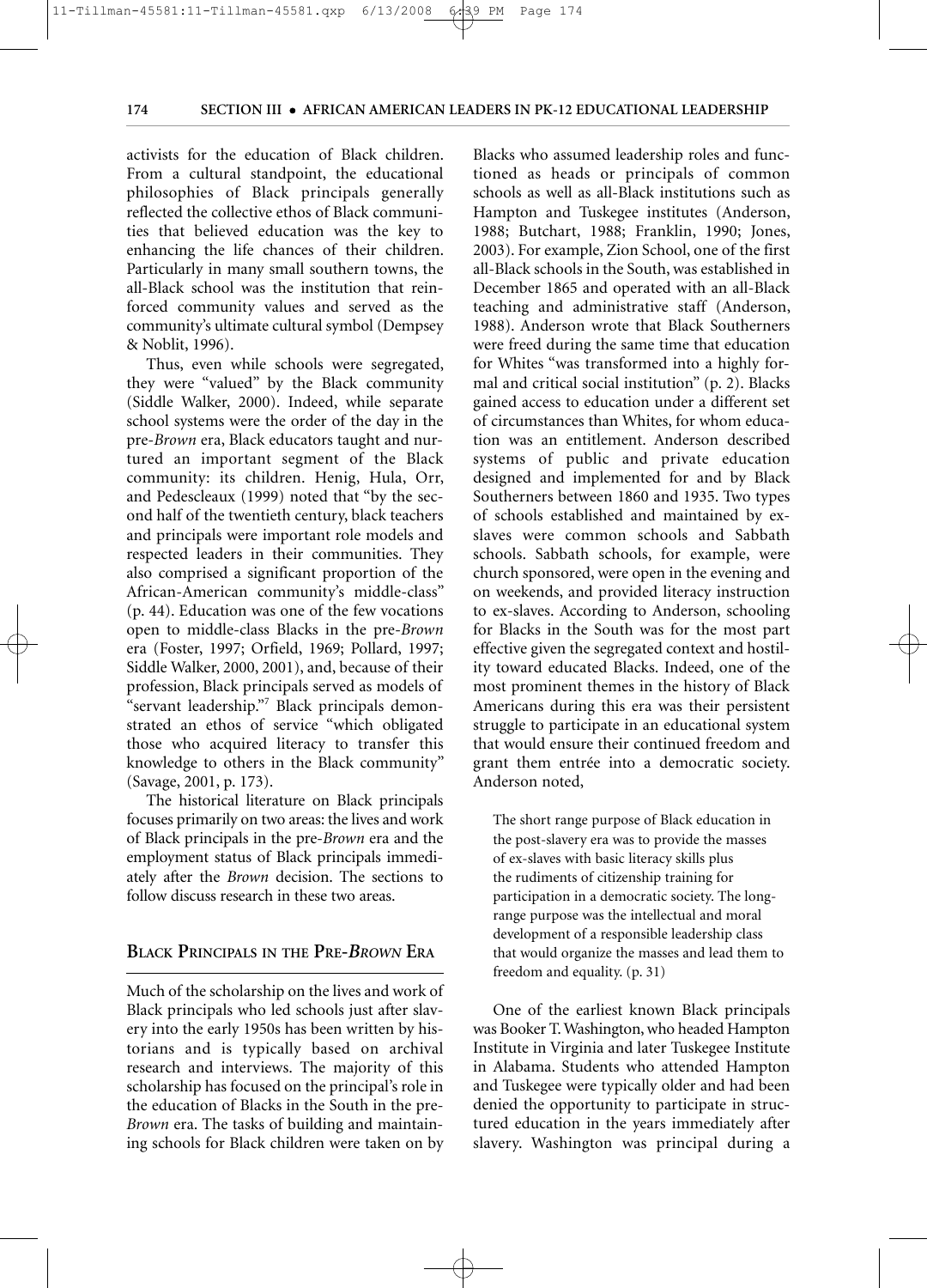11-Tillman-45581:11-Tillman-45581.qxp 6/13/2008 6:39 PM Page 175

**Chapter 11** • **African American Principals and the Legacy of** *Brown* **175**

period of history when the education of ex-slaves was primarily controlled by White philanthropists and industrialists who believed that Blacks should be trained (rather than educated) in skills that would benefit the economic development of the South. As principal, Washington established a manual labor program at Hampton Institute in 1879 (Washington, 1901/1993). The program operated at night after students had worked for 10 hours a day, 6 days a week, 11 months a year for 2 years. The Hampton manual labor program was "designed as an ideological force that would provide instruction suitable for adjusting blacks to a subordinate social role in the emergent New South" (Anderson, 1988, p. 36). Basic skills in reading, writing, and computation were discouraged; rather, Black students received instruction in cooking, sewing, and farming and were taught Christian morals. As the principal, Washington was given a great deal of authority to implement his own vision for educating Blacks, a vision that was consistent with the wishes of the White power structure. He often disagreed with Black leaders and Black educators who fought to provide Blacks with the same type of liberal arts and classical education received by Whites. Washington is credited with designing, implementing, and supervising the education of many Blacks, as well as raising money to modernize two schools that would later become premier all-Black institutions. However, his alliances with wealthy and influential Whites and his willingness to compromise the rights and the future of Blacks make him one of the most controversial figures in the struggle to educate Blacks.

From the 18th century through the 1950s, educated professional elites such as ministers, journalists, and politicians provided leadership in the struggle to educate Blacks (Franklin, 1984, 1990). Throughout the antebellum era, African American minister educators were particularly instrumental in opening schools in the North and the South. As principals or headmasters, these individuals held a strong belief that while Blacks could be stripped of their money, civil rights, and property, the knowledge they acquired through education could not be taken away. Jeremiah Burke Sanderson served as a principal-teacher in all-Black public schools in Stockton and San Francisco, California, from 1859 through 1874. While studying for the ministry, Sanderson became an outstanding educator and advocate for the schooling of Black children. In 1826, Daniel Payne, an African Methodist Episcopal bishop, started a school in Charleston, South Carolina, for free Black children and adult slaves. The school was closed in 1834, when Whites became fearful that free Blacks might have access to and be influenced by abolitionist literature. The South Carolina legislature passed a law that prohibited free Blacks from having "any school or other place of instruction for teaching any slave or free person of color to read or write" (Franklin, 1990, p. 43). Payne left Charleston and moved north, where he became an influential minister educator. He later founded Wilberforce College (now Wilberforce University) in Xenia, Ohio, the oldest college affiliated with the African Methodist Episcopal Church.

The agency of African American teachers and principals in Franklin, Tennessee, between 1890 and 1967 was the subject of research conducted by Savage (2001). In this pre- and post*-Brown* account of the education of Blacks, Savage defined *agency* as "self-reliance, proactive actions, and self-determining philosophies that result from a 'centeredness' within one's community" (p. 172). Savage's research documented the work of African American principals at "four continuously operating African American schools located on the same property in Williamson County just 15 miles south of Nashville, Tennessee" (p. 171). Findings indicated that African American principals "did more with less" (p. 171) with respect to providing an education for Black students. That is, even without money or resources, Black principals operated and maintained schools for Black children. Savage noted that Black principals operationalized agency in three ways: (a) developing resources (acquiring money, materials, and other resources to ensure the success of the school), (b) performing extraordinary services (maneuvering district policies, introducing new curricula and activities, and instilling in Black children resiliency, self-reliance, self-respect, and racial pride), and (c) focusing on the school as the center of the community (transforming schools into the cultural symbol of the Black community). Thus, the concept of *agency* comprised a range of purposeful strategies designed to foster Black self-reliance and empowerment and to resist opposition to the education of Black children.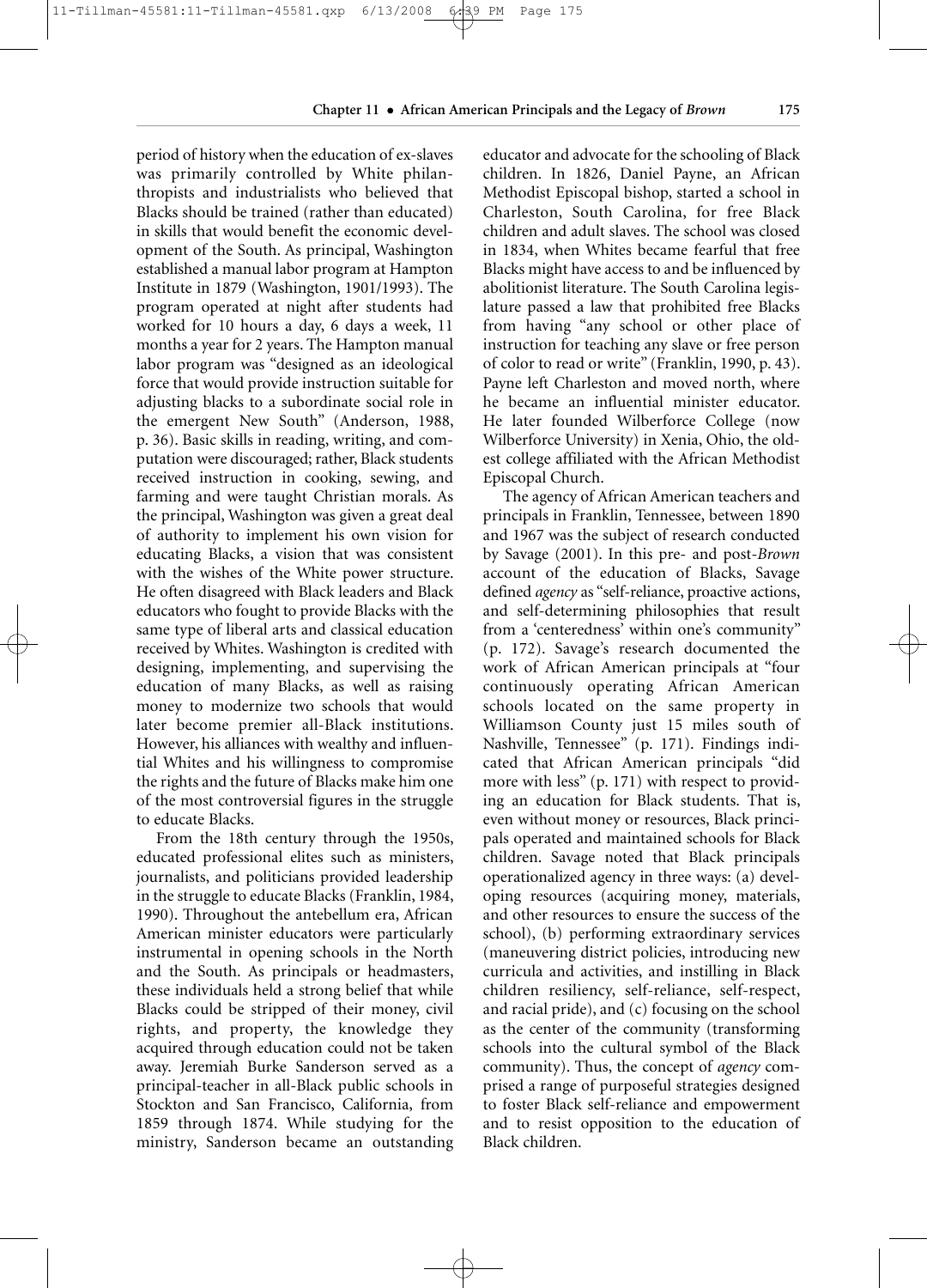11-Tillman-45581:11-Tillman-45581.qxp 6/13/2008 6:39 PM Page 176PM

**176 SECTION III** • **AFRICAN AMERICAN LEADERS IN PK-12 EDUCATIONAL LEADERSHIP**

The eight African American principals in Savage's study were agents of change who served collectively for more than 80 years. While the leadership styles of the principals were somewhat different, Savage found a common theme in their stories: They worked to provide schooling for African American children in the face of hostile conditions. Their passive and direct resistance to overt hostility included working around discriminatory policies (such as lack of resources and efforts to stop the spread of Black schools) and leading significant curricular change (such as adding academic courses to existing manual labor programs). In addition, they had worked to improve the quality of teachers in all-Black schools by recruiting qualified teachers trained in prestigious Black institutions such as Fisk and Tennessee State universities located in nearby Nashville. Educating Black children was the impetus for their actions, and the notion of "doing more with less" was the core of their agency in preparing students for immediate and future success.

African American women also played exemplary roles in the education of Blacks in the pre-*Brown* era (Alston & Jones, 2002; Franklin, 1990; Hine & Thompson, 1998; Jones, 2003; Perkins, 1987). Educated African American women opened schools in the North and the South and served dual roles as teachers and principals. Jeanes Supervisors were females who served as teachers and principals from 1907 through 1967, and their duties included introducing new teaching methods and curricula, organizing inservice teacher training workshops, and serving as assistants to county superintendents of schools. Among the most famous African American female principals who worked in the late 19th and early 20th centuries were Sarah Smith, Mary Shadd Cary, Fannie Jackson Coppin, Anna Julia Cooper, Nannie Helen Burroughs, and Mary MacLeod Bethune. Sarah Smith was named principal of the African School in Brooklyn, New York, in 1863 and was the first African American female principal in the New York public school system. Mary Shadd Cary became a principal in the Washington, D.C., school system in 1869. Fannie Jackson Coppin was the principal of Philadelphia's Institute for Colored Youth from 1869 through 1904 and was one of the most influential Black educators of the late 19th century. Under Coppin's leadership, the institute served as the premier example of African American intellectual achievement (Perkins, 1987). The institute was considered one of the best secondary schools in the country, and students were exposed to a curriculum that included the classics. It was also considered a training ground for individuals who would teach in the segregated schools of the South. Coppin's vision for excellence in Black education was evidenced in the educational and professional achievements of the more than 5,000 students with whom she worked during her long tenure at the institute. Her efforts represent one of the earliest examples of the link between African American school leadership and African American student achievement.

Anna Julia Cooper, one of the few Blacks to earn a graduate degree in the 19th century, was recruited to teach at the M Street School in Washington, D.C., the city's only Black high school, and became the principal in 1902 (Cooper, 1892/1988). Cooper's tenure at the M Street School was marked by many accomplishments. When she became principal of the school, she was faced with promoting an agenda for Black education that was counter to Booker T. Washington's vocational and industrial program. As noted earlier, Washington's program was viewed by many Whites as the model for educating Blacks, and his philosophy had won the approval of influential Whites who believed in the intellectual inferiority of Blacks. But Cooper fought to build and maintain a curriculum and school culture that prepared students for college and beyond. She defied her White supervisor and prepared M Street students to attend prestigious universities such as Harvard, Brown, Oberlin, and Dartmouth, and under her leadership the school became accredited by Harvard. Her commitment to preparing Black children to attend postsecondary institutions and her refusal to yield to the White power structure and sexist atmosphere in the school and larger community were factors that led to her dismissal as principal. A former student at M Street School noted that Cooper should have expected hostility from males:

You must also remember that as far as the Negro population of Washington was concerned, we were still a small southern community where a woman's place was in the home. The idea of a woman principal of a high school must account in some part for any reaction Dr. Cooper felt against her. (Washington, 1988, p. xxiii)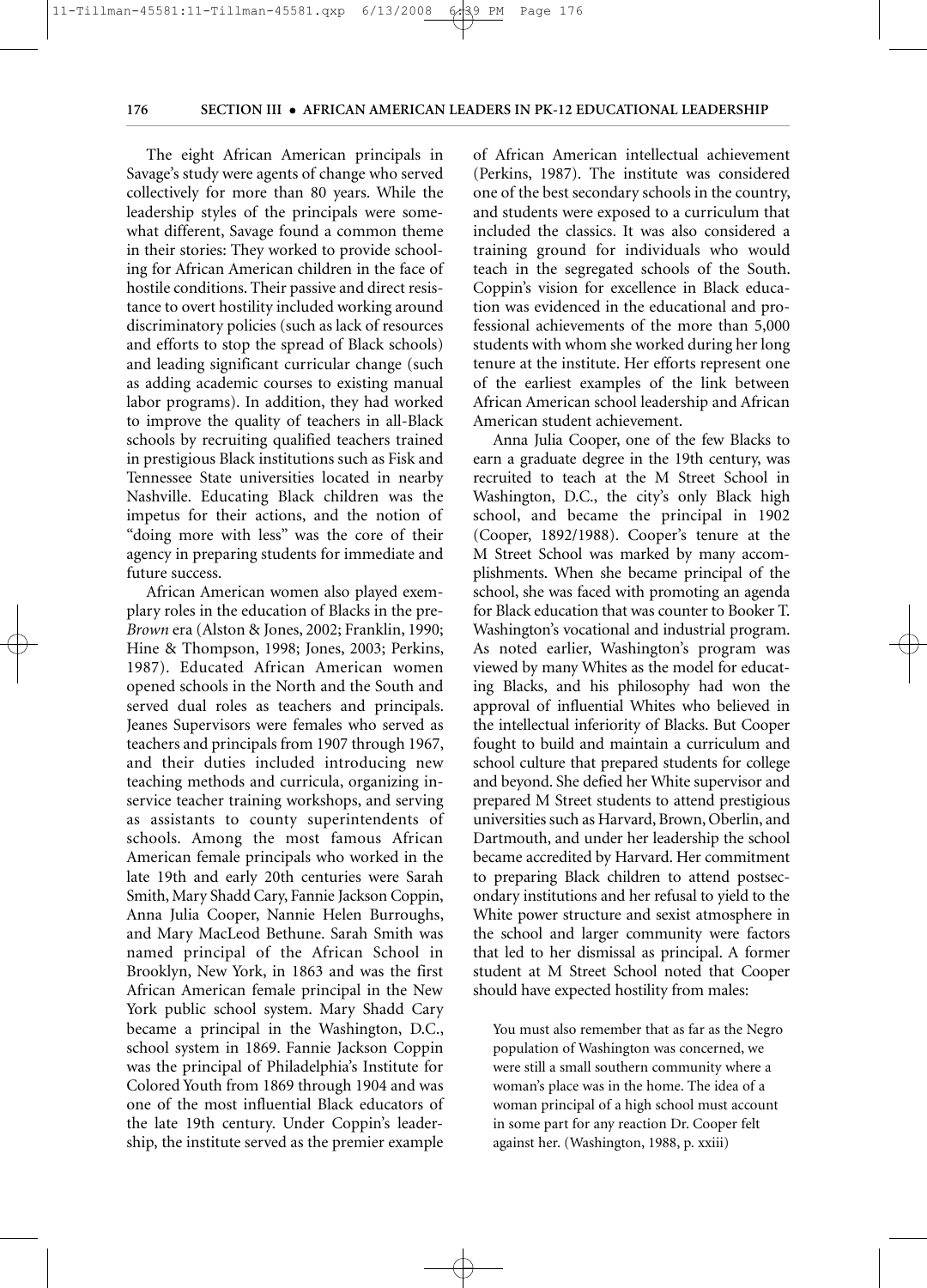According to Franklin (1990), African American female educators participated in similar types of professional and social activities as African American men in the 19th century. However, Cooper's tenure as principal at the M Street School suggests that African American female educators were subjected to various forms of gender discrimination with respect to their supervisory roles. While Cooper was well trained for the principalship, exhibited strong leadership skills, and shared the philosophies of many of her African American male counterparts, the opposition she faced was similar to that experienced by other African American women (e.g., female minister educators) in the pre-*Brown* era.

11-Tillman-45581:11-Tillman-45581.qxp 6/13/2008 6:39 PM Page 177

The historical literature reveals that African American principals were central figures in segregated schooling and the African American community (Anderson, 1988; Franklin, 1990; Pollard, 1997; Savage, 2001; Siddle Walker, 2000, 2001). They served as connections to and liaisons between the school and the community. As principals, they encouraged parents to donate resources to schools, helped raise funds for schools, and served as professional role models for teachers and other staff members. For example, Black principals in the pre-*Brown* era modeled professionalism by attending professional conferences and meetings and earning graduate degrees. They also served as instructional leaders and not only provided a vision and direction for the school staff but also transmitted the goals and ideals of the school to a philanthropic White power structure.

As liaisons to the White community, African American principals often requested funding, resources, and other forms of support for all-Black schools. Black principals enjoyed a significant degree of authority and autonomy that was largely the result of the indifference and neglect of all-White school boards and White superintendents. Whites' lack of interest in the education of Black children (as opposed to training them for manual labor) usually led to the Black principal becoming the ultimate decision maker at the school site. Because segregated schools were primarily closed systems that were important only to Blacks, Black principals could hire and fire teachers, implement programs, and raise money for needed resources. However, these principals had no real power outside the Black community. According to Siddle Walker

(2000), they "could consult with the White community, but [they] held little power to make policy decisions" (p. 275). Black principals understood and worked within the existing power dynamics and acted as "middle men."

Understanding the importance of developing an educated Black community, these individuals held themselves accountable for the academic achievement of Black children and adults who attended all-Black public and private schools. Principals in segregated schools "provided counter education to Whites' expectations" (Siddle Walker & Archung, 2003, p. 22) and understood that their own progress was directly linked to the academic, social, economic, and political progress of African Americans as a race.

# **THE** *BROWN* **DECISION AND DISPLACEMENT OF BLACK PRINCIPALS**

Was the loss of employment for Black principals one of the (un)intended and (un)anticipated consequences (Tillman, 2004b) of desegregation after *Brown*? The *Brown* decision was intended to remedy the inequities of segregated schooling, and, ideally, the decision would provide a more equitable context for Black principals to continue the important work of educating Black children. But the tradition of excellence in African American school leadership was dramatically changed by desegregation, particularly in the South. While some Black principals retained their positions after the historic *Brown v. Board of Education* decision, desegregation had a devastating impact on the closed structure of Black education and thus the professional lives of thousands of Black principals (Ethridge, 1979; Pollard, 1997; Tillman, 2004a, 2004b; Valverde & Brown, 1988; Yeakey, Johnston, & Adkison, 1986).

In his essay "Another Vanishing American: The Black Principal," James (1970) observed that Black principals were "prime victims" of the move from a dual to a unitary system of schooling. Black principals were often the only formally educated Blacks in the community. More important, Black principals had a direct impact on the lives of the students they served; as role models, they provided images that would inspire and motivate Black students. In the post*-Brown* era, displacement of Black principals meant that they were demoted or fired. James noted that, in many instances, Black principals were transferred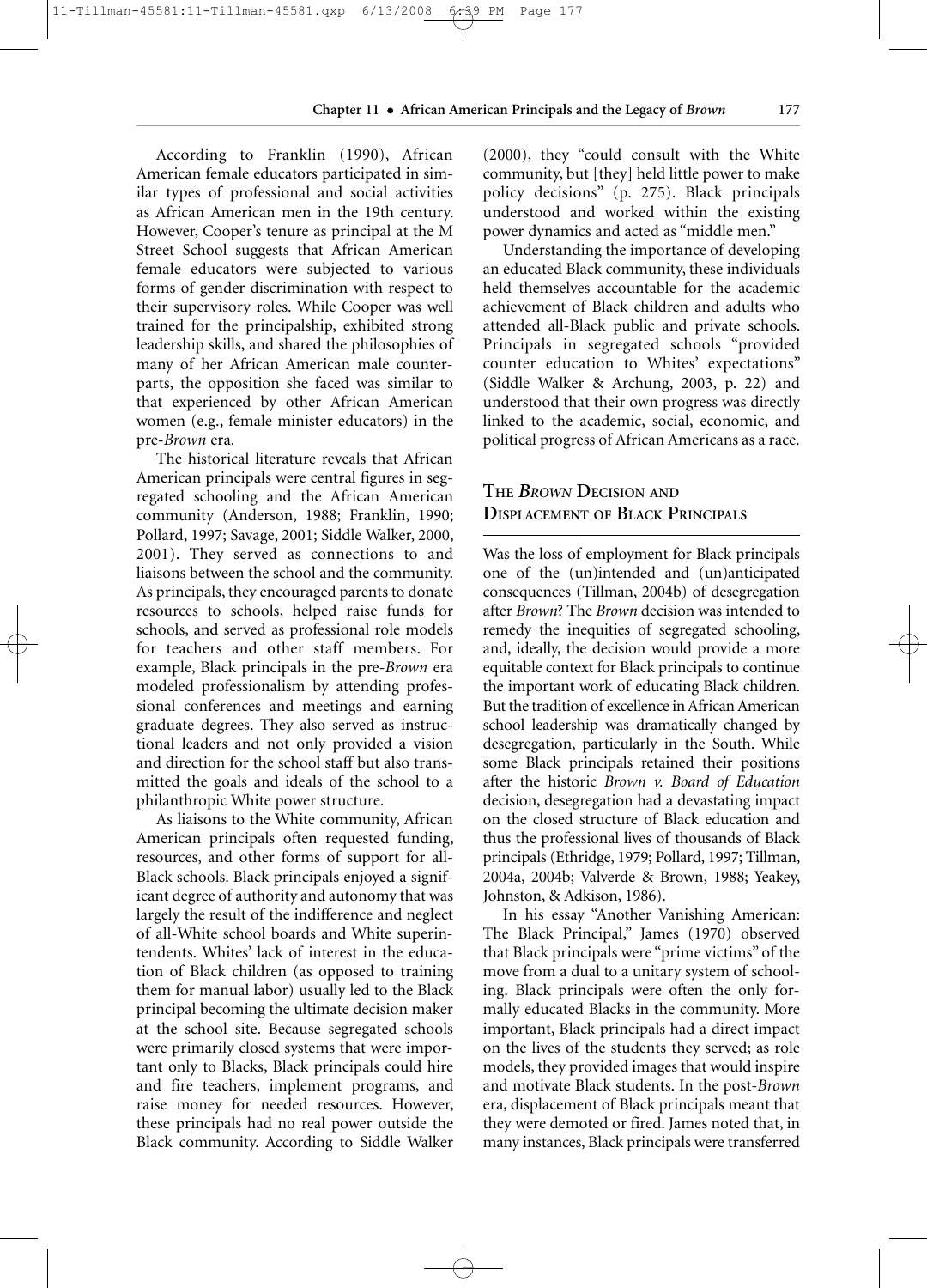PM

to central office positions such as coordinators of federal programs or were "given some other title completely foreign to all known educational terminology, a desk, a secretary, no specified responsibilities or authority, and all this with a quiet prayer that [they would] somehow just go away" (p. 20). Because one of the roles of Black principals was to provide a training ground for Black leaders, James lamented that their threatened extinction had dramatic implications for Black leadership in the future. According to James, the loss of Black principals was "catastrophic."

11-Tillman-45581:11-Tillman-45581.qxp 6/13/2008 6:39 PM Page 178

The system of separate, segregated schooling usually favored Black principals (Yeakey et al., 1986). That is, because professional employment opportunities outside this system were almost nonexistent, the maintenance of a segregated system of schooling ensured Black principals a professional role in the lives of Black children and in the Black community. The dismantling of this system interrupted their favored status. According to Yeakey et al.,

Since racial patterns in most communities, especially those in the South[,] did not countenance blacks supervising whites in any capacity, much less teaching, principals of formerly black schools usually were reassigned as assistants to white principals or as central office supervisors. (p. 122)

The literature on the impact of *Brown* on Black principals is not as prominent as that on Black teachers.<sup>8</sup> Research on the employment status of Black principals is often incorporated into larger studies of Black educators. For example, Ethridge's (1979) study of the employment status of Black educators after the implementation of desegregation focused on teachers, principals, supervisors, and central office personnel. Records on the displacement of Black principals were poorly kept, and Ethridge noted that "the lack of effective data collection throughout the first fourteen years of desegregation will prevent the true impact of the *Brown* decision on Black educators from ever being really known" (p. 222).

Some of the earliest research on the displacement of Black principals was conducted by Hooker (1971), Coffin (1972), Ethridge (1979), Abney (1980), and Valverde and Brown (1988). Hooker's survey of 11 southern states revealed that between 1967 and 1971, the number of Black principals in states such as North Carolina, Virginia, and Arkansas dropped dramatically. For example, the number of Black principals in North Carolina dropped from 620 to 40.

The years 1954 through 1965 were the most devastating for Black principals (Ethridge, 1979). During the period immediately after the *Brown* decision, Whites believed that Black principals had been ineffective in educating Black children. Expert witnesses who testified during a series of post-desegregation legal proceedings called for the dismantling of all-Black schools and replacing Black principals with Whites. For example, Oklahoma, Missouri, Kentucky, West Virginia, Maryland, and Delaware closed the majority of their all-Black schools between 1954 and 1965, and more than 50% of the Black principals in these states were dismissed. More than 6,000 Black principals were needed to reach equity and parity nationally, and Ethridge concluded that "thousands of educational positions which would have gone to Black people in the South under a segregated system have been lost for them since desegregation" (p. 231).

Abney (1980) speculated that the all-White makeup of Florida school boards as well as control by White superintendents in many of the state's districts figured prominently in the demotion and firing of Black principals. He studied the status of Black principals in Florida during the school years 1964–1965 and 1975– 1976 and found that, in 1964–1965, Black principals were employed in each of the 67 school districts in Florida. Ten years later, 27 of these districts had no Black principals, even while the Black school-aged population had increased. Florida added 165 public schools in the 1975–1976 school year but fired or demoted 166 Black principals.

School districts in Florida were also grouped according to the percentage of minorities in the state's general population. Thus, in most instances, when the percentage of minorities in the school population was compared with the percentage of Black school principals, the relative number of Black principals was low. This deficiency was "alarming when one considers the fact that 27 of 67 school districts in Florida do not have a single black public school principal, in spite of a significant number of minority group members in the general and pupil populations" (Abney, 1980, p. 401).<sup>9</sup>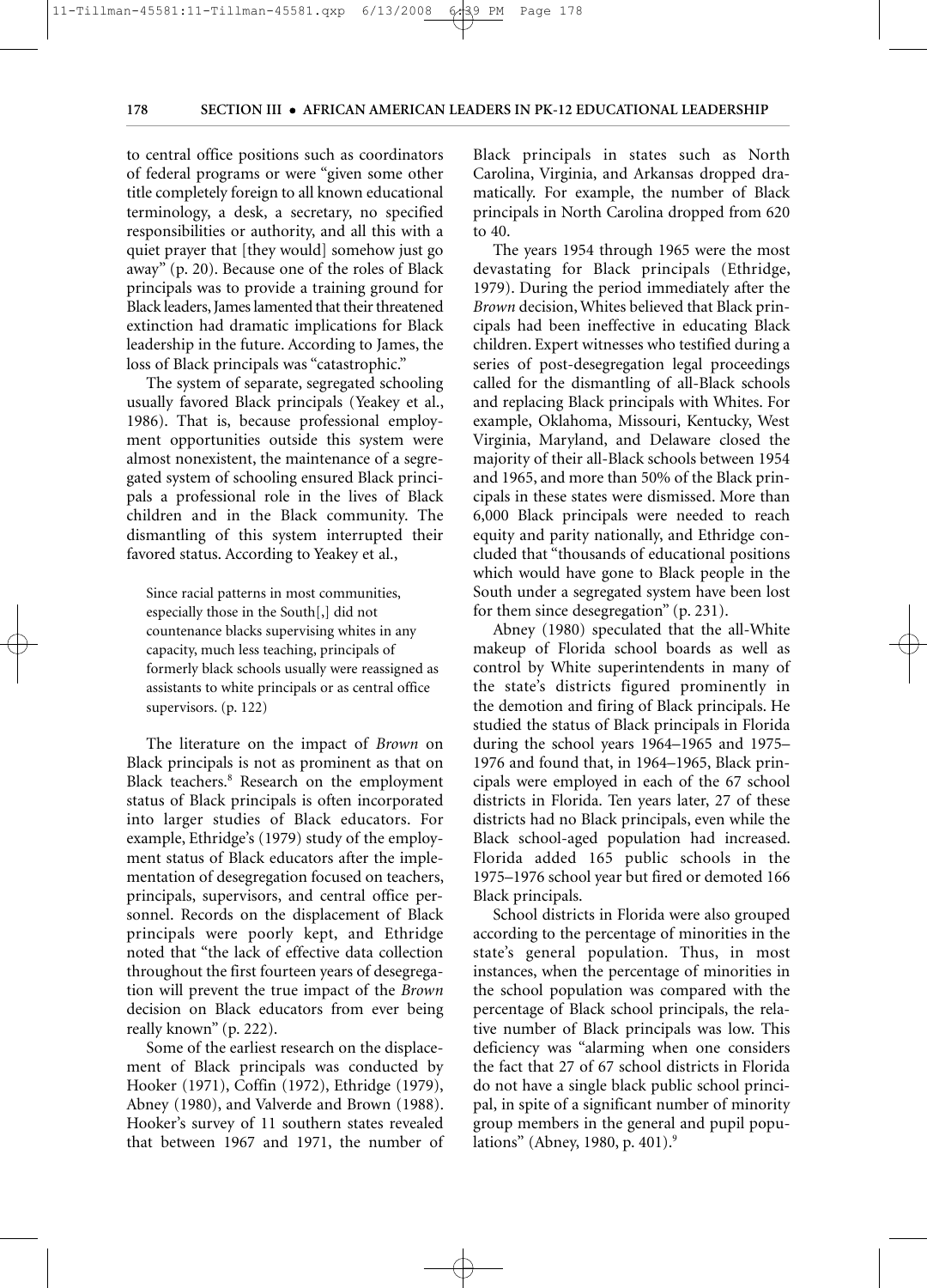Black principals were being threatened with extinction as a result of desegregation (Fultz, 2004a). Fultz cited a 1971 U.S. Senate Select Committee on Equal Educational Opportunity report revealing that Black principals were being eliminated with "avalanche-like force and tempo" (p. 28). Demotions and firings of Black principals proceeded by four primary means: (a) demoting Black principals to teaching or nonteaching positions, (b) downgrading their schools to lower grade levels, (c) allowing them to retain their title but with no real power, and (d) giving them "paper promotions" to central office positions with no influence. These practices forced Black principals to work almost exclusively in elementary and junior high schools and to work in schools where decisionmaking authority was allocated to a White assistant. Consequently, Black principals were removed as authority figures at the school-site level. Such practices occurred primarily in southern and rural areas, and Black principals who retained their positions usually worked in urban districts with large populations of Black students.

11-Tillman-45581:11-Tillman-45581.qxp 6/13/2008 6:39 PM Page 179

Patterns of displacement of Black principals also negatively affected the pool of Black teachers who could be mentored for the principalship, effectively eliminating advocates for the recruitment, hiring, and promotion of Black teachers to principal positions (Karpinski, 2004). Demotions and firings of Black principals reflected the deep-seated segregationist ideology of the South, and White Southerners with turn-of-the-century attitudes about Black inferiority would not tolerate Black principals supervising students and teachers in integrated schools. In racially charged communities, displacement of Black principals removed them from having any authority over policy-making and instructional leadership and made it difficult for students, parents, and community members to negotiate with the White power structure. The Georgia Teacher and Education Association (1970; cited in Siddle Walker, 2003) referred to the massive displacement of Black principals as "outer-gration." One of the (un)intended consequences of the *Brown* decision was that Black principals were forced out of the profession (Tillman, 2004b), leading to what Cecelski (1994) has called the "decimation" of Black principals. While there have been modest increases in the number of Black principals since the early 1970s, they continue to be underrepresented relative to the number of Black students in the population. In the 2003-2004 school year, Black principals represented only 16.4% of all principals nationally (U.S. Equal Employment Opportunity Commission, 2005).

Dempsey and Noblit (1996), in their discussion of school desegregation, noted that

we acted as if we were ignorant of the fact that desegregation was disproportionately burdening . . . African Americans with the bulk of busing, with the closure of African American schools, and with the demotions and firing of African American educators. (p. 115)

Yet history and research illustrate that displacement of Black principals was one of the negative effects of the *Brown* decision. That is, one of the consequences of the desegregation of America's schools was the loss of Black principals and thus the exclusion of voices and perspectives that were critical to the education of Black children. Not only were positions lost in the numerical sense but, more important, there was a loss of a tradition of excellence, a loss of Black leadership as a cultural symbol in the Black community, and a loss of the expertise of educators who were committed to the education of Black children.

As the research reviewed in this section indicates, the displacement of Black principals had the immediate effect of disrupting the education of Black children and the stability of the Black community. Desegregation placed Black principals, teachers, students, and parents in an unfamiliar space. The racist context of schooling for Blacks became more obvious and more pronounced. Black principals now had no control over the education of their students and no longer served as the liaison between the Black community and the White power structure. While Black principals typically had had no real voice in policy making outside the school itself, the *Brown* decision left them almost completely powerless. Schools were now controlled by Whites, many of whom were resistant to integration. Whites mounted three forms of resistance to integration: (a) States undermined the *Brown* decision by ignoring the mandate and implementing inequitable funding structures; (b) agents of resistance such as White Citizens Councils demonstrated in protest of integration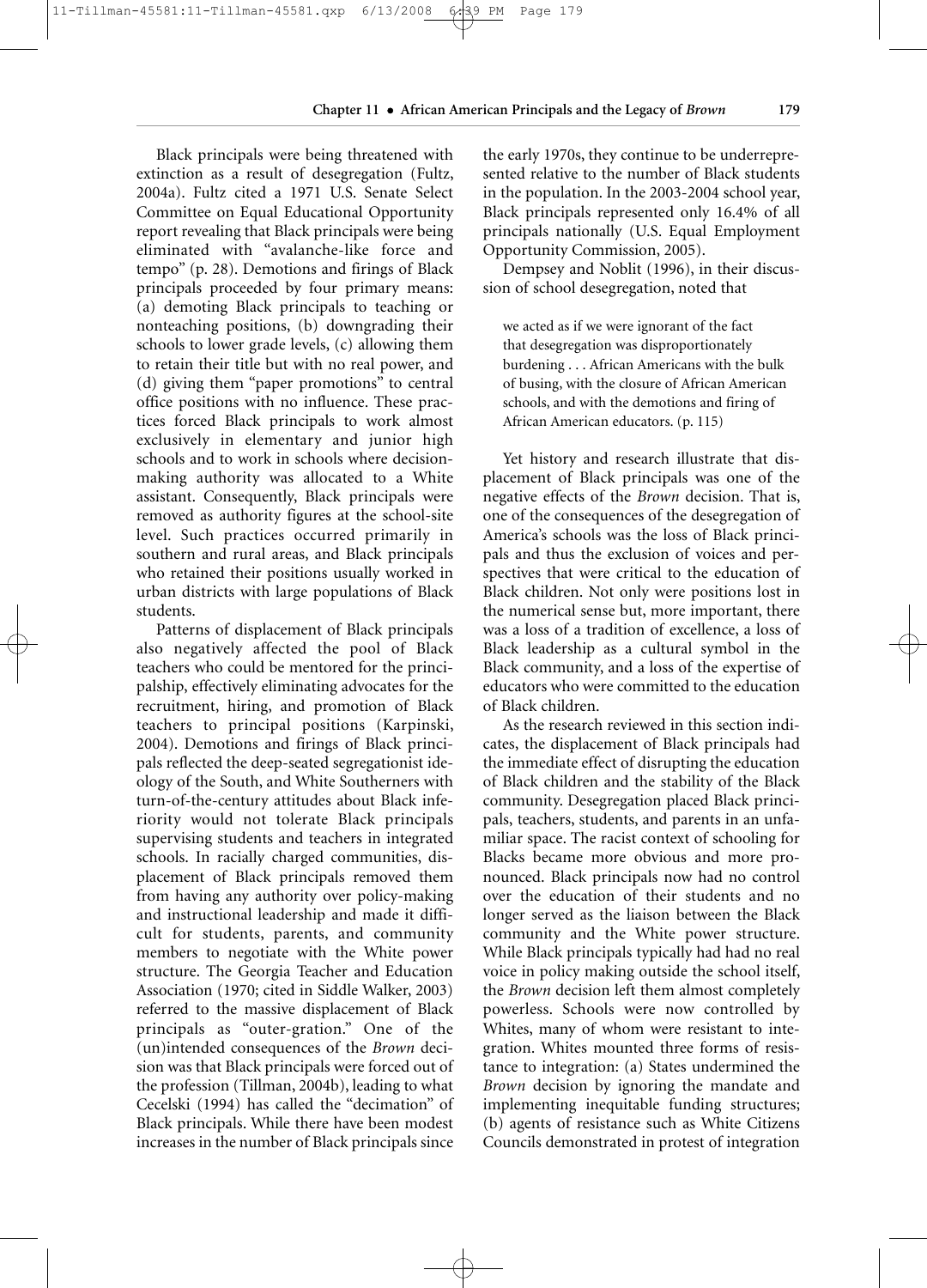PM

in many southern cities and proposed plans to close all public schools rather than accept integrated schools; and (c) strategies were used to keep Black educators in subordinate positions so that Blacks would have no control or voice in schools (Siddle Walker, 2003).

11-Tillman-45581:11-Tillman-45581.qxp 6/13/2008 6:39 PM Page 180

Several themes are evident in the research on pre-*Brown* principals: the education of Black children as a priority, resistance to ideologies and individuals opposed to the education of Blacks, and the importance of the cultural perspectives of Black principals. Black principals such as Booker T. Washington, Fannie Jackson Coppin, and Daniel Payne were instrumental in establishing schools, garnering resources, and educating Blacks in the period just after slavery. While their individual philosophies may have differed, they shared a collective will to educate Blacks and uplift the race. These Black principals were also agents of change as they fought against theories of inferiority and blatant resistance to the education of Blacks both in their speech and in their actions. In both passive and overt ways, they challenged a White power structure that would deprive Blacks of their right to participate in the free society designed by and for Whites. Racial pride, self-esteem, and self-respect were instilled as a form of passive resistance to theories of inferiority, while the introduction of academic and classical curricula and the recruitment of qualified teachers represented more overt forms of resistance to ideologies and individuals who would keep Blacks in subservient positions.

The cultural perspectives of Black principals were also a consistent theme in the research. Principals were the central figure in the school and the community, and their leadership represented the racial and cultural norms of the Black community and an ethos of service. Their work reflected a cultural heritage of self-determination (Franklin, 1990), a vision for the future of Blacks, and a framework for the work of Black principals who would succeed them. Siddle Walker (2003) emphasized the importance of the cultural perspectives of the Black principal: "The perspective of the Black principal is central to explaining how the segregated Black schools were able to fight the demon of racism by helping Black children believe in what they were capable of achieving" (p. 59).

Some tensions exist in the research on pre-*Brown* Black principals. First, while these principals were dedicated to the uplift of the race, they worked in schools that were never adequately funded and lacked essential resources. Consequently, their leadership was, to a great degree, defined by a constant struggle to access buildings, money, and the other resources necessary to produce an educated class of Blacks. Second, pre-*Brown* educators had differing philosophies regarding the most appropriate education, that is, manual training versus an academic education. This was particularly the case in the debates between leaders such as Booker T. Washington and Anna Julia Cooper. In some ways, these ideological struggles resulted in class distinctions among Blacks. Educators such as Fannie Jackson Coppin and Anna Julia Cooper led elite all-Black schools in the North that produced an educated class of Blacks who would go on to become doctors, lawyers, and teachers. Their leadership represents early evidence of the relationship between principal leadership and student achievement. Conversely, Booker T. Washington led schools in the South that largely produced Blacks who were trained in manual labor skills and who would always work in the Southern economy. Washington's philosophy that Blacks would receive no training that would place them on equal parity with Whites contributed to tensions among Black educators.

Finally, consistent with the time period, most of the pre-*Brown* principals were men. While the contributions of Black female principals are acknowledged in the research, it was expected that the principal would be male and that he would be accorded recognition and respect based on his gender. These expectations suggest that Black women who aspired to the principalship faced a sexist environment. However, the post*-Brown* period would see a gradual shift in the demographics of the principalship, and more Black women would lead schools (particularly at the elementary level) two decades after the *Brown* decision. Despite these tensions, collectively the research indicates that the leadership of African American principals in the pre-*Brown* period offers a framework for discussing the work of post*-Brown* principals.

#### **BLACK PRINCIPALS IN THE POST-***BROWN* **ERA**

Black principals in the post*-Brown* era faced different types of challenges than their predecessors. In the desegregated schools of the South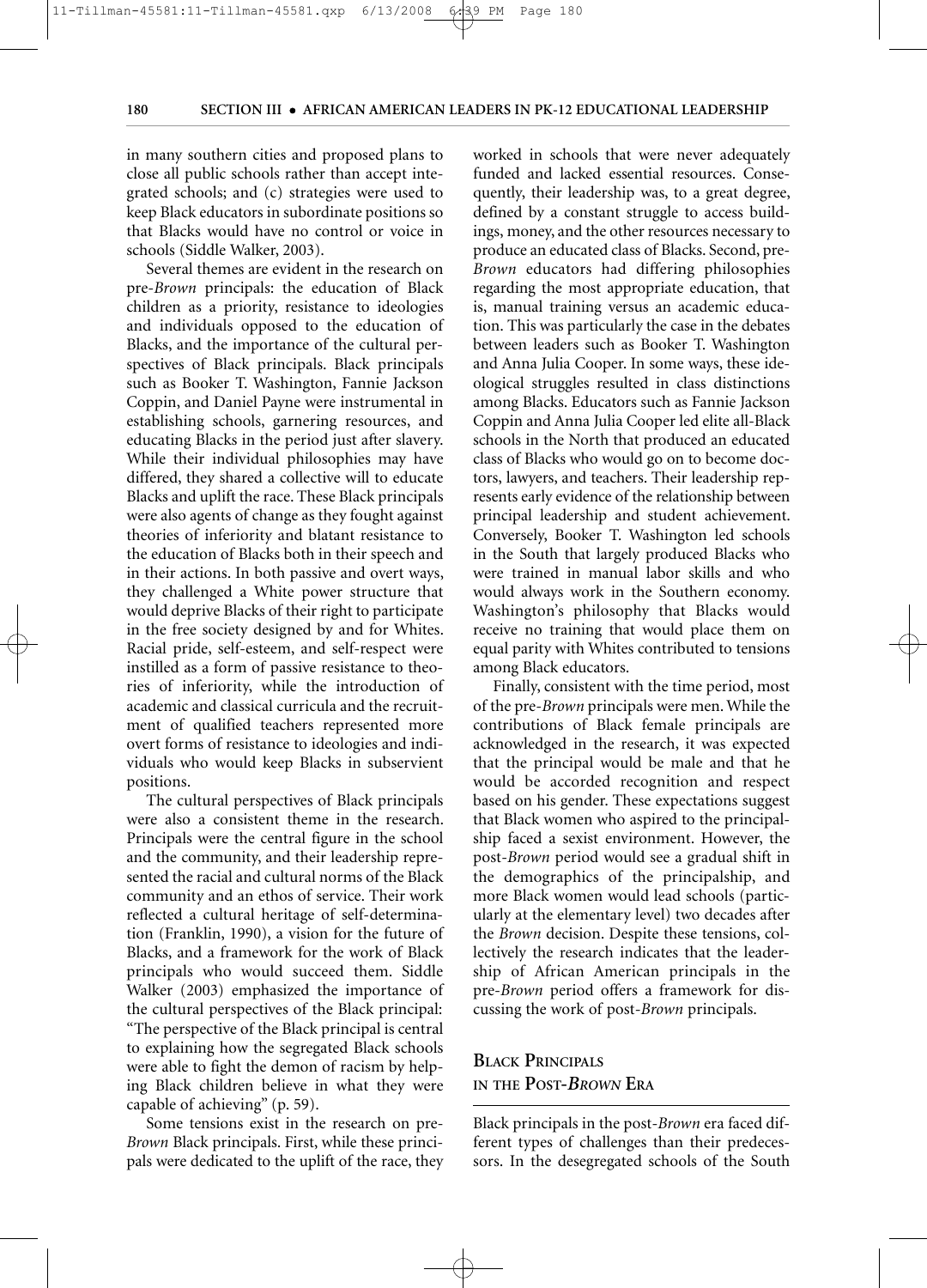

and North, the roles of Black principals were more complex. Rodgers (1967), in his study of Black high schools, described African American principals as superintendents, supervisors, family counselors, financial advisors, community leaders, employers, and politicians. Scholars conducting research on the education of Blacks in the post*-Brown* era have often focused on the importance of the leadership of Black principals. The research outlined in this section includes ethnographic and case study research on good schools (Lightfoot, 1983; Sowell, 1976), leadership role identity (Lomotey, 1989a, 1993), relationships between segregated schools and the community (Siddle Walker, 1993a, 1996), caring forms of leadership (Lyman, 2000), and African American women in the principalship (Bloom & Erlandson, 2003; Dillard, 1995; Doughty, 1980; Reitzug & Patterson, 1998).<sup>10</sup> As with the themes identified in the literature, these topics overlap. For example, Dillard's research on the leadership of an African American female principal also represents research on a caring leader. The focus of Lightfoot's research is good high schools, but the leadership styles of the principals of these schools are also a consistent theme in her work. Thus, readers will note the overlapping topics in much of the research described in this section.

Sowell (1976) sought to determine the factors that contributed to "black excellence, its sources, and its wider implications for contemporary education and for social policy in general" (p. 7). Sowell studied six all-Black high schools and two all-Black elementary schools. The high schools were selected from Horace Mann's (1970) list of Black high schools with the highest number of alumni with earned doctorates from 1957 through 1962. The two elementary schools in the sample had records of academic achievement.11 Principals in each of the schools examined were instrumental in students' academic and professional achievement. Two factors were prominent in Sowell's research: a history of educational excellence at each of the schools and strong leaders who were committed to the education of Black children.

Sowell's study is instructive because it offers a historical look at each school: The research not only focused on the prominence of the schools in the pre- and early post*-Brown* periods but also documented their decline after *Brown.* The public schools examined in the study, like the cities in which they were located, were victims of the transformation of urban cities. These cities,

which were once centers of educational, economic, and social excellence, were now characterized by crime, poverty, and decay. Their public schools, which once boasted high test scores, numerous academic awards, service to the Black community, and the development of Black professionals, were now being defined by low test scores, locations in decaying neighborhoods, lack of parental support, and discipline problems.

One of the schools, Booker T. Washington High School in Atlanta, Georgia, was illustrative of such changes. The principal at the time of the study noted that the neighborhood surrounding the school was no longer a stable middle-class area but was now considered a neighborhood of lower socioeconomic status, and the school was plagued by poor academic performance, with student test scores below the national average and below those of other high schools in Atlanta. The principal believed that the school needed more than money to address these problems. She talked about the absence of human resources and, particularly, a lack of parental involvement as major problems. Sowell concluded that academic achievement was more than mastery of subject matter; it also included order and respect in the school. More important, the character and the ability of the principal were critical factors in the success of the school and its students.

Sowell's research suggests that the leadership issues facing principals in the pre- and early post*-Brown* periods were similar in some ways and different in others. Leadership in the pre-*Brown* period was defined to a significant degree by de jure segregation, and principals responded primarily to the wishes of the close-knit community of the day. Leadership in the post*-Brown* period evolved amid the changing demographics and dynamics of large urban cities.

Lightfoot (1983) sought to define "good high schools" in case studies of six urban, suburban, and elite schools.12 Good schools were "described as good by faculty, students, parents, and communities; [they] had distinct reputations as fine institutions with clearly articulated goals and identities" (p. 23). Strong, effective leadership is one of the foundations of the effective schools movement, and the principal, as the instructional leader, sets the tone for the school, decides on instructional strategies, and organizes and distributes school resources (Dantley, 1990; Edmonds, 1979). Lightfoot's (1983) view of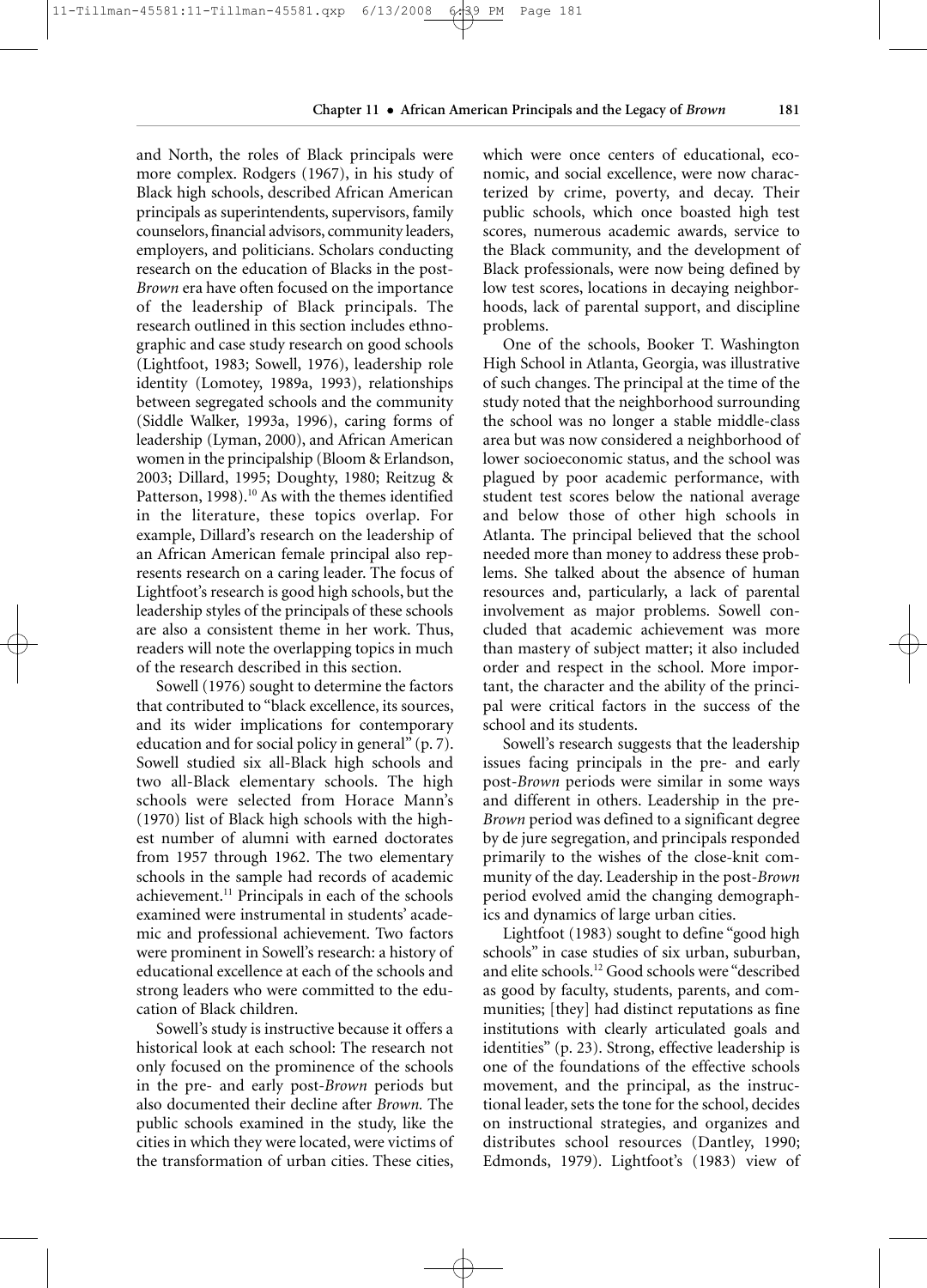good high schools included a broader perspective of "effectiveness" than what is described in the effective schools literature. According to Lightfoot, "goodness" (or effectiveness) cannot be measured on the basis of a single indicator of success such as test scores; rather, it includes "people, structures, relationships, ideology, goals, intellectual substance, motivation, and will" (p. 23). A consistent theme in each of Lightfoot's case studies is the significant role of the principal in the culture of a "good" school. Lightfoot argued that the principal holds the ultimate responsibility for creating the vision, mission, goals, and objectives of the good high school. Furthermore, she emphasized the impact of each principal's leadership philosophy and leadership style on the teachers, students, and community.

One of the schools described in Lightfoot's (1983) study was George Washington Carver Comprehensive High School in Atlanta. Carver was a public school located in a lower socioeconomic neighborhood, and at the time of Lightfoot's study it had "long been known as a dumping ground for Atlanta schools" (p. 11). However, it had begun to make noticeable progress under the leadership of its new African American principal, Norris Hogans, an energetic, passionate individual who was fighting against the negative history of the school and was determined to build a new image of its students, teachers, parents, and staff. Hogans wanted to "undo old perceptions, reverse entrenched habits, and inculcate new behavioral and attitudinal forms" (p. 15). A former elementary school principal, he was selected to "save Carver from total demise" (p. 31). His passion and commitment were considered catalysts for change in a school where change was badly needed.

Hogan's leadership style was considered to be authoritarian. For example, some teachers and students described Hogans as unwilling to negotiate or share power in decisions that affected the entire school community. Yet teachers and students agreed that his philosophy and decisions were critical to achieving positive results. Hogans believed that schools were transformational institutions responsible for providing students with discipline and safety—resources that were often unavailable to them in their homes and communities—and opportunities for meaningful and productive lives at school and in the larger society. Hogans also believed that schools should demand excellence from students: "I think we don't expect enough from our students. We seem to be content if they score two years below grade level" (Lightfoot, 1983, p. 35). Hogans's belief that students could be successful both academically and professionally led him to address the issue of student achievement in direct ways. He encouraged teachers to set high standards for student achievement and discipline and preached a philosophy that exposure to professions such as business, industry, medicine, and law could be instrumental in developing the aspirations of African American students. Such purposeful exposure to the world of work would link their aspirations to their achievement in the classroom.

In an effort to achieve these goals, Hogans formed the Explorers Program at Carver High. The program was designed for 10th-grade students and included monthly field trips to major businesses and agencies in the Atlanta area. The purpose of the field trips was to teach students how these businesses operated, orient them to careers offered in such businesses, and provide guidance that would help them make informed career choices. Similar to the Boy Scout tradition, which served as an example for the program, the Explorers Program stressed honor, honesty, and rigor—characteristics that Hogans promoted as part of the Carver High School image.

Hogans's vision for the school was an ambitious one given the urban school context of his leadership: He wanted students to experience and benefit from a comprehensive education that would provide them with both technical and academic instruction. He believed that students should be exposed to a threefold curriculum (general, vocational, and academic) that would prepare them for positions as laborers as well as positions in professions such as education and medicine. His philosophy was similar to that of Booker T. Washington, one of his heroes. He believed in the value of vocational and technical training for economic stability, as did Washington; however, he did not share Washington's belief that education and employment opportunities for Blacks should be limited to vocational/manual labor fields.

Teachers, students, and parents at Carver were hopeful that Hogans's leadership would be a significant factor in helping students become "industrious, hard-working citizens" (Lightfoot,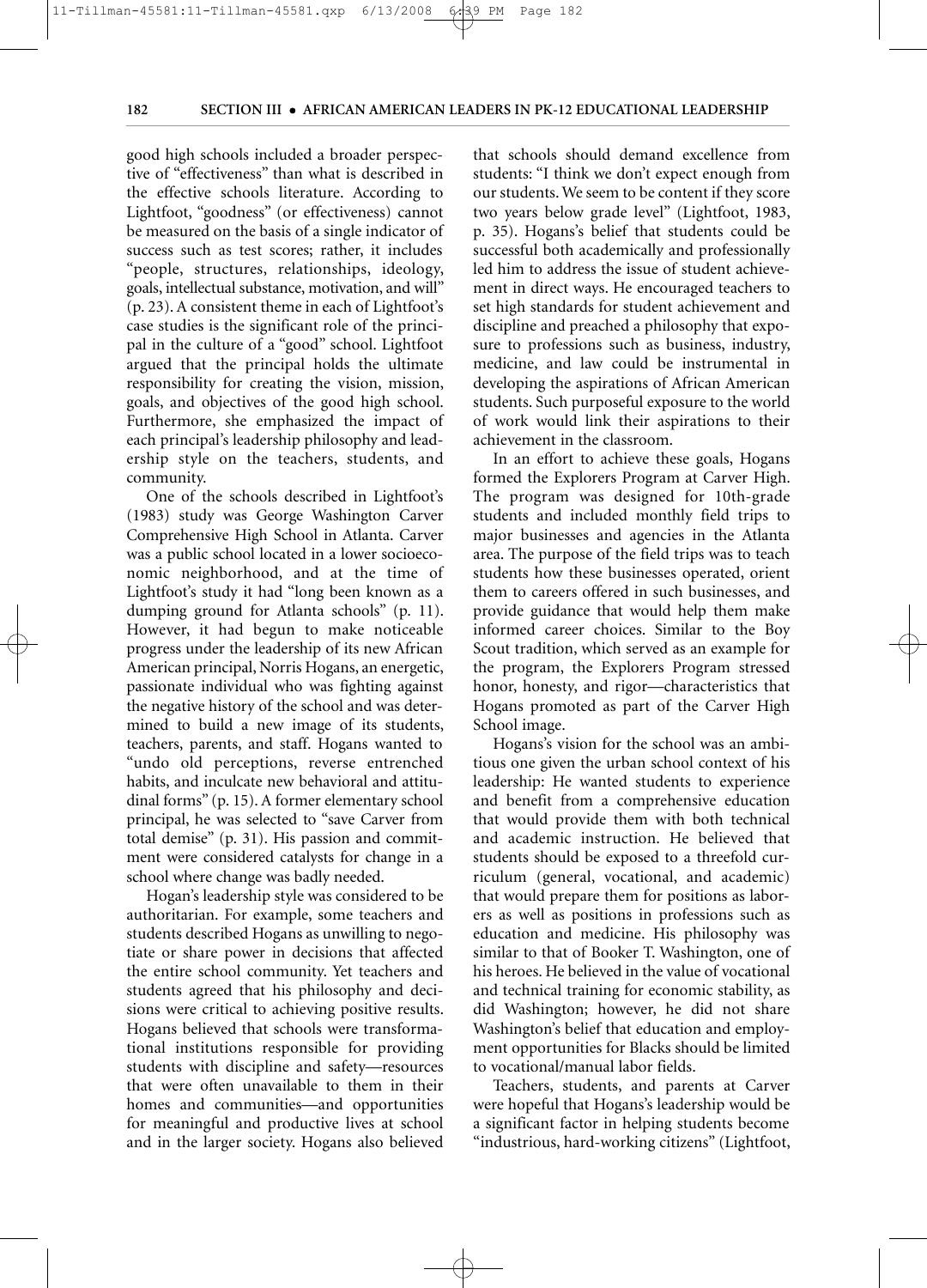1983, p. 312). Good attendance, a relative lack of discipline problems, a safe and orderly environment, and high employment rates after graduation were viewed as indicators of school success. Under Hogans's leadership, the school had made great strides in each of these areas, and he had led the school through "impressive changes, the progress from terrible to much better" (p. 313). According to Lightfoot, the standards of goodness were being met as a result of Hogans's leadership. While indicators of goodness were evident, Lightfoot also found that there was much more work to be done to achieve other, less measurable standards of goodness such as civility, poise, and ambition, characteristics that students would need in the world outside school.

Lightfoot (1983) noted that "an essential ingredient of good schools is strong, consistent and inspired leadership" (p. 323) and a school culture defined by the vision and purposeful actions of the principal. Hogans was described as a strict authoritarian leader who was both loved and feared by students, teachers, and staff. This description might lead one to assume that Hogans was uncaring and insensitive toward students and the community. However, according to Lightfoot, Hogans was an example of an authoritarian father figure who, above all, had a strong commitment to the social and academic success of Black children. She noted that he embodied three dominant images associated with the literature on school leadership: Principals are disproportionately male, they are usually former coaches or jocks, and they are father figures. Hogans, a Black male was also a former athlete coach, and acted as a father figure.

The post*-Brown* era brought about an emphasis on effective principal leadership as a catalyst for student achievement (see, e.g., Hallinger & Heck, 1996; Murphy, 1988; Witziers, Boskier, & Krüger, 2003). Researchers attempted to define the specific kinds of direct and indirect leadership (Hallinger & Heck, 1996) that established a school culture of success and enhanced student achievement. Some of this research was particularly focused on African American students who had lagged behind their White peers since the advent of school reform efforts, including the standardized testing movement (Anderson, 2003).

Lomotey (1989a) conducted research focusing on the significance of African American principals in the educational success of African American students. Lomotey sought to determine the ways in which the leadership styles of African American principals directly influenced the academic achievement of African American students. The study was conducted in "more successful African-American schools": those that "possess the qualities suggested by the research on principal leadership and academic achievement" (p. 6). Three African American elementary school principals who worked in predominantly African American schools were the subjects of the study. The schools were deemed "more successful" than other African American schools because third and sixth graders scored higher in math and reading on the California Assessment Program over a 2-year period. A central question guided the research: "What kind of leadership do African-American principals exhibit in more successful African American elementary schools?" (p. 6). Data were derived from interviews with teachers and principals and from observations of principals in their daily work. In addition, questionnaires were used to investigate teachers' perceptions of how principals implemented four components of principal leadership that were consistent with the school administration literature: (a) developing goals, (b) harnessing the energy of the staff, (c) facilitating communication, and (d) being involved in instructional management.

Principals in Lomotey's study exhibited more than one leadership style. For example, all the principals placed the education of children as their first priority. However, only two engaged in assertive forms of leadership while establishing a school climate and culture that motivated teachers to focus on the academic achievement of all students. The third principal practiced a more indirect form of leadership and delegated much of the responsibility in each leadership component to support staff. The two principals who engaged in all four components of principal leadership were central figures in the school who performed traditional leadership functions leading to the maintenance of organizational goals. These principals accepted the goals of the organization, facilitated cooperation among staff members, developed and implemented effective communication with their staffs, and actively engaged in curriculum planning, teacher supervision, and student assessment. Lomotey argued that principals who adopt and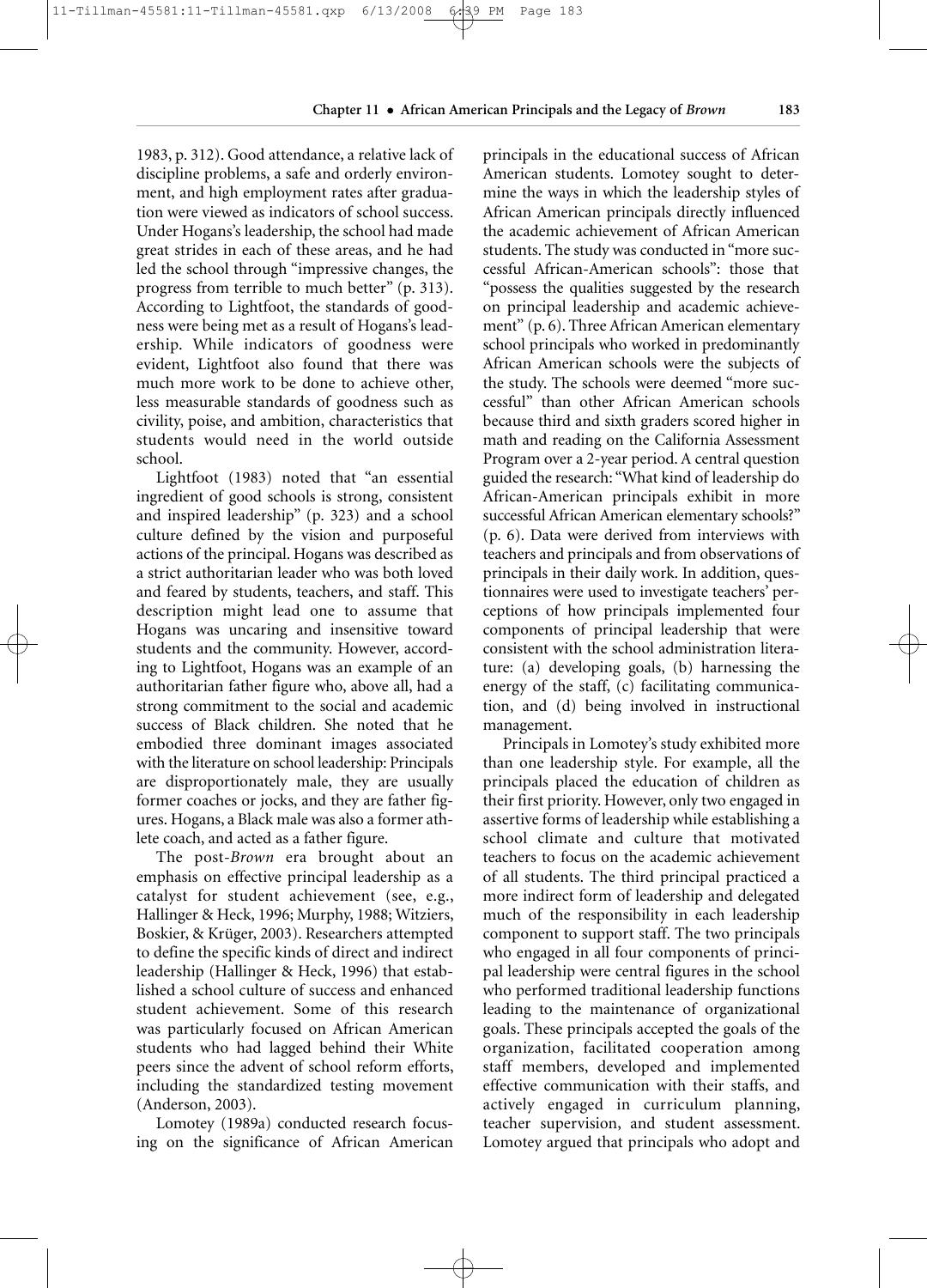PM

use all four components of principal leadership help promote the goals of schools: determining how information is disseminated, deciding whose ideas and values are privileged, and controlling the behaviors of others.

11-Tillman-45581:11-Tillman-45581.qxp 6/13/2008 6:39 PM Page 184

The most prominent finding in Lomotey's (1989a) study was that each principal demonstrated a "commitment to the education of African-American children, a compassion for, and understanding of, their students and the communities in which they work, and a confidence in the ability of all African-American children to learn" (p. 131). These principals were committed to the education of African American students and were concerned not only with helping students move successfully from grade to grade but also with enhancing their life chances. They understood that being African American was not enough; they had to exhibit compassion for African American children and their communities. Lomotey posited that because these qualities were shared by each of the principals, this finding

raises the question of the significance, for African-American principals, of these three characteristics in relation to the four qualities that I sought to explore. It is possible that, given the unique characteristics of these African-American schools (e.g., economic, academic, cultural, and social), these three qualities supersede all others in importance in bringing about success. (p. 131)

Lomotey concluded that principal leadership is critical to the successful schooling of African American students.

In a later study, Lomotey (1993) applied the frameworks from his 1989 study of principals in successful schools to case studies of two African American female elementary principals.13 Both principals worked in schools that were pilot sites for an African and African American curriculum infusion project. The study focused on the principals' role in facilitating the implementation of the infusion project. In this study, Lomotey referred to the four components of principal leadership as the *bureaucrat/administrator* role identity and the qualities of commitment, confidence, and compassion as the *ethno-humanist*role identity. Specifically, the primary goal of a principal who assumes a bureaucrat/administrator role identity is "schooling": facilitating the movement of students from grade to grade. The primary goal of a principal who assumes an ethno-humanist role identity is "education": meeting a set of cultural goals.

Findings revealed that both principals exhibited the qualities of commitment, compassion, and confidence and were concerned about education issues related to

the development of the whole child. As members of the same cultural group, the principals were committed to providing an equitable education to African American children, were confident that these children would excel academically, and showed compassion and understanding for the children and their families. Their goals and actions were purposeful: As leaders, they were committed to ensuring the perpetuation of African-American culture. (Lomotey, 1993, p. 410)

For example, both principals were committed to providing African American students with opportunities to learn about African and African American history and culture. More important, the principals were committed to helping students "develop positive self-concepts and generally to feel good about themselves and their people" (p. 410).

Lomotey (1993) pointed out that while principals are administrators (i.e., they perform various administrative functions), they are also members of distinctive cultural groups, and principals who believe their cultural affiliation is important to their work will make a distinction between their bureaucrat/administrator and ethno-humanist role identities. Lomotey acknowledged that such a distinction could be viewed as conflicting but noted, "Consequently, but not at all unexpectedly, the personal (ethnohumanist) and professional (bureaucrat/administrator) role identities were often intertwined" (p. 410). The principals in this study merged the two identities in their work and balanced "schooling" and "education" to help African American children achieve academic excellence.

Siddle Walker (1993a, 1993b, 1996, 2003) investigated the relationships between segregated African American schools and their communities in the South. Her ethnographic and case study research examined how communities supported schools, how schools supported their communities, and the implications such relationships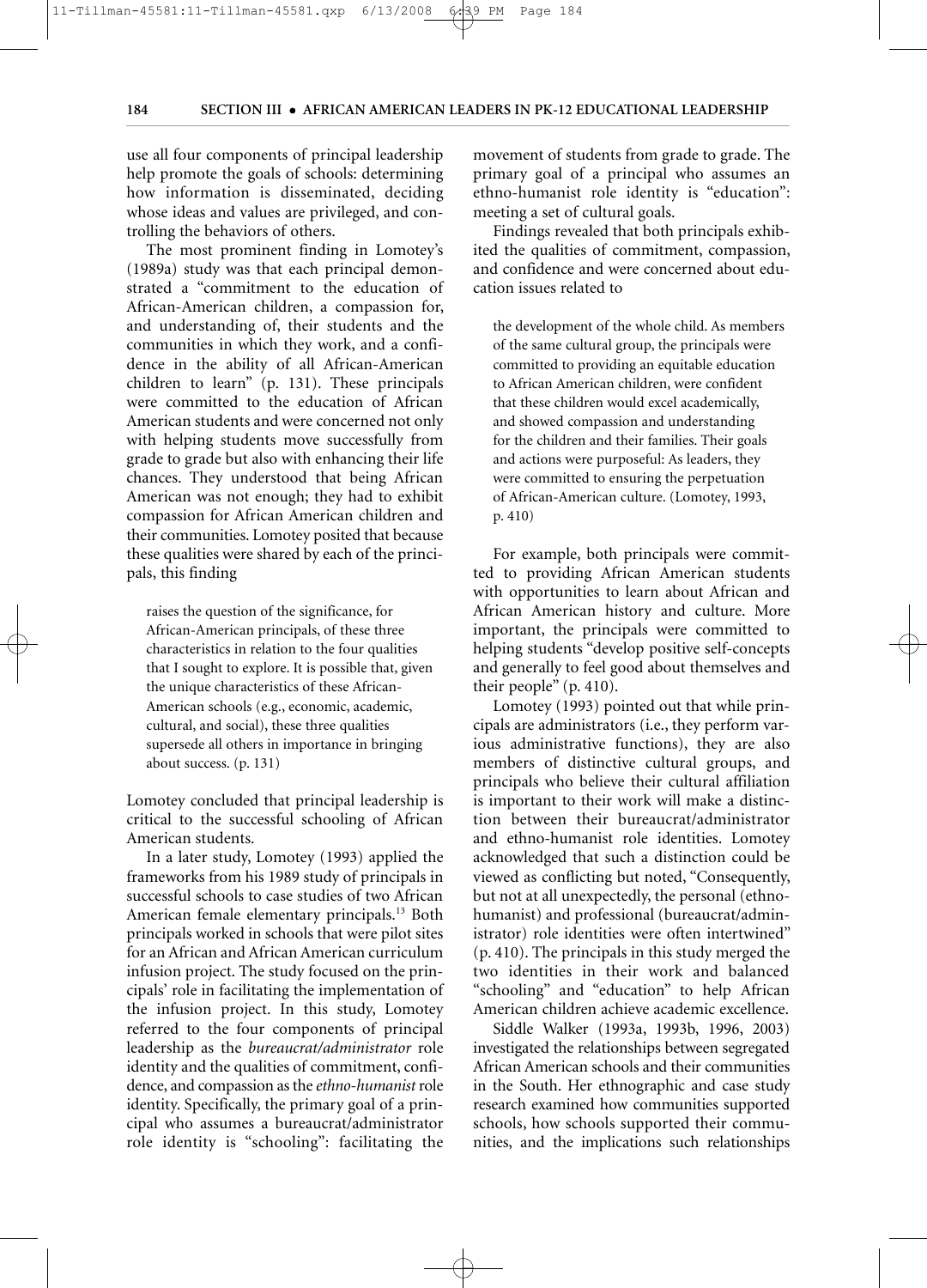might have for contemporary school reform efforts. In her award-winning book, *Their Highest Potential: An African American School Community in the Segregated South* (1996), she documented the pre- and post-*Brown* periods of segregated schooling at Caswell County Training School (CCTS) in rural North Carolina. The school educated children from 1934 to 1969, and a central focus of Siddle Walker's investigation was the work of dedicated educators who believed that their jobs extended from the classrooms into the community. A mutually dependent relationship existed between CCTS and the community. The school held itself accountable to the wishes of the Black community, and community members provided financial and other forms of support for the school. Siddle Walker's work represents a counternarrative to earlier work depicting all-Black schools as deficient (see, e.g., Brown, 1960; Clark, 1963; Kluger, 1977). She noted that while such depictions were not completely inaccurate, they often excluded the perspectives of Black principals and in-depth and thoughtful analyses of how they established and maintained schools for Black children. Furthermore, these depictions overlooked "any suggestion that not all education for African-American children during segregation was inferior" (1993a, p. 162).<sup>14</sup>

Siddle Walker (1993a) used terminology similar to that of Lightfoot (1983), describing CCTS as a "good school" on the basis of the school's and the community's belief that it provided a positive social and cultural environment for learning. Siddle Walker acknowledged the inequities as well as the "goodness" of CCTS:

My description of why CCTS was perceived as a good school is not meant to validate the inequities or minimize the discrimination that existed in this and other segregated schools, where parents were overly burdened to create for themselves the educational facilities and opportunities schools boards often denied them (Anderson, 1988; Bullock, 1967). Rather, I offer this case as representative of the many other southern African-American schools whose communities were also pleased with their schools, but whose histories have been lost and whose value is understood now only by former teachers, principals, parents, and students. (p. 162)

Open-ended interviews were conducted with former teachers, students, parents, and administrators, and themes of goodness in the school-community relationship were explored. In the segregated South, the Black school principal was a key figure in establishing and maintaining standards of goodness. Black principals were committed to the social and academic achievement of students and developed relationships with parents, the broader Black community, and the White establishment to achieve their goals. The segregated school environment often served as a second home for Black students; it was an environment where they were taught, nurtured, supported, and corrected. As the central figure in the school, the African American principal provided vision, leadership, and guidance to students, teachers, and other staff members.

The principal of CCTS was Nicholas Longworth Dillard, highly regarded by the community as well as Black and White educational leaders. As an African American principal in a segregated school environment, Dillard worked to ensure that the school kept its commitment to educating African American children by providing support and encouragement and insisting on high academic standards. Dillard prided himself on being very knowledgeable about educational issues and sought to expose students to a well-educated teaching staff. By 1954, the majority of the teachers at CCTS had earned postgraduate certification. Dillard served as principal of CCTS from 1933 to 1969, and during his tenure he instituted more than 53 "extracurricular clubs and activities to enhance student leadership and development" (Siddle Walker, 1993a, p. 162).

As the principal, Dillard played a critical role in developing the instructional and physical aspects of the school. By 1938, the student population of CCTS had grown to more than 600, and the school was moved to a 10-room building. Later, Dillard would be instrumental in planning, designing, and supervising the construction of a modern 27-room school that opened in 1951. Parents and the community supported the construction of the school by donating almost \$8,000 in equipment. This monetary support was evidence of Dillard's positive relationships with parents and the community.

Dillard promoted student achievement primarily in indirect ways. For example, he established an environment that was conducive to student achievement. One strategy for promoting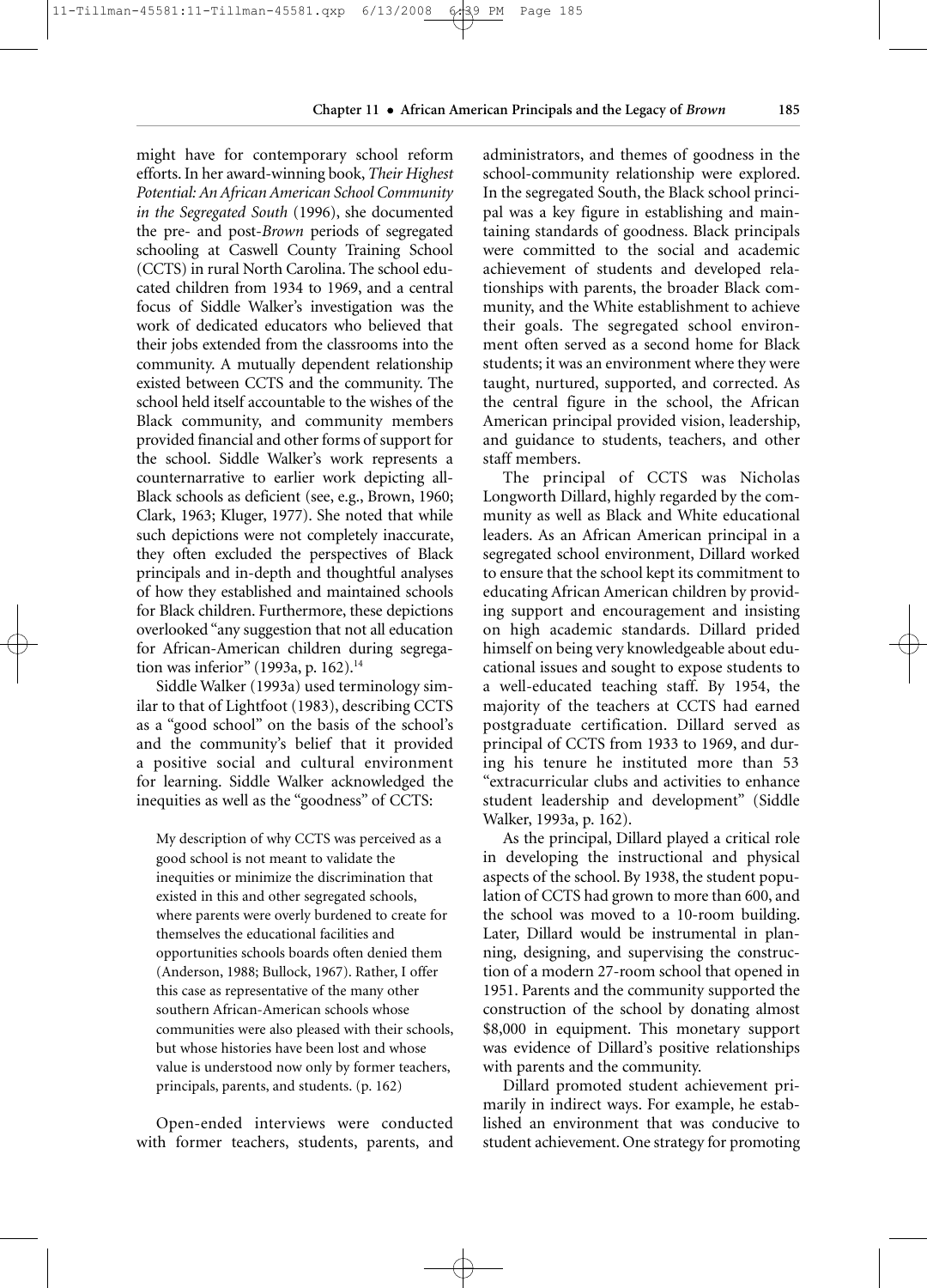#### 11-Tillman-45581:11-Tillman-45581.qxp 6/13/2008 6:39 PM Page 186PM

**186 SECTION III** • **AFRICAN AMERICAN LEADERS IN PK-12 EDUCATIONAL LEADERSHIP**

student achievement was to promote parental involvement. Dillard regularly communicated with parents and used activities such as Parent-Teacher Association (PTA) meetings to report to them about the education their children were receiving at CCTS and ways they could help their children. He reinforced the school's expectations for the students and encouraged parents to attend school-related events. In interviews, parents recalled that the success of every student was Dillard's first priority. He conveyed this message to teachers and required them to attend professional development meetings and conferences. Teachers were also required to attend PTA meetings, which provided parents with the opportunity to establish positive relationships with them. As with other accounts of Black principals in segregated schools, Dillard rarely appeared before the White board of education. He was aware that, as an employee, his sphere of authority was primarily confined to the school site. Thus, he prepared parents to make requests for the school before the school board, supporting them in their roles as advocates for Black children. Such actions, while illustrative of indirect forms of principal leadership, were consistent with a time period not yet dominated by an emphasis on school reform.

As the "principal leader of a Black high school" (Siddle Walker, 2003, p. 62), Dillard helped develop a positive relationship with the Black community, and his leadership style is illustrative of the ethic of care in educational leadership (Lomotey, 1989a; Starratt, 1991), where his goals and actions showed in concrete ways that he cared for every student and was committed to their success. Dillard's goals and actions were also consistent with "interpersonal caring" with respect to the successful schooling of African American students (Siddle Walker, 1993b). This interpersonal caring included providing students with psychological, sociological, and academic support.

Students were transferred to integrated schools when court-ordered desegregation closed CCTS in 1969. A parent who attended PTA meetings after desegregation lamented that, in the new school, teachers were rarely present at these meetings, and the meetings were more focused on problems in the school than on the needs of students and what could be done to address them. She noted,

You just didn't see any teachers hardly. What few teachers came said, "you don't just walk up to teachers and ask how your child is doing; you have a conference." They said we were not supposed to ask about any [concerns] about our children [in the presence of] of anyone else. We were used to when we were there at the PTA meeting, we could just talk. (Siddle Walker, 1993a, p. 178)

The racial and cultural mismatch between the Black parents and students and the White principal and majority White teaching staff led to barriers between the school and the community. As noted by Lomotey (1987, 1989a, 1993), same-race affiliation and membership in a distinct cultural group (e.g., African American) are significant factors affecting how principals interact with parents and students. In addition, Lomotey concluded that it is often the case that individuals with similar values, beliefs, and cultural norms (such as teachers, principals, parents, and students) communicate more effectively.

In *How Do They Know You Care? The Principal's Challenge*, Lyman (2000) presented a case study of Kenneth Hinton, the principal of an early childhood education center located in a low-income, racially and ethnically diverse city in the Midwest. Lyman conducted an in-depth qualitative investigation of this caring leader and analyzed his contributions to the school environment. Hinton was chosen for the study because he was well respected and epitomized a caring attitude toward students, teachers, parents, and the community. The framework for the study was based on four perspectives of caring: (a) Caring both *gives* purpose and *is* purpose (Mayeroff, 1971); (b) caring is an ethical orientation (Gilligan, 1982); (c) caring is a relational process involving engrossment, action, and reciprocity (Noddings, 1984); and (d) caring leaders make a difference (Beck, 1994a, 1994b; Dillard, 1995; Lightfoot, 1983, p. 11). According to Lyman, the fourth perspective is informed *by how* leaders make a difference in the lives of students and their families. Thus, it is multifaceted, including the following elements: Caring leaders who protect and nurture are critical to maintaining schools that are good (Lightfoot, 1983); leaders grounded in an ethic of caring transform schools by embracing complexity and making an emotional investment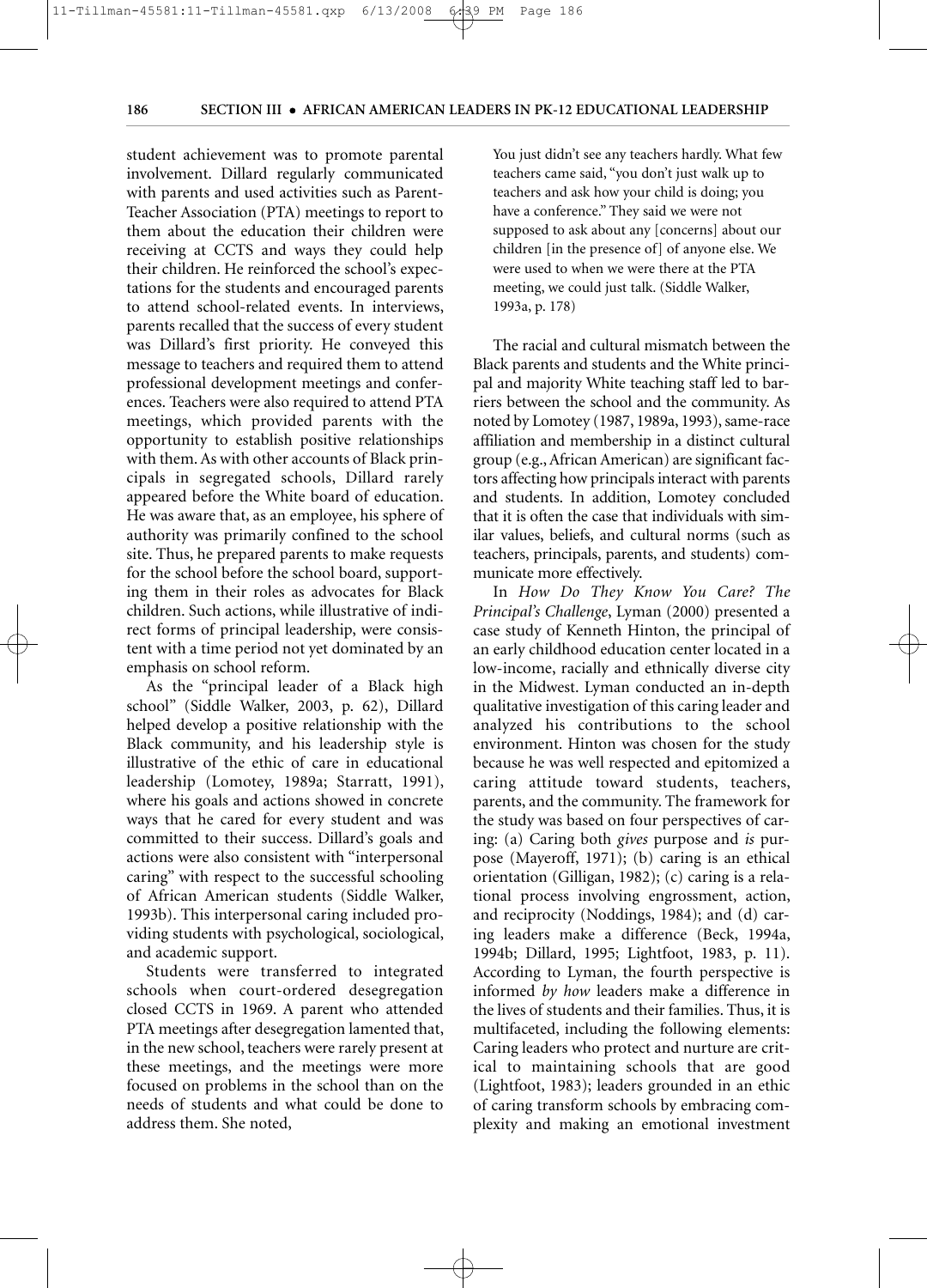(Beck, 1994a, 1994b); and caring leaders who advocate for the needs of individual students are critical to students' success, particularly in culturally diverse schools (Dillard, 1995).

As the new principal and director of the recently built early childhood education center, Hinton had supervised much of the construction of the new building, developed the instructional program, hired a new staff, established rapport in the community, and welcomed new students and their families. The school had a racially diverse student population; the majority of the students were African American and White, and a small percentage were Hispanic and Asian. Lyman characterized Hinton as a nonconformist. At times, he challenged the bureaucracy of his school district regarding the most appropriate methods for educating children. He developed his own methods for working with challenging students in his school and worked with his staff to develop innovative programs that would respond to the various social, emotional, and economic needs of students and their families.

Hinton was also compassionate. As an African American male, he had experienced various forms of discrimination in school and in the community. But he was also influenced by an upbringing that stressed a supportive family structure and strong spiritual values, and his experiences led him to engage in acts of compassion that emphasized caring and developing children to their fullest potential. For example, Lyman found that in interviews with school staff and parents they used terms such as *caring, warm, nurturing,* and *loving* to describe Hinton's style of leadership as well as the school environment. As a builder, Hinton was able to build not only physical structures but relationships among key stakeholders: staff, students, parents, and the community. Staff members and members of the community praised Hinton for his ability to build bridges between the races and noted that "his caring for children is clearly not limited to children of color" (Lyman, 2000, p. 31). He served as a role model for students, and his leadership and service extended beyond the walls of the school. Hinton expressed his beliefs about caring in the following statement: "Caring carries with it a loss of class, ethnicity, gender, and religion. If a teacher cares, then these things that separate us through ignorance and fear become unimportant. Status ceases to matter, and children are simply children" (Lyman, 2000, pp. 116–117).

Hinton's beliefs about caring were an extension of his experiences as a teacher and a learner. His caring leadership style was critical in enhancing student learning and was consistent with Hart and Bredeson's (1996, as cited in Lyman, 2000) assumption that "principals influence student learning outcomes directly and indirectly by what they do, what they believe, and how they use symbols" (p. 219). Hinton was motivated by his desire to "enhance the growth of others and give back to those who helped me" (p. 120). Hinton's decision to "give back" was similar to what Lightfoot (1994) referred to as "giving forward"—the concept that one cannot repay acts of caring but can engage in such acts in the future. Hinton's leadership style was also similar to aspects of Lomotey's (1993) ethnohumanist role identity; that is, he displayed commitment, compassion, and confidence in his interactions with students and their communities. However, unlike the principals in Lomotey's study, Hinton's ethno-humanist role identity was not solely based on same-race/cultural affiliation. Hinton focused his caring leadership on all students. Thus, while same-group racial and cultural membership has been shown to enhance principal-student relationships, Lyman's research suggests that other factors may influence these relationships. Lyman's findings also suggest that, because African Americans also lead mixed-race schools, there is an imperative to practice leadership that will meet the needs of students, teachers, and parents from all racial and ethnic groups represented.

The education of Black students as a priority, interpersonal caring, and resistance were dominant themes in the research on post*-Brown* principals. In some cases, principals were faced with making decisions about how they would continue to educate Black children after desegregation. Nicholas Dillard, the principal of Caswell County Training School had hoped that desegregation would dismantle the inequitable educational structures that had, in many ways, defined his leadership. Yet many of the inequities remained until the school was closed and desegregation was officially implemented. Principals such as Norris Hogans also placed the education of Black students as a priority but had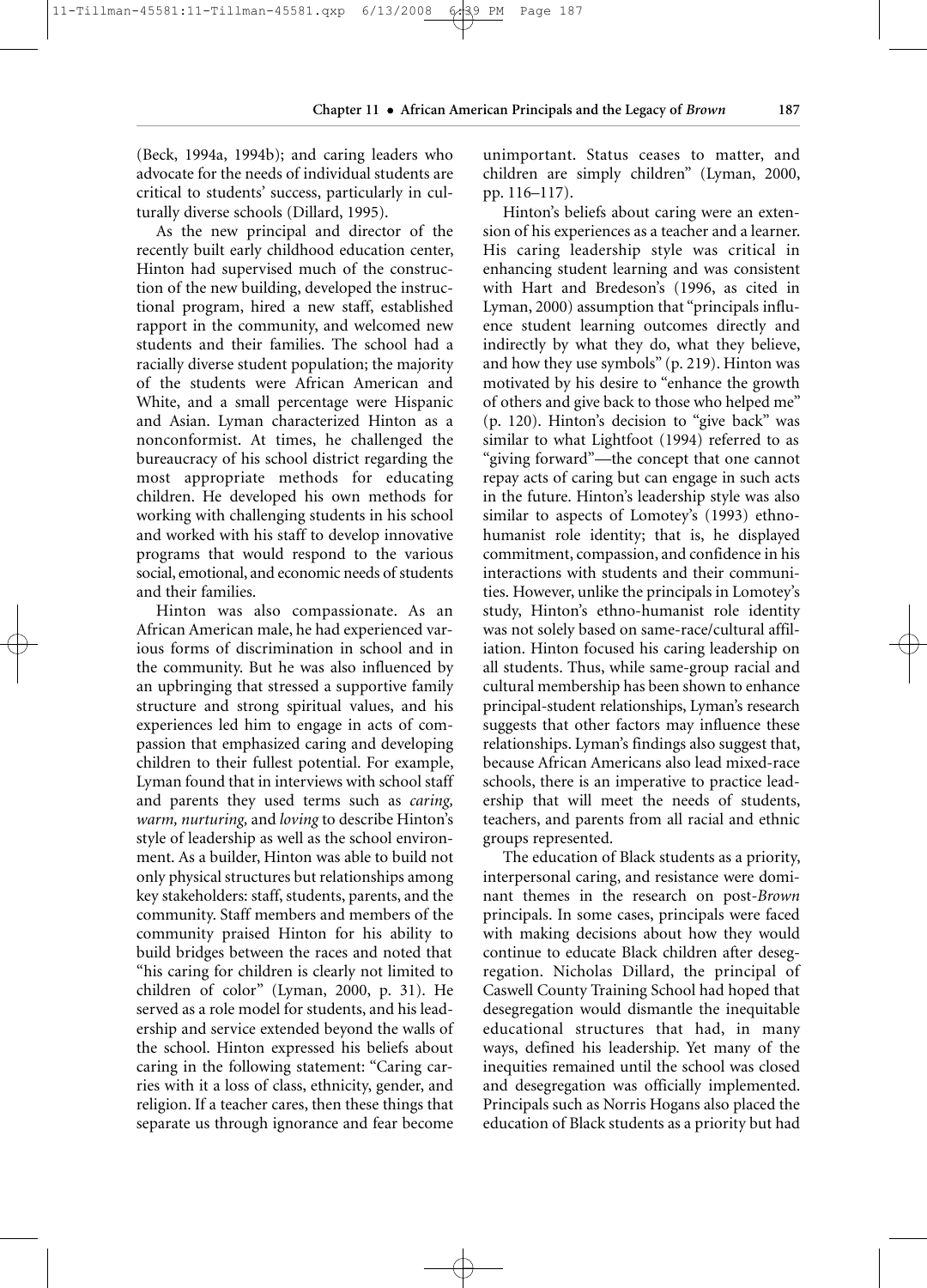11-Tillman-45581:11-Tillman-45581.qxp 6/13/2008 6:39 PM Page 188

**188 SECTION III** • **AFRICAN AMERICAN LEADERS IN PK-12 EDUCATIONAL LEADERSHIP**

PM

a different vision for educating them. Drawing on the work of his predecessors, Hogans merged historical philosophies with his own vision and implemented a general, vocational, and academic curriculum that would prepare students for the world of work. Collectively, these post*-Brown* principals continued to make the education of Black students a priority and resisted Whites who attempted to undermine the *Brown* decision, teachers who held low expectations for students and who were resistant to change, and in some cases Black parents who, feeling disconnected from the newly integrated school, became less involved in their children's education.

The theme of interpersonal caring was also evident in the research on post-*Brown* principals. Several principals adopted Lomotey's (1993) ethno-humanist role identity and based their leadership on commitment, confidence, and compassion. Such principals were caring and loving and provided academic, social, and psychological support. In research on highly successful and loving elementary schools serving minority and low-income students, Scheurich (1998) found that while principals used the term *caring*, the term *loving* best described environments where principals exhibited extremely supportive attitudes toward students and adults. Scheurich's analysis was consistent with the types of interpersonal caring exhibited by Black principals in the research reviewed here. A tension exists in the research with respect to definitions of goodness in the education of Black students. While researchers sought to describe "good" schools, they also acknowledged that "good" did not necessarily represent a search for perfection. Both Sowell and Siddle Walker found imperfections in good schools. Schools that were once sites of educational excellence now struggled against being defined by external factors such as housing projects, crime, and poor student achievement. Fifty years after the *Brown* decision, schools continue to face these as well as other challenges that affect the quality of schooling for Blacks and thus the leadership capacity of Black principals.

### **RESEARCH ON AFRICAN AMERICAN FEMALE PRINCIPALS**

The research reviewed in this section focuses on African American female principals in the post*-Brown* period of schooling. There is limited evidence in the post-*Brown* educational leadership literature pointing to the leadership styles, accomplishments, and lives of Black female principals (Allen, Jacobson, & Lomotey, 1995; Benham, 1997; Bloom & Erlandson, 2003; Coursen et al., 1989; Pollard, 1997).<sup>15</sup> Benham (1997) identified several factors that have contributed to the paucity of research on Black women in school leadership. First, the number of Black women in pre-K-12 educational leadership positions, while increasing gradually, is still small relative to the numbers of White men and women and Black men. Thus, it is difficult to identify samples for large-scale studies. Second, a limited number of Black female and male researchers are investigating issues affecting Black school leaders. Further, the absence of a body of research on Black female principals is exacerbated by the fact that theories about women in leadership often refer to women as teacher leaders. Finally, Benham noted that the absence of studies of Black women represents, to a great degree, "an educational leadership discourse and practice that has been structured to impede such treatment" (p. 282). Bloom and Erlandson (2003) concurred with Benham's argument and elaborated on this point in the following statement: "Findings from a minority insider's perspective are regarded as dubious and unlikely to be published in professional journals. Suspect conclusions are summarily ignored or dismissed, seldom becoming a part of administrative leadership theory" (p. 344).

Inclusion of the contributions of African American female principals within predominantly White feminist literature is also problematic. According to Bloom and Erlandson (2003), asking questions about the experiences of African American women from the perspective of a White woman results in two negative outcomes: (a) perpetuating the practice of intellectual and cultural exclusion by creating the appearance of acceptance in women's studies using an ethnic additive model and (b) failing to acknowledge that White women retain White privilege and that women of color do not hold a color of privilege, thereby making African American women's experiences similar in some ways to those of women in general but deviant from the White female norm (p. 344). The result is a privileging of knowledge that often devalues the leadership theory and practice of African American female principals in the educational leadership discourse.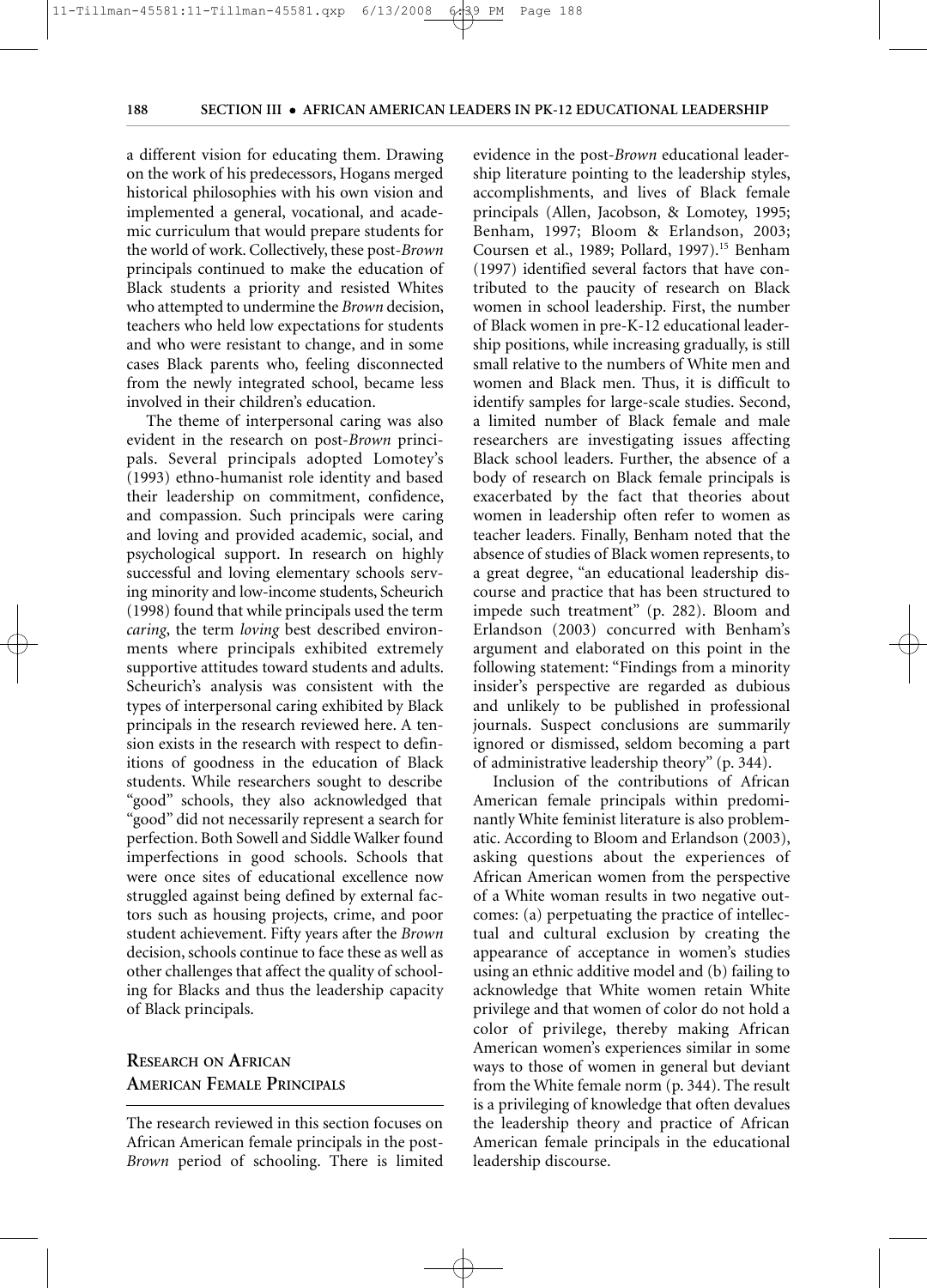A search of the educational leadership literature reveals an additional challenge in identifying research on Black female principals: Work about these women is often grouped under the topic "women and minorities." Researchers have used this categorization in conducting studies that have included Black female principals (see, e.g., Adkison, 1981; Banks, 1995; Biklen & Brannigan, 1980; Crow & Glascock, 1995; Edson, 1987; Enomoto, Gardiner, & Grogan, 2000; Gardiner, Enomoto, & Grogan, 2000; Jones & Montenegro, 1985; Mertz & McNeely, 1998; Ortiz, 1982; Shakeshaft, 1999; Tonnsen & Truesdale, 1993; Young & McLeod, 2001). However, this research rarely presents detailed portraits of the lives, work, vision, and impact of these principals on the school community and student achievement or discriminatory practices that affect their work. As pointed out by Coursen et al. (1989), "what is true for blacks is not necessarily true for members of other racial minorities and may have nothing to do with women" (p. 87).

In a national survey of Black school administrators, Doughty (1980) found that Black women were most likely to be employed as consultants, supervisors, elementary school principals, and administrative assistants. At the time Doughty conducted her study, Black women in the elementary principalship were more likely to lead in challenging urban districts with predominantly Black student populations. Black women in Doughty's study typically assumed their first leadership position in their middle 40s to early 50s, and were older than Black or White men in such positions. In addition, Doughty's results showed that, after 1966, the percentage of Black women in the principalship decreased relative to the percentage of Black men. Black women were not the specific focus of Doughty's study. However, the findings about these women identified specific challenges and barriers faced by Black female principals and how they adapted to their roles—roles prescribed by their race *and* their gender. Doughty argued that roles associated with race and gender had negative consequences for Black women who aspired to principalship positions and also contributed to the myth of Black women as superhuman, capable of solving every problem and dealing with every crisis:

The black female school administrator is in a double bind, perhaps even a triple bind. She

embodies two negative statuses simultaneously. One is her color, black, and the other is her sex, female, neither of which society values very highly. (p. 165)

Doughty's findings are significant because they focus on the ways in which both race and gender, rather than gender as a single factor, affect the leadership of Black female administrators. For example, at the time of Doughty's study (1972–1973), Black women were usually in supervisory or consultant roles. As principals, they were primarily found in elementary ranks in challenging, predominantly Black schools; they were rarely in the high school principalship, a position reserved for men. Thus, almost two decades after the *Brown* decision, Black women continued to be selected for positions on the basis of their gender. As pointed out by Shakeshaft (1989), women were viewed as *well suited* for teaching, but it was usually the case that men were viewed as *more qualified* to be administrators.

Dillard (1995) conducted a case study of an African American female principal and sought to explore and reinterpret traditional definitions of effective school leadership, particularly in the context of the increasing diversity of schools. A central question guided her research: How do African American women interpret their acts of leadership? As an African American woman, Dillard noted that she approached the research from a critical feminist perspective and was "particularly interested in the inclusion of African American women's realities in the shaping of policy and literature surrounding effective schools and schooling" (p. 543).

Gloria Natham, a caring African American secondary school principal, was the subject of Dillard's research. Natham's school was situated in a metropolitan city that had undergone mandatory districtwide desegregation, and Natham noted that, like many other Black principals, she had been "brought here to clean up this mess and relate to these kids" (Dillard, 1995, p. 545). Natham modeled caring leadership in culturally meaningful ways. Her (re)interpretation of school leadership was a form of "talking back": practicing a style of educational leadership counter to traditional norms. Natham talked back by setting high expectations for students and by holding teachers accountable for helping students reach those expectations. She also talked back by "standing right in their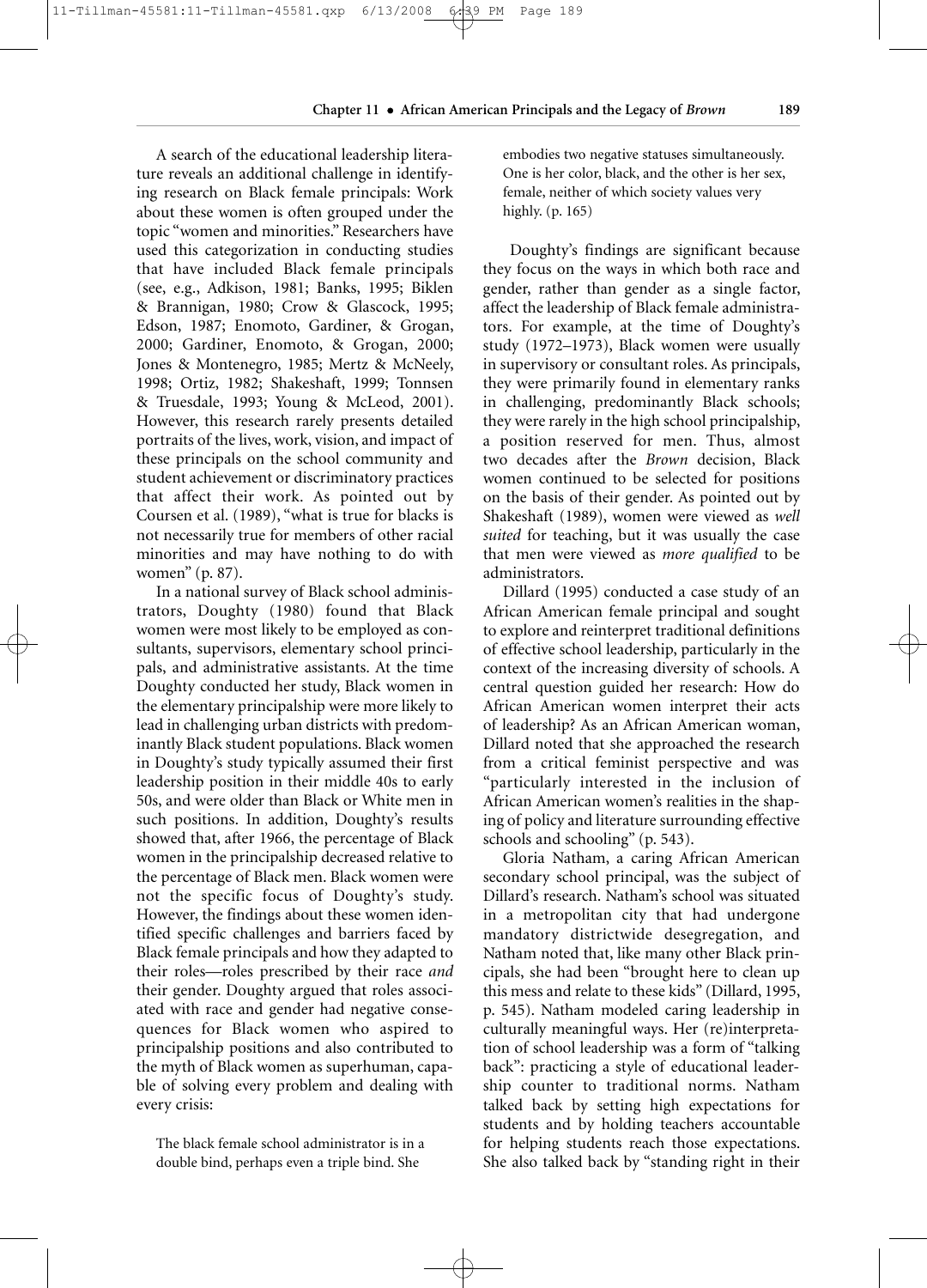PM

faces" (p. 557), referring to White teachers who held low expectations in regard to the behavior and academic achievement of Black students. She maintained her role as teacher and taught one class each semester. While her decision to teach initially stemmed from her dissatisfaction with the teachers who were being sent to her school, she also taught as a way to reinterpret her role as principal and to be "part of the lives of our kids" (p. 550).

 $\frac{1}{\sqrt{1-\frac{1}{\sqrt{1-\frac{1}{\sqrt{1-\frac{1}{\sqrt{1-\frac{1}{\sqrt{1-\frac{1}{\sqrt{1-\frac{1}{\sqrt{1-\frac{1}{\sqrt{1-\frac{1}{\sqrt{1-\frac{1}{\sqrt{1-\frac{1}{\sqrt{1-\frac{1}{\sqrt{1-\frac{1}{\sqrt{1-\frac{1}{\sqrt{1-\frac{1}{\sqrt{1-\frac{1}{\sqrt{1-\frac{1}{\sqrt{1-\frac{1}{\sqrt{1-\frac{1}{\sqrt{1-\frac{1}{\sqrt{1-\frac{1}{\sqrt{1-\frac{1}{\sqrt{1-\frac{1}{\sqrt{1-\frac{1}{\sqrt{1-\frac{1$ 

Natham practiced "othermothering" (Case, 1997; Irvine, 1999; Loder,  $2005$ <sup>16</sup>—consistently nurturing, protecting, and encouraging students and holding herself responsible for their success. Dillard labeled Natham's personal commitment to students as "authentic leadership": leadership grounded in nurturing and protecting children who were not her own. Her authentic leadership also involved establishing credibility with parents and gaining their support in efforts to enhance student achievement. Natham encountered several challenges to her caring style of leadership: racism, uncommitted faculty, lack of support for integration, resistance from veteran teachers, and lack of commitment to the academic success of all children. Despite these challenges, Natham remained committed to educating and caring for her students.

Natham was described as a role model for African American students: "She nurtures... and leads by her presence, by her example, by the way she conducts her life and work in putting herself on the line for them" (Dillard, 1995, p. 557). In contrast to Hinton (Lyman, 2000), who did not interpret his caring leadership style as being connected to race, Natham's caring leadership was directly tied to her samerace affiliation with her students and their families, her cultural heritage, and her status as an African American woman. Natham's caring leadership, her talking back, and her commitment to African American students represented overt acts of resistance often viewed as risky, "particularly for African American women working within powerful White male dominated sites such as the high school principalship" (Dillard, 1995, p. 548). Paraphrasing Derrick Bell (1992), Dillard wrote that Natham was an example of a caring African American female principal who served "to constantly remind the powers that be that there are persons like us who are not only on the side of [African Americans and other subjugated people] but are determined [through resistance and reinterpretation] to stand in their way" (p. 550).

Returning to a central question of her research—Are traditional "scientific" conceptualizations of principal leadership relevant in a time of increased diversity in schools?—Dillard (1995) concluded that Natham's story suggests "it is impossible to create such conceptualizations of teaching or leading—or their 'effectiveness' without taking issues of culture and community context into account" (p. 558). Natham's caring leadership established a school culture focused on the needs of students. It also provided African American students with a nurturing and caring environment that was similar to what Blacks experienced in all-Black schools before desegregation but that is often missing in urban schools today. Natham's story is illustrative of the effects of race, gender, and culture on principal leadership. She chose to lead in purposeful ways that reflected her own values as an African American and a woman and in ways that she believed would help African American students. This research also provides evidence of the ethno-humanist role identity assumed by African American principals. Natham took ownership of and held herself accountable for the academic and social achievement of her students. Her decision to teach a class, her direct work with parents, and her ritual of making notes on every report card reflected her personal form of cultural management: interpreting, representing, and authenticating the school culture and her relationships with students.

Debbie Pressley, a Black female middle-school principal, was the subject of research conducted by Reitzug and Patterson (1998). The researchers described the caring and empowering practice of Pressley primarily as she interacted with students. Data were collected through interviews, observations, and "shadowing" Pressley as she went about her daily work. Pressley's school was located in an economically depressed area of a large urban city and had a predominantly African American student population. Pressley was selected for the study because of her reputation as an outstanding leader. Her community nomination (Foster, 1997) came from several principals, and her reputation was verified by teachers as well as other educators. Reitzug and Patterson (1998) identified several key themes related to Pressley's leadership practice: her focus on interactions with students, the caring nature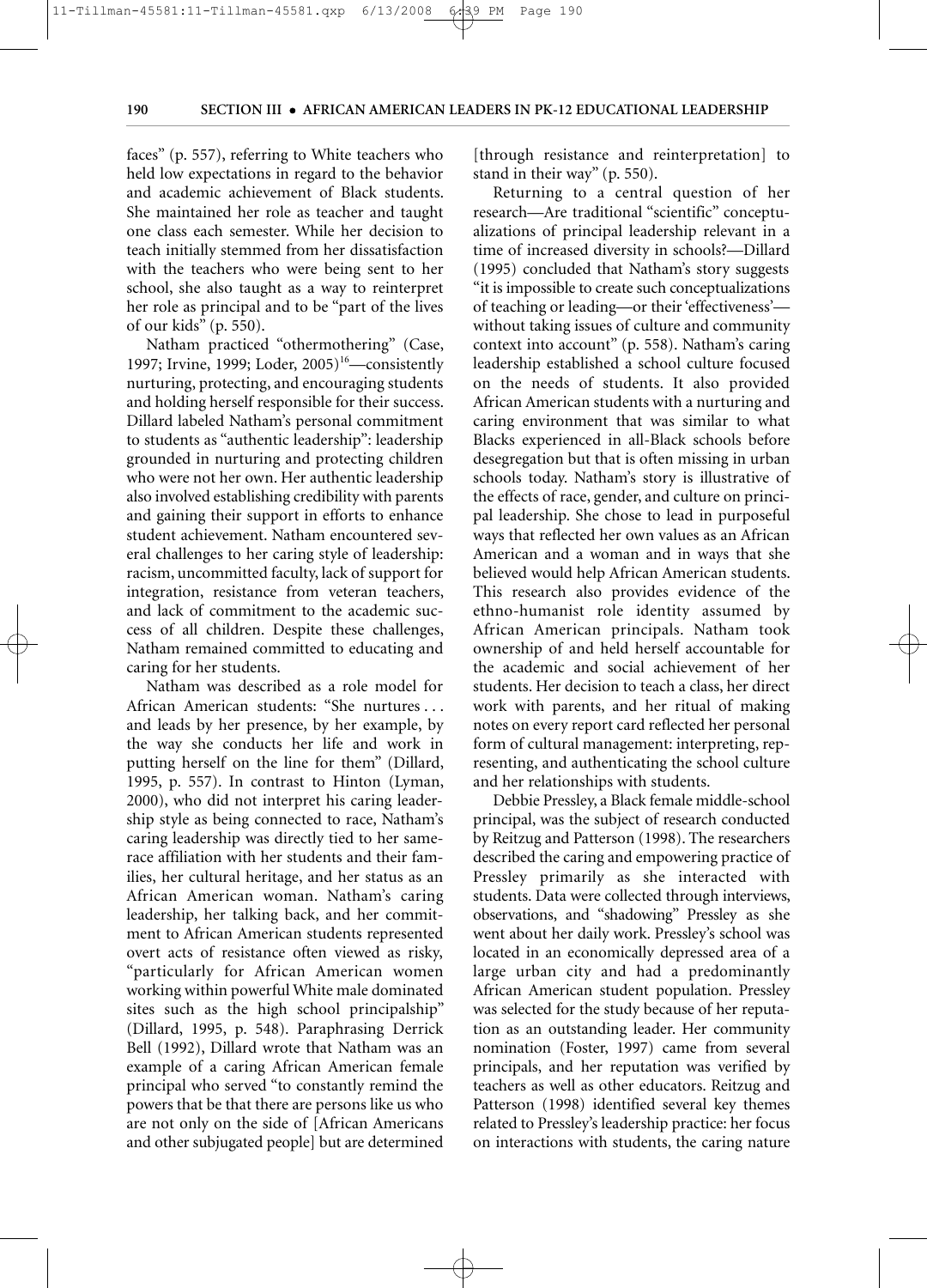of her interactions with students, and the ways in which she empowered students through her interactions with them. Pressley described her role as principal as facilitating learning, empowering others, and developing the healthy child. Using a narrative approach, the researchers told Pressley's story over the course of 2 days, documenting the typical plans, activities, interruptions, and challenges of her workday as well as her interactions with students. Pressley practiced empowerment through caring interactions with students by: (a) establishing and developing a personal connection, (b) honoring their voice, (c) showing concern for the individual wellbeing of students by setting standards, (d) connecting students to their communities, and (e) helping students consider alternatives to actions and decisions that could jeopardize their social and academic future.

Reitzug and Patterson (1998) observed that Pressley's roles and responsibilities did not differ significantly from those described in the principalship literature. However, Pressley's style of leadership was distinctly different with respect to "*how* she chose to engage in this responsibility and the *amount of time* she chose to devote to it" (p. 178). The "how" of Pressley's caring leadership included *receiving* the perspectives of others through an open-door policy, *responding* to students by caring for them and comforting them, and *remaining* by keeping students with the same teacher for 3 years to build positive relationships. Her focus on the healthy child, academic excellence, and merging individual needs of students and community concerns shaped her caring and empowering style of leadership.

Bloom and Erlandson (2003) conducted in-depth interviews with three middle-aged African American female principals working in urban schools. Each principal "recounted the realities (successes, failures, and limitations) of her actual work, the reconstruction of deeply held leadership belief systems, and the personal resolutions evolving from her leadership experiences within schools" (p. 340). Like Dillard (1995), the researchers sought to listen to the voices of Black female principals as a way to begin to "change minds and social constructs about the 'Others' in America's public school districts" (Bloom & Erlandson, 2003, p. 352).

Educated in the segregated schooling of the Midwest and Deep South, the principals drew on their "cultural consciousness" (Bloom & Erlandson, 2003, p. 359) to guide their leadership decisions. Each woman revealed her experiences with racism, sexism, stereotypes, and assigned identities and her decision to succeed in spite of the barriers she encountered. Each worked in a school where she was challenged with implementing and maintaining policies and programs that were inequitable and impeded student achievement. Despite such challenges, these principals exhibited a personal commitment, based on their cultural affiliation, to educating African American children from lowincome backgrounds, many of whom had been subjected to low teacher expectations. Seeking to build schools with a culture of caring, they implemented alternative forms of decision making that not only would benefit students but would also offer alternative definitions of organizational effectiveness in schools.

Claire, one of the principals in the study, was charged with turning around a failing school. In interviews, she discussed the "hopelessness and helplessness" at the school, the poor graduation rates (only 2% to 5%), and other internal and external factors that placed the school in the "failing" category. At the end of Claire's second year as principal, student attendance and test scores had improved, and Claire had increased parental involvement by instituting family partnership nights and had improved relationships with teachers by forming teaching teams. The second principal in the study believed in the power of staff development and devoted a considerable amount of time to planning activities that would "raise the level of consciousness about racist teaching practices" (Bloom & Erlandson, 2003, p. 353). The third principal modeled servant leadership as a way to show teachers how to serve every student. Collectively, the stories of these principals speak of a desire to make a difference in the lives of African American children. Bloom and Erlandson noted that the women's stories reject theories of inferior capabilities based on race or gender. They also acknowledged, however, that the stories do not suggest that "only African American principals know how to effectively operate urban schools" (p. 351). Rather, these stories are illustrative of leadership that is counter to what is generally described in the literature.

According to Loder (2005), "Recent work on African American women principals suggests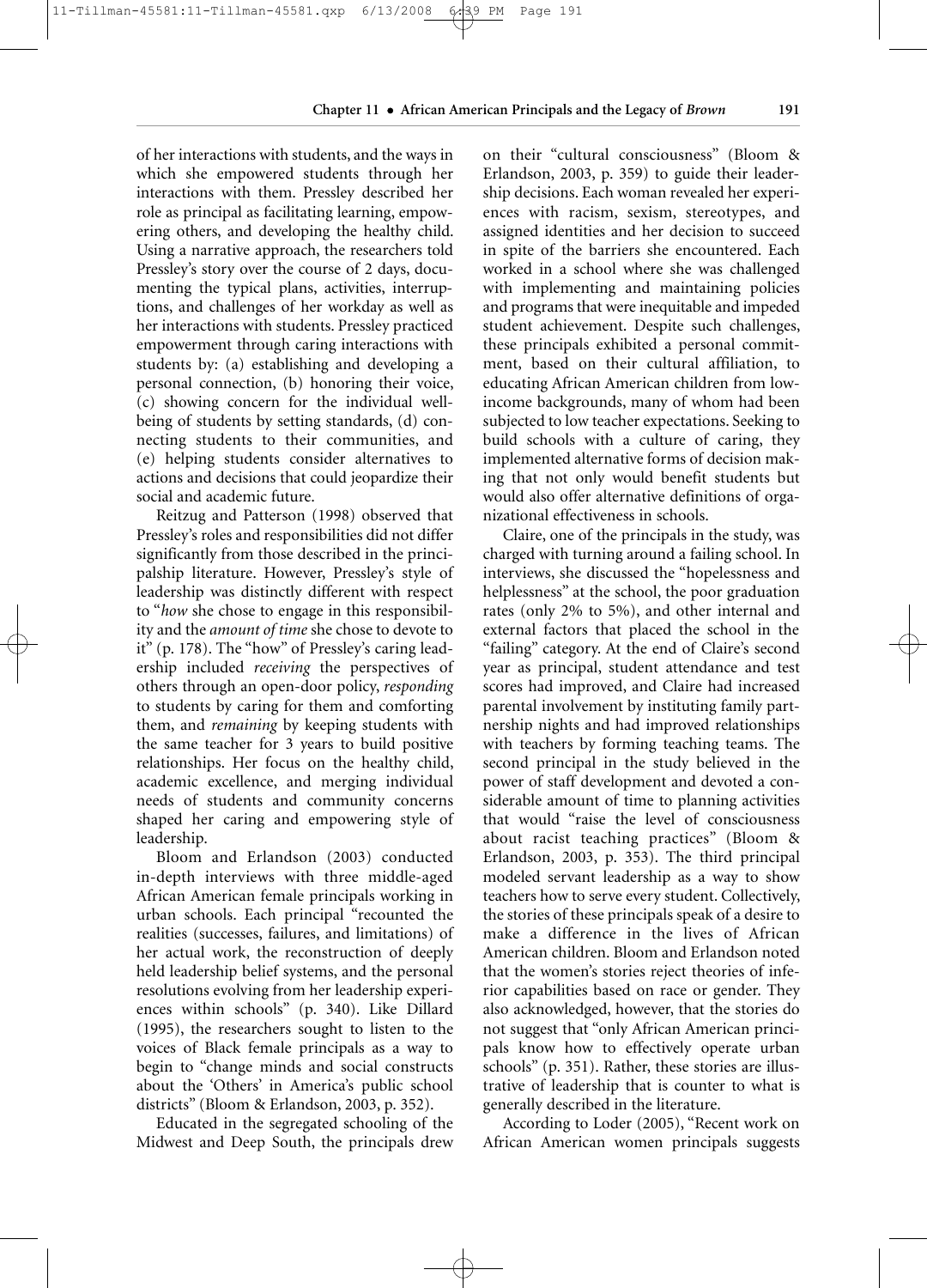#### PM Page 192  $\frac{1}{\sqrt{1-\frac{1}{\sqrt{1-\frac{1}{\sqrt{1-\frac{1}{\sqrt{1-\frac{1}{\sqrt{1-\frac{1}{\sqrt{1-\frac{1}{\sqrt{1-\frac{1}{\sqrt{1-\frac{1}{\sqrt{1-\frac{1}{\sqrt{1-\frac{1}{\sqrt{1-\frac{1}{\sqrt{1-\frac{1}{\sqrt{1-\frac{1}{\sqrt{1-\frac{1}{\sqrt{1-\frac{1}{\sqrt{1-\frac{1}{\sqrt{1-\frac{1}{\sqrt{1-\frac{1}{\sqrt{1-\frac{1}{\sqrt{1-\frac{1}{\sqrt{1-\frac{1}{\sqrt{1-\frac{1}{\sqrt{1-\frac{1}{\sqrt{1-\frac{1$

#### **192 SECTION III** • **AFRICAN AMERICAN LEADERS IN PK-12 EDUCATIONAL LEADERSHIP**

that motherhood and its associated values of nurturing, caretaking, and helping develop children are salient to how they understand and interpret their roles" (p. 304). This was particularly the case with the principals included in the research conducted by Dillard and by Reitzug and Patterson. Gloria Natham and Debbie Pressley purposely included "othermothering" (interpersonal caring) in their leadership. Both wanted to relate to their students and treated students like their own children or members of their family. They viewed othermothering as consistent with the leadership roles of Black female principals, and their othermothering/ interpersonal caring was linked to their identity: Black and female.

The Black female principals in these studies promoted student achievement in both direct and indirect ways. Gloria Natham was the exception among the cases. By choosing to teach a class each semester, she held herself personally accountable for the academic achievement of students in her school. While Dillard did not indicate whether her direct involvement helped raise test scores, Natham chose to model how principal leadership can lead to improved student achievement. Natham is also an exception because in large urban high schools, principals rarely have time to directly participate in teaching, instructional supervision, or curriculum coordination (Mertz & McNeely, 1998). Rather, they typically fulfill bureaucrat/administrator roles focusing on more indirect goals of schooling. Natham's decisions reflected her conscious effort to merge her ethno-humanist and bureaucratic/ administrator roles. The cultural perspectives of Black female principals were also a consistent theme in the studies reviewed here. These principals relied on their cultural heritage and their knowledge of the cultural norms of the Black community to motivate students and parents. In addition, their cultural perspectives also included knowing the most appropriate forms of communication, having the ability to talk to students in ways that drew on same-race affiliation, and being part of students' lives. These principals also acknowledged that in the post*-Brown* era, it was their responsibility to address some of the cultural norms that negatively affected students' opportunities for success.

#### **DISCUSSION**

The 1954 *Brown v. Board of Education* decision provides a context for the examination of the leadership of Black principals in the periods both before and after the decision. Ideally, the decision would have remedied inequitable educational structures and provided a racially and socially just context for educating Black children. Black principals would have continued to make significant contributions to Black children, their communities, and leadership theory and practice. However, these ideals were not always a reality. The research reviewed here indicates that Black principals often led under extremely adverse circumstances. These Black principal-leaders worked in both segregated and integrated contexts, and in many instances their leadership was defined by oppressed community and educational settings. Yet they were resilient, resourceful, and dedicated, and they remained diligent in their commitment to the education of Black children. They were more than managers—they were also visionaries who adopted a philosophy of agency and prevailed in spite of strong opposition to their efforts.

Evidence suggests that many of these principals embodied the characteristics of Lomotey's (1993) ethno-humanist role identity: commitment to Black students, compassion for these students and their families, and confidence in the intellectual ability of these students. This was particularly evident in the stories of Black principalleaders in the post-*Brown* era, who were typically assigned to the worst schools in the worst neighborhoods with the lowest-performing students. For example, principals such as Gloria Natham were hired to clean up messes and relate to Black students. Post*-Brown* African American principals also led in the changed contexts of schooling, particularly in urban areas. Urban schools had more racially, ethnically, and economically diverse student bodies, and they underwent complex changes in technological needs, increases in the number and kinds of social support services needed, and decreases in funding (Loder, 2005). Crosby (1999), an African American male principal at a large urban high school, lamented the decline of the urban school context:

For those of us who work in schools, it is . . . the best of times and the worst of times. Our urban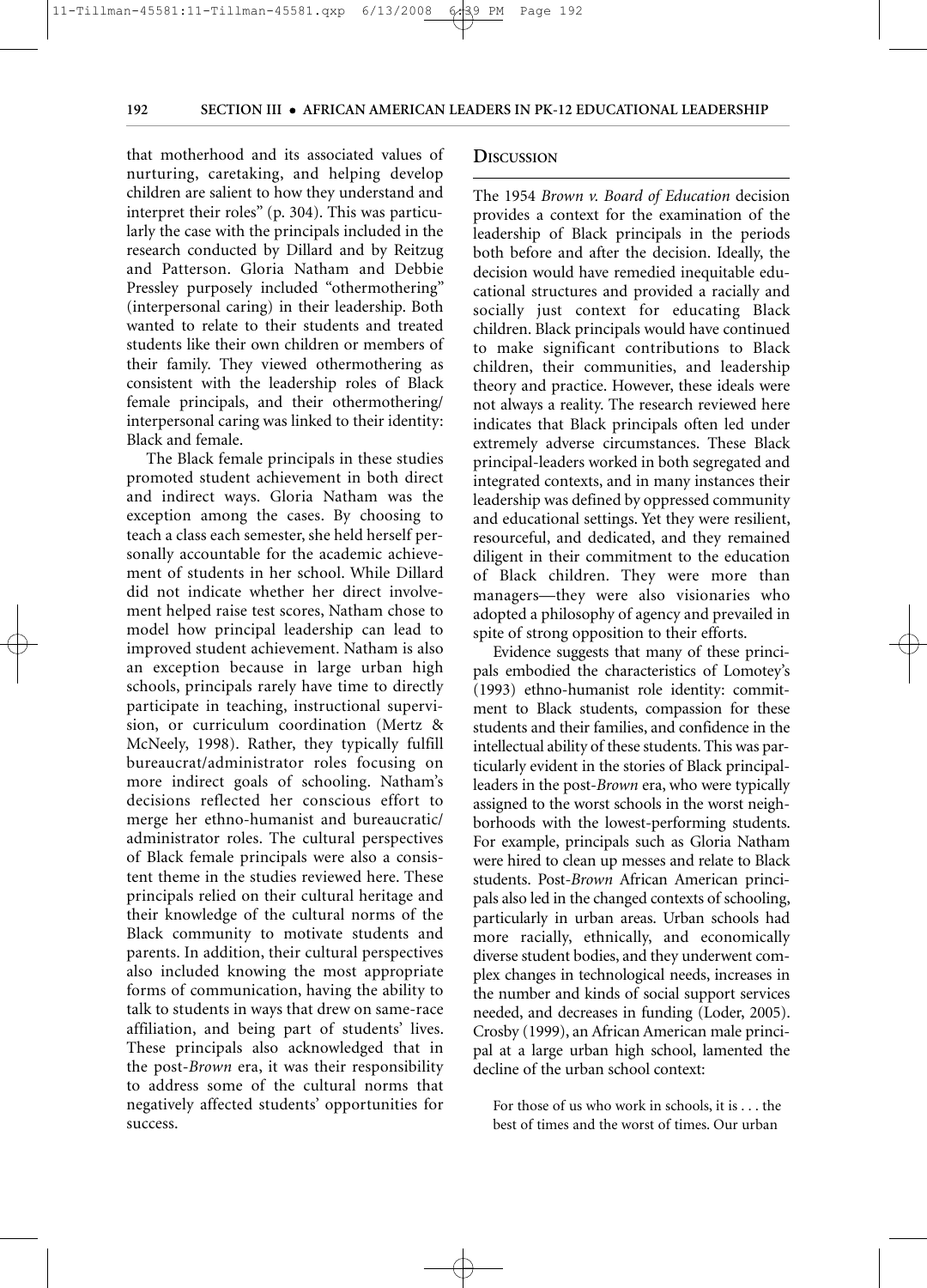schools, once the pride of our nation, are now a source of controversy and inequity. We have watched with dismay their descent into confusion and failure. (p. 298)

Clearly, 50 years after *Brown,* Black principalleaders face different challenges in their efforts to educate Black students.

Collectively, the research reviewed here yielded four consistent themes: (a) resistance to ideologies and individuals opposed to the education of Black students, (b) the academic and social development of Black students as a priority, (c) the importance of the cultural perspectives of Black principals, and (d) leadership based on interpersonal caring. The academic and social development of Black students was a priority for the Black principal-leaders described in this review. They were committed to the academic achievement of Black students, and they fought vigorously for chairs, desks, books, money, well-equipped buildings, and qualified teachers as a way to give Black students every opportunity to experience success. They also believed that schools should be transformational institutions that provide students with various forms of support and that Black students should be given opportunities for their total development. Black students were not "other people's children" (Delpit, 1995); they belonged to their parents and to the school and the community as well. Principals accepted responsibility and held themselves accountable for the well-being of every Black student. Students were nurtured and encouraged in a manner often absent in many urban schools today. Many urban schools, which today have primarily Black populations, often do not provide an atmosphere that is conducive to an ethno-humanist role identity.

Black principal-leaders engaged in both passive and overt acts of resistance in their struggles to educate Black children. They fought against theories of inferiority, funding structures that disadvantaged Black students, an emphasis on vocational over academic preparation, and the displacement of massive numbers of Black teachers and principals. They risked their professional careers and their economic livelihood and stood in the way of opposition to equitable systems of education. Lacking any real power to implement policy, they worked with Black parents who went before White school boards to secure needed resources for schools. In the face of these challenges, they continued to educate Black children, doing more with less.

The importance of the cultural perspectives of Black principal leaders is directly related to the absence of *race* in the discourse on school leadership. Mertz and McNeely (1998) argued that "school administration has been male dominated and male defined (largely White male); that is, explained, conceptualized and seen through the eyes of males" (p. 196). The authors' emphasis on the continuing focus on White males indicates that there is a privileging of one voice over another and a single lens and single authority representing the whole of educational leadership (see also Fenwick, 2001). This privileging of voice also suggests that even while Black principals possess an insider's perspective, their voices have not been considered in debates about the most effective ways to educate Black children. Culture was a constant within this theme. The work of Lomotey (1989a, 1993), Siddle Walker (1993a, 1993b), Dillard (1995), and Bloom and Erlandson (2003) strongly suggests the presence of a distinctly Black perspective in school leadership, a perspective based largely on culture. In the segregated schooling of the South and in many predominantly Black urban schools today, Black principals practice leadership based on their insider status and their membership in the distinct Black culture. Samerace/cultural affiliation appears to influence decision making at the school site, as well as the selection of teachers and interactions with parents.

Because the achievement gap between Black students and their White peers continues to be an important topic in education, $17$  it is also important that the perspectives of Black principalleaders be recognized and included in efforts to close this gap. Siddle Walker's research highlighting the successes of Black principal-leaders provides a critical context for such debates, particularly with respect to their impact on Black student achievement. Morris (2004) concurred with Siddle Walker, asking "In what ways might the kind of agency that was evident among Black educators and institutions in the segregation era become manifest in predominantly African American schools in the post-Civil Rights era?" (p. 72).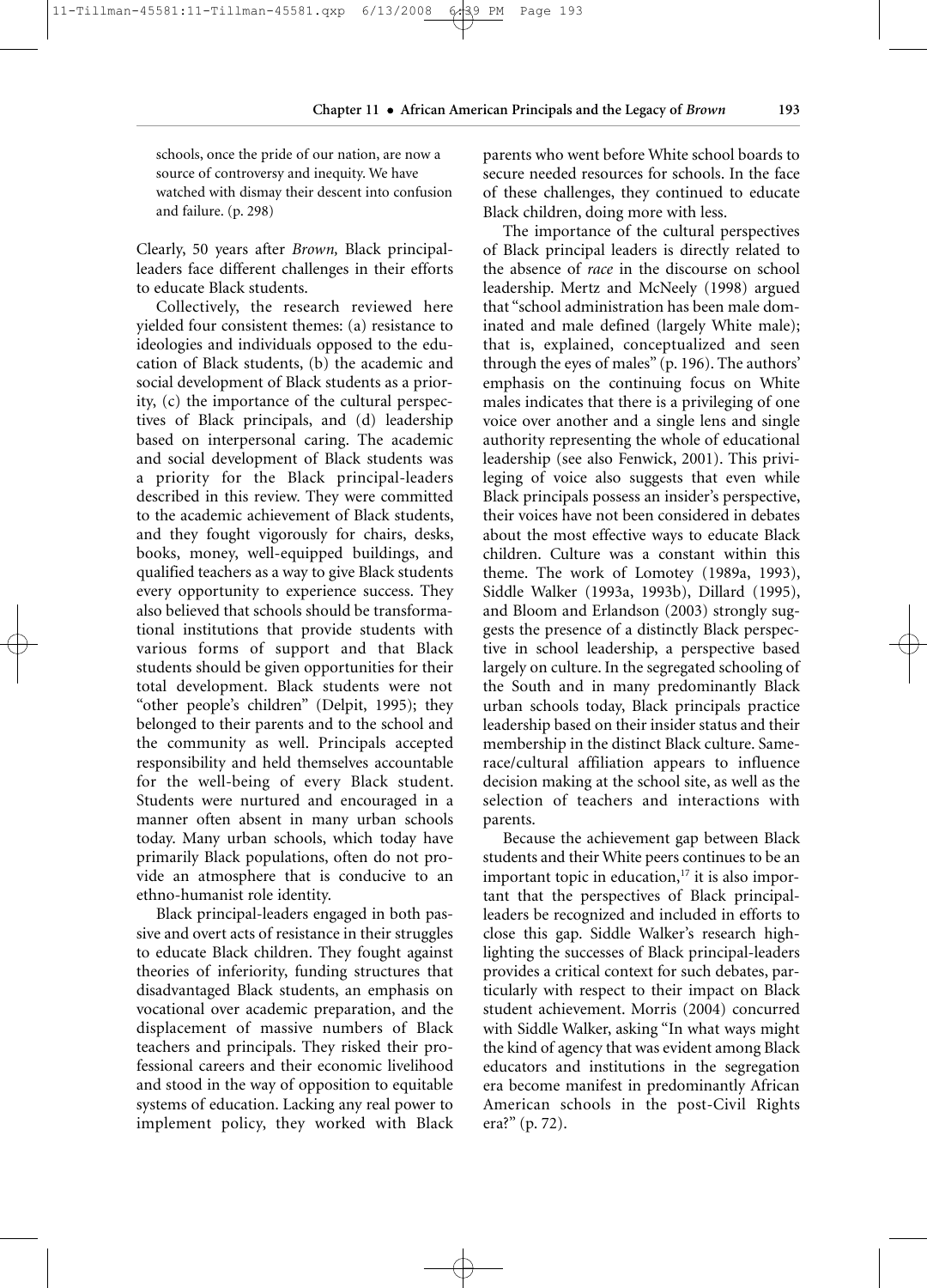#### $11-Ti11man-45581:11-Ti11man-45581.$ PM Page 194

**194 SECTION III** • **AFRICAN AMERICAN LEADERS IN PK-12 EDUCATIONAL LEADERSHIP**

Several of the Black principal-leaders in the studies reviewed incorporated interpersonal caring into their leadership. Leadership based on interpersonal caring includes the principal's direct and purposeful attention to meeting the psychological, sociological, and academic needs of students. The purposeful adoption of a leadership style that is intended to address the needs of Black students is contrary to myths about Black educators as uncaring and as unable or unwilling to relate to Black students, particularly those from low socioeconomic backgrounds (Foster, 1997). Interpersonal caring may be a necessary component of leadership in schools with predominantly Black student populations, given that many of these students have been subjected to external factors (poverty, racism, violence) and internal factors (underfunded schools, disproportionate placement in special education, low teacher expectations, belowgrade-level achievement) that can contribute to low self-esteem and underachievement. As noted by Lomotey, it is important to encourage students not only to excel academically but to take pride in themselves and their culture. Findings from studies discussed in this review suggest that interpersonal caring in educational leadership is effective in creating school cultures that consider the needs of teachers, students, and parents and are conducive to promoting students' success.

The findings from the studies reviewed suggest that Black-principal leaders rewrote history, redefined theory and practice, and rejected deficit theories about school leadership and the education of Black children. In the spirit in which *Brown* was intended, Black principalleaders were *transformers*, *translators*, and *cultivators.* These individuals transformed education for Black children from a dream hoped for to a dream realized. They saw the possibilities for enhancing the life chances of Black students and transformed their schools into institutions that promoted Black student achievement, recognized Black culture, and promoted racial pride and self-esteem. They accepted their roles as leaders and held themselves accountable for the uplifting of a race through education, leading schools that were cultural symbols of the development of the whole child. As Black principalleaders, they transformed the impossible into the possible for many Black children and translated the Black agenda for education to students, parents, teachers, and the White power structure. Through their models of servant leadership, they used the power of education to change lives. Additionally, they offered teachers and other staff members a vision, provided them with goals and objectives, and showed them the importance of continued professional development. Black principal-leaders cultivated the skills and talents of Black students and teachers. They cultivated the highest ideals of academic achievement and sought to lead "good schools."

The themes articulated in this review are not identified as such in the traditional literature on school leadership, specifically the principalship literature. Contemporary school administration/ leadership frameworks typically focus on the various administrative/leadership styles (Bolman & Deal, 1997; Leithwood & Duke, 1999), administrative/leadership functions (Farkas, Johnson, & Duffett, 2003; Leithwood & Riehl, 2003), alternative perspectives on school leadership such as leadership for social justice (Dantley & Tillman, 2005; Marshall, 2004), and diversity in educational administration/leadership (González, 2002; Tillman, 2003).<sup>18</sup> Principals are viewed as instructional leaders who coordinate the curriculum; monitor student progress by assessing and using test data; facilitate teacher competence by providing staff development, resources, and other forms of support; and establish a climate conducive to student success.

Hallinger and Heck (1996), in their review of studies on the principal's role in school effectiveness, found that personal characteristics such as gender, previous teaching experience, and values and beliefs "influence how principals enact their role" (p. 21). There is no evidence to suggest that the race or the cultural perspectives of the principal were factors in these studies. Leithwood and Duke (1999) articulated six models of leadership: instructional, transformational, moral, participative, managerial/ strategic, and contingency. Culture as a factor in principal leadership was discussed in only one of the models: transformational leadership. With respect to culture, the authors cited Reitzug and Reeves (1992), who noted that cultural leadership includes "defining, strengthening, and articulating values" but cautioned that "leaders may manipulate culture to further their own ends" (p. 50). Deal and Peterson (2000) discussed culture in educational leadership in the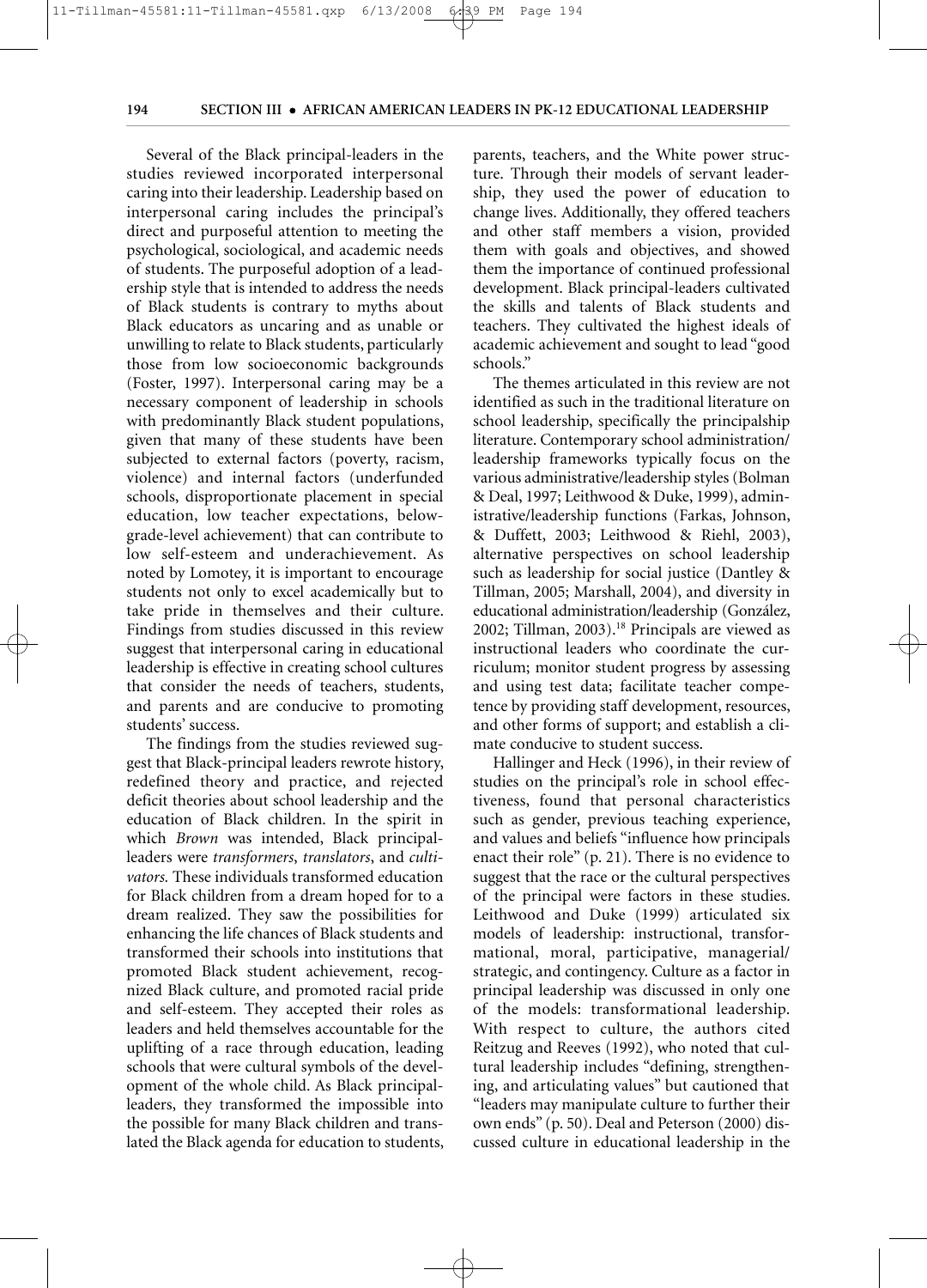context of the school setting: "Culture arises in response to persisting conditions, novel changes, challenging losses, and enduring ambiguous or paradoxical puzzles" (p. 202). These conceptualizations of culture suggest a different emphasis than those articulated by Lomotey (1989a, 1993), Dillard (1995), Siddle Walker (1993a, 1996), and others.

The descriptions in the contemporary literature do not differ significantly from the descriptions of African American principals who assumed both bureaucrat/administrator and ethno-humanist role identities. As Reitzug and Patterson (1998) found in their study of a Black female principal, differences in leadership philosophy, style, and effectiveness were directly related to "how" the principal practiced leadership and the amount of "time" she invested in her work. The research reviewed here also points to the "why" of principal leadership as an important factor. That is, African American principals, to a great degree, led on the basis of their same-race/cultural affiliation and their desire to positively affect the lives of Black students. In most cases, their "why" was closely linked to their identities: Black and male, and Black and female.

Witziers et al. (2003) noted that the literature on school leadership suggests that principals who are effective instructional leaders positively affect the school climate and student achievement (see also, e.g., Bredeson, 1996; Brookover, Beady, Flood, Schweitzer, & Wisenbaker, 1979; Leithwood & Montgomery, 1982). However, other scholars have questioned the effects of educational leadership on student achievement (e.g., Hallinger & Heck, 1996; Murphy, 1988). Among the reasons given for these opposing viewpoints were the absence of an extensive body of research on the relationship between school leadership and student achievement, the difficulty in measuring the direct effects of such relationships, and the varying ways in which educational leadership is conceptualized and operationalized (Bloom & Erlandson, 2003; Pounder, Ogawa, & Adams, 1995; Witziers et al., 2003).

The research reviewed here suggests that there is a strong relationship between African American principal leadership and African American student achievement. In the pre-*Brown* era of segregated schooling, this relationship was often more subtle; that is, because schools were not driven by state testing mandates and because Black principals worked in a closed system, student achievement was promoted through encouraging students to excel, encouraging them to pursue postsecondary education, and motivating them to become productive citizens. In the immediate post*-Brown* era of schooling, Black principal-leaders (even after they had lost their positions) continued to encourage students to excel in the face of resistance to integration. Later, these principalleaders established environments, policies, and procedures that would lead to academic success. They hired competent teachers, coordinated curricula, instituted innovative support programs, and began to use test data to assess student achievement.

While the literature provides evidence of a positive relationship between Black principal leadership and Black student achievement, the literature is less clear on the relationship between White principals and African American student achievement (as well as the achievement of other minority and low-income students). Because it is often the case that the race of principals is not revealed in research studies (e.g., Kimball & Sirotnik, 2000; Portin, 2000), there is little conclusive evidence regarding the ways in which this factor affects student achievement. Thus, it may be difficult to determine in what direct and indirect ways cross-race principalstudent relationships are a factor in improved student achievement. Several studies have examined the role of White principals in the academic achievement of African American students. Tillman (2005a) found that the White male high school principal in her study attempted to affect student achievement in indirect rather than direct ways. For example, he felt that his personal connection to the Black students in his school allowed him to use informal conversations with students and their parents as one way to encourage students to excel. He did not use more direct approaches such as empowering teachers to implement practices that would lead to student achievement, nor did he use standardized test data to make decisions about improving test scores.

Mertz and McNeely (1998) studied a White female principal of a high school with a student population that was mixed along racial, ethnic, and class lines. The principal wanted her school to be "an academic giant"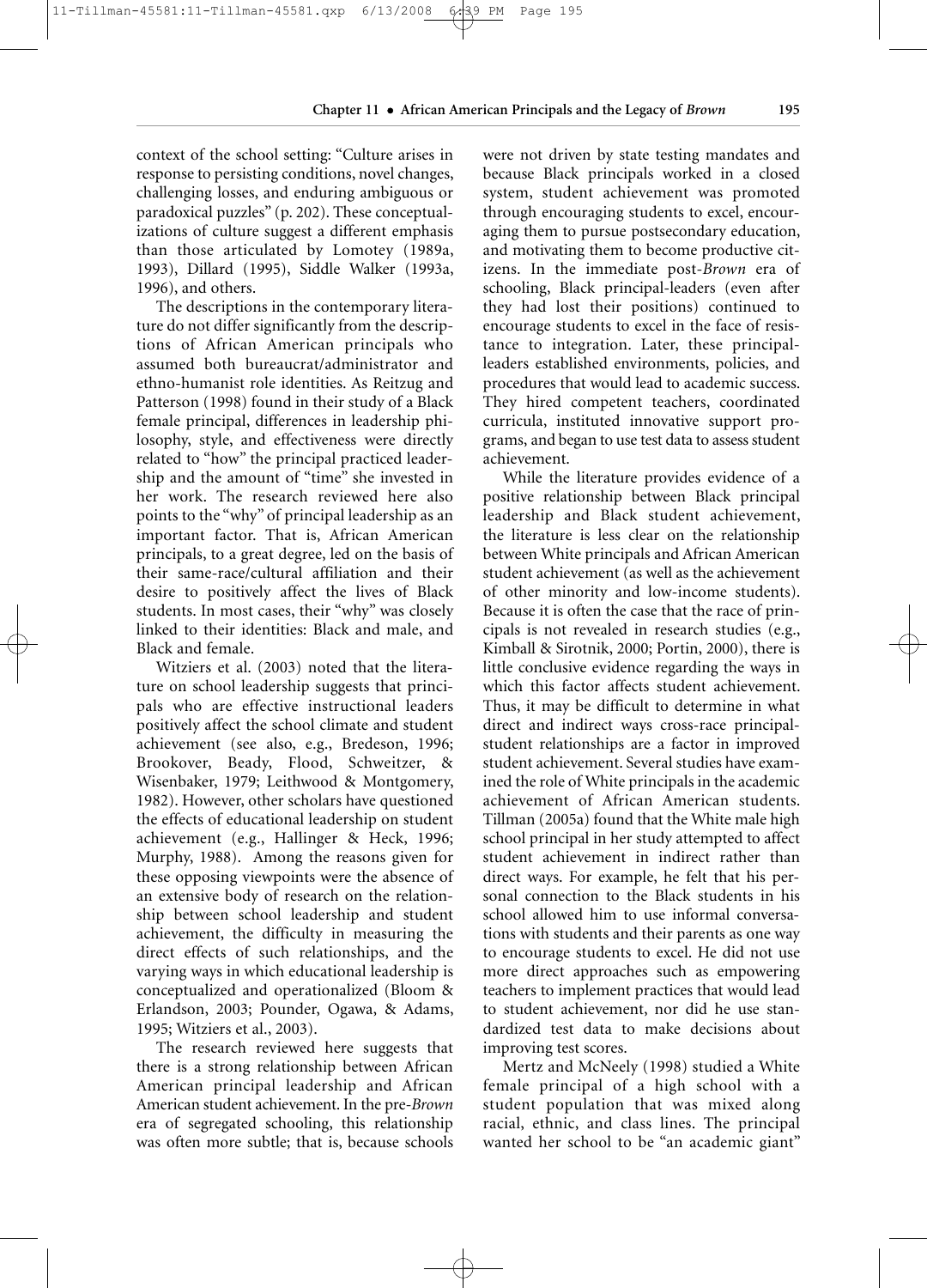(p. 207) and expressed her commitment to "academic excellence, curriculum improvement, and student learning" (p. 212). However, the researchers found that she spent more of her time on managerial tasks than on instructional tasks. While she visited classrooms to evaluate teachers or to check on students, the majority of her time was spent on discipline matters, patrolling the halls, and responding to requests from parents and the central office. As with the principal in Tillman's study, her work was consistent with the literature describing the high school principalship; that is, instructional leadership and curriculum are not among the top five tasks that dominate the work of high school principals. Thus, while this principal professed her commitment to academics, she was constrained by the culture of the traditional high school setting.

Riester, Pursch, and Skrla (2002) examined the roles of six principals in highly successful elementary schools that primarily served minority and low-income students. Each of the schools had achieved "recognized" or "exemplary" status in the state accountability system. Three of the principals were White, and one, a White woman, was placed at her school to raise low test scores. Collectively, these principals shared a common belief system that included (a) promoting a democratic culture, (b) adopting a prescriptive approach to literacy and academic success, and (c) demonstrating a stubborn persistence in "getting there" (p. 292). They believed that it was teachers who did the real work in schools and that principals must empower them to "enact specific practices that lead to learning for all" (p. 283). As noted by a White male principal, "If the children can't learn the way we teach, then we need to learn how to teach to how the children learn" (p. 293). White principals believed that students should not be blamed for poor achievement; rather, after assessing student test scores, teachers used specific prescriptive approaches to developing literacy skills. According to the authors, all of the principals used tools such as benchmarks and assessment of prior performance to guide placement of students. In addition, all held themselves accountable to every student, a characteristic the authors suggested is typically absent in schools. The principals' beliefs that all students could and would be academically successful and a culture of persistence in each school were instrumental in facilitating academic achievement. A key in the students' academic achievement appeared to be the principal's willingness to allow teachers to make decisions about the most effective curriculum and instructional techniques that would lead to student success. Riester et al.'s findings suggest that White, African American, and Hispanic principals shared similar leadership philosophies and practices with respect to enhancing the academic achievement of minority and lowincome students.

### **RECOMMENDATIONS FOR FUTURE RESEARCH**

The majority of the research reviewed here employed the use of qualitative methods. This suggests that qualitative methods represent an effective approach to conducting research about Black principals. These methods allowed researchers to conduct in-depth interviews, observations, and document analyses that yielded thick, rich descriptions of Black principal-leaders. As Tillman (2002) has argued, when research is approached from a cultural perspective, "the individual and collective knowledge of African Americans is placed at the center of the inquiry" (p. 3). However, there is also a need for more research about Blacks in the principalship in which quantitative methods are employed. Survey research based on national samples can yield results that are generalizable to the broader population of Black principals. Such studies are important given that recent large-scale surveys on the principalship have grouped Black principals in the category of women and minorities (e.g., Farkas et al., 2003; Gates, Ringel, Santibañez, Ross, & Chung, 2003) and have failed to illuminate the specific circumstances that affect the leadership of these principals.

Several questions warrant further research. First, what factors affect the leadership of Black principals in urban school contexts in the post*-Brown* era of schooling? Most Black principals are employed in urban school districts; however, the research on urban schools is diffused, and there are a limited number of specific themes evident in the research that has been conducted on Black principals in these schools. The research described here suggests that post*-Brown* Black principals typically lead schools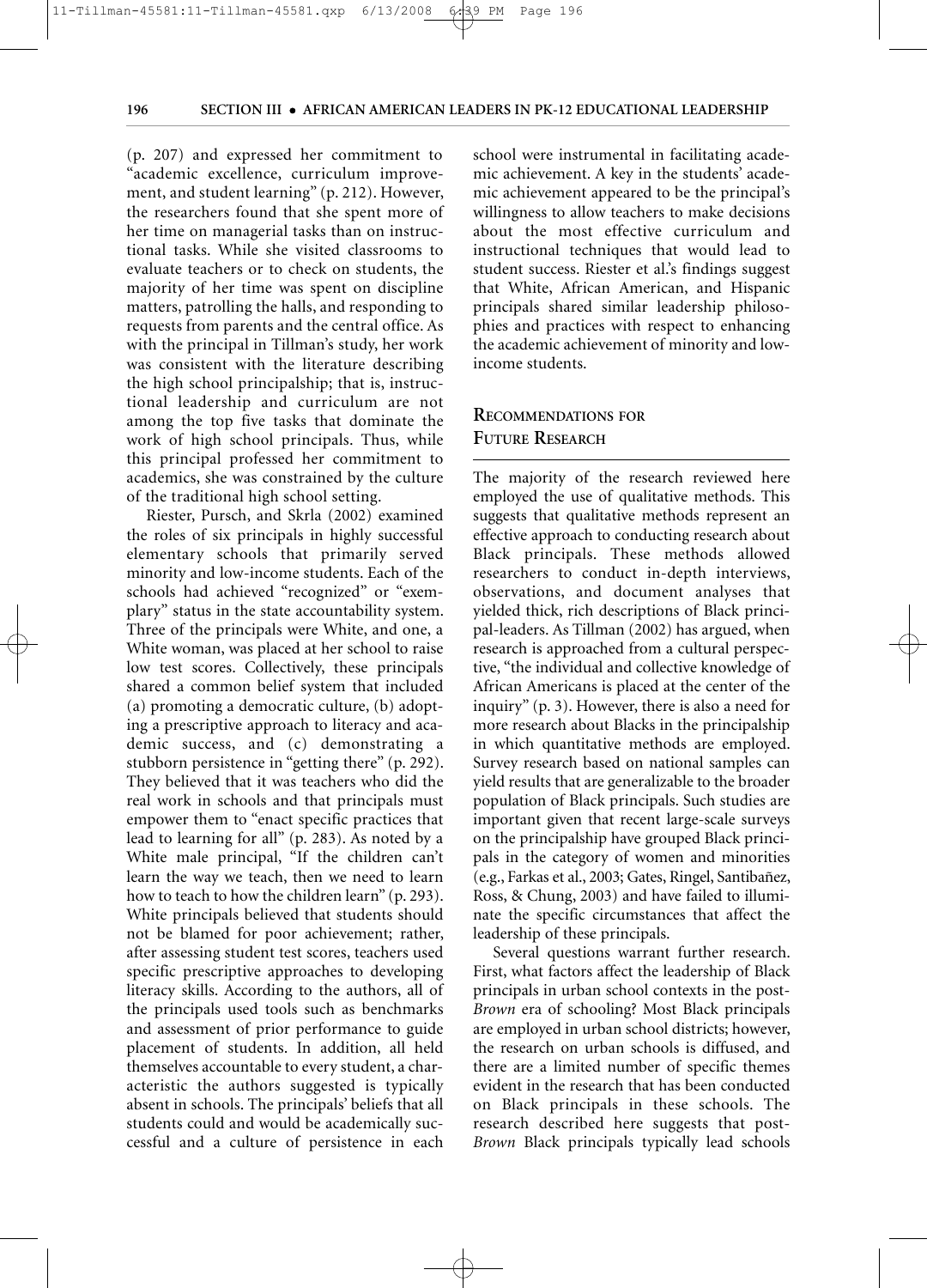that are underfunded, have shortages of qualified teachers, and have low standardized test scores. There is a need for research that investigates how these factors, as well as others, affect the leadership capacity of Black principals.

Second, what specific leadership styles are exhibited by Black principals? The research reviewed here suggests that culture is an important factor in the leadership styles of African American principals, and some principals adopted both bureaucrat/administrator and ethno-humanist role identities. While findings from the studies that were reviewed indicate that Black principals may employ more than one leadership style, little is known about the specific styles (as articulated in the traditional educational leadership literature) adopted (i.e., transformational, contingency, managerial, participative).

Third, what is the relationship between African American school leadership and African American student achievement? Findings from the studies reviewed here suggest that this relationship is positive. However, there is only limited evidence suggesting the specific ways in which same-race/cultural affiliation is directly linked to African American student achievement, particularly with respect to achievement gaps. While much has been written about the achievement gap between African American students and their White counterparts, there is a shortage of research on the specific ways in which African American leaders directly contribute to African American student achievement.

What are the links between White school leadership and African American student achievement, particularly in urban schools? Fifty years after *Brown*, urban schools are now resegregated. Yet the majority of principals in urban schools with predominantly African American and other minority student populations are White (U.S. Equal Employment Opportunity Commission, 2005). These principals are responsible for facilitating the academic achievement of large numbers of African American students. More research is needed to determine the direct ways in which White principals promote student achievement through their leadership practices.

Research on these as well as other questions regarding the leadership of African American principals in pre-K-12 education would enhance our knowledge of important issues in the field of educational leadership. Moreover, such research is needed to continue the hope, promises, and legacy of *Brown.*

#### **NOTES**

1. See, for example, Anderson (2004), Tillman (2004a), Foster (2004), a special issue of the *Journal of Negro Education* on *Brown* at 50 edited by Frank Brown (2004), Ogletree (2004), Orfield and Lee (2004), and a special issue of the *History of Education Quarterly* edited by Michael Fultz (2004b).

2. The terms *Black* and *African American* are used interchangeably in this chapter.

3. The terms *educational leadership* and *educational administration* are used interchangeably here. While it is not within the scope of this chapter to enter into a complete discussion of the similarities and differences between the two terms, much of the focus in the field is on school leadership versus school administration. For a more extensive discussion of the evolution of and increased use of the term *leadership*, see Leithwood and Duke (1999).

4. Leithwood and Duke (1999) reviewed featurelength articles about various types of educational leadership in "four representative English-language educational administration journals" (p. 46). The review included articles published as early as 1988, the year the first edition of the *Handbook of Research on Educational Administration* (Boyan, 1988) was published. According to Leithwood and Duke, two of the journals, *Educational Administration Quarterly* and the *Journal of School Leadership*, publish empirical and theoretical work primarily from North America. The *Journal of Educational Administration* and *Educational Management and Administration* publish work from countries such as Australia, New Zealand, and the United Kingdom as well as from North America. Another journal, not reviewed in Leithwood and Duke's work, is the *International Journal of Leadership in Education,* which also publishes research on educational leadership/administration from other countries as well as North America.

5. There is an emerging body of research on the urban school principalship (see, e.g., Carter & Fenwick, 2001; Cistone & Stevenson, 2000; Gooden, 2005; Mukuria, 2002). In addition, articles published in educational journals such as the *Journal of Negro Education*, *Urban Review, Urban Education*, and *Education and Urban Society* typically focus on urban schooling. However, no specific lines of research on Blacks in the principalship are evident in the general category of urban school leadership.

6. A recent publication, the *Sage Encyclopedia of Educational Leadership and Administration* (English,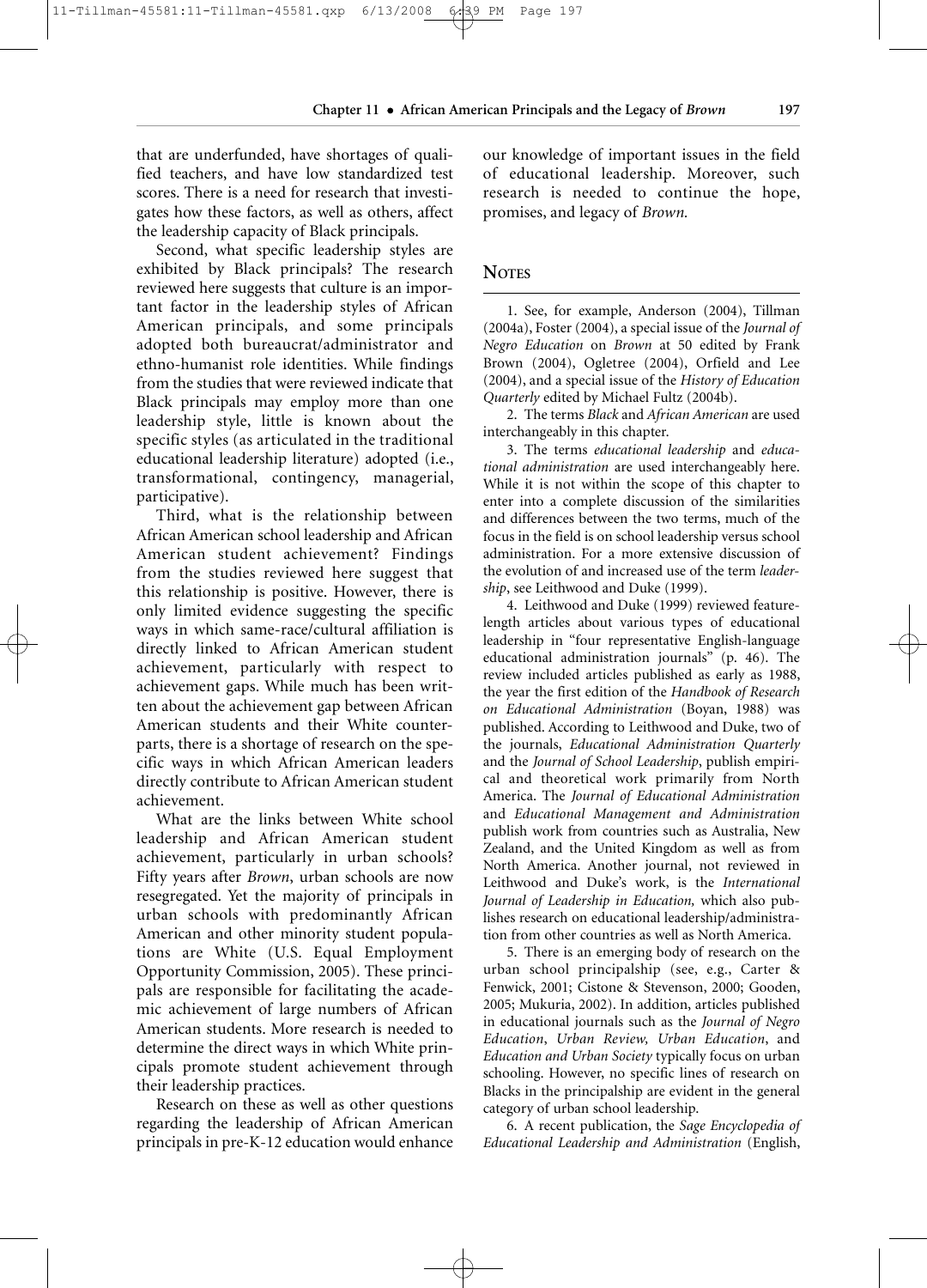PM

2006), includes a greater diversity of perspectives in the field of educational leadership/administration. This work is intended to be a reference for graduate students, practitioners, and scholars in the field.

11-Tillman-45581:11-Tillman-45581.qxp 6/13/2008 6:39 PM Page 198

7. *Servant leadership* is a term that has been used to describe the leadership of Blacks in leadership positions such as ministers, civil rights activists, and educators. Greenleaf (1977) defined a servant leader as one who is "committed to serving others through a cause, a crusade, a movement, a campaign with humanitarian[,] not materialistic, goals" (p. 13). For more extensive discussions of the concept of African Americans and servant leadership, see Alston and Jones (2002) and Williams (1998).

8. Most of the research conducted on the displacement of Black educators after *Brown* has focused on the massive firing of Black teachers (see, e.g., Ethridge, 1979; Foster, 1997; Fultz, 2004a; Hooker, 1971; Hudson & Holmes, 1994; Lewis, Garrison-Wade, Scott, Douglas, & Middleton, 2004; Milner & Howard, 2004; Orfield, 1969; Tillman, 2004b).

9. For a more extensive discussion about the ways in which Black principals lost their jobs, see Franklin and Collier (1999).

10. For other work on the education of Blacks that also examines the role of the principal, see Jones (1981), Morris (1999, 2004), Savage (2001), and Ward Randolph (1997).

11. Sowell conducted his research at five public schools (Booker T. Washington High School in Atlanta, Georgia; Frederick Douglass High School in Baltimore, Maryland; McDonough 35 High School in New Orleans, Louisiana; P.S. 91 in Brooklyn, New York; and Dunbar High School in Washington, D.C.) and three private Catholic schools (St. Paul of the Cross in Atlanta and St. Augustine and Xavier Prep in New Orleans).

12. Lightfoot conducted her study in two urban high schools (George Washington Carver High School in Atlanta and John F. Kennedy High School in New York City), two suburban high schools (Highland Park High School in Highland Park, Illinois, and Brookline High School in Brookline, Massachusetts), and two elite, private high schools (St. Paul's School in Concord, New Hampshire, and Milton Academy in Boston).

13. Although the participants in this study were female African Americans, their gender was not the focus of the study. Thus, the study is not included in the section that focuses on research about African American female principals.

14. For more extensive discussions on this point, see Dempsey and Noblit (1996) and Edwards (1996).

15. The topic of women in school leadership has also been discussed by Jones (2003), Ortiz and Marshall (1988), and Shakeshaft (1988, 1989, 1999).

16. Loder drew on Collins's (1991) definition of *othermothers* as women "who work on behalf of the Black community by expressing ethics of caring and personal accountability, which embrace conceptions of transformative power and mutuality" (p. 132).

17. See, for example, Anderson (2003), Barton (2004), Caldas and Bankston (1998), Hale (2004), Klein (2002), Kozol (1991), Lomotey (1987, 1989b), Ogbu (2003), Perry (2003), Perry, Steele, and Hilliard (2003), Resnick (2004), and Sizemore (2003).

18. Lomotey, Allen, Canada, Mark, and Rivers (2003) conducted a comprehensive review of the theoretical and empirical literature on African American school leaders. The review covered the years 1972 through 2002 and included dissertations, journal articles, conference papers, books, and bulletins. The authors identified six categories that included work on assistant principals, principals, and superintendents: (a) African American female educational leaders, (b) mobility opportunities for African American educational leaders, (c) roles and role expectations of African American leaders, (d) job satisfaction of African American educational leaders, (e) factors affecting the performance of African American leaders, and (f) management styles of African American leaders.

#### **REFERENCES**

- Abney, E. E. (1980). A comparison of the status of Florida's Black public school principals, 1964–65/1975–76. *Journal of Negro Education, 69,* 398–406.
- Adkison, J. A. (1981). Women in school administration: A review of the research. *Review of Educational Research, 51,* 311–343.
- Allen, K., Jacobson, S., & Lomotey, K. (1995). African American women in educational administration: The importance of mentors and sponsors. *Journal of Negro Education, 64,* 409–420.
- Alston, J. A., & Jones, S. N. (2002). Carrying the torch of the Jeanes Supervisors: 21st century African American female superintendents and servant leadership. In B. Cooper & L. Fusarelli (Eds.), *The promises and perils facing today's school superintendent* (pp. 65–75). Lanham, MD: Scarecrow Press.
- Anderson, J. D. (1988). *The education of Blacks in the South, 1860–1935.* Chapel Hill: University of North Carolina Press.
- Anderson, J. D. (2003). *The historical context for understanding the test score gap.* Unpublished manuscript.
- Anderson, J. D. (2004). Crosses to bear and promises to keep: The jubilee anniversary of *Brown v. Board of Education. Urban Education, 39,*  359–373.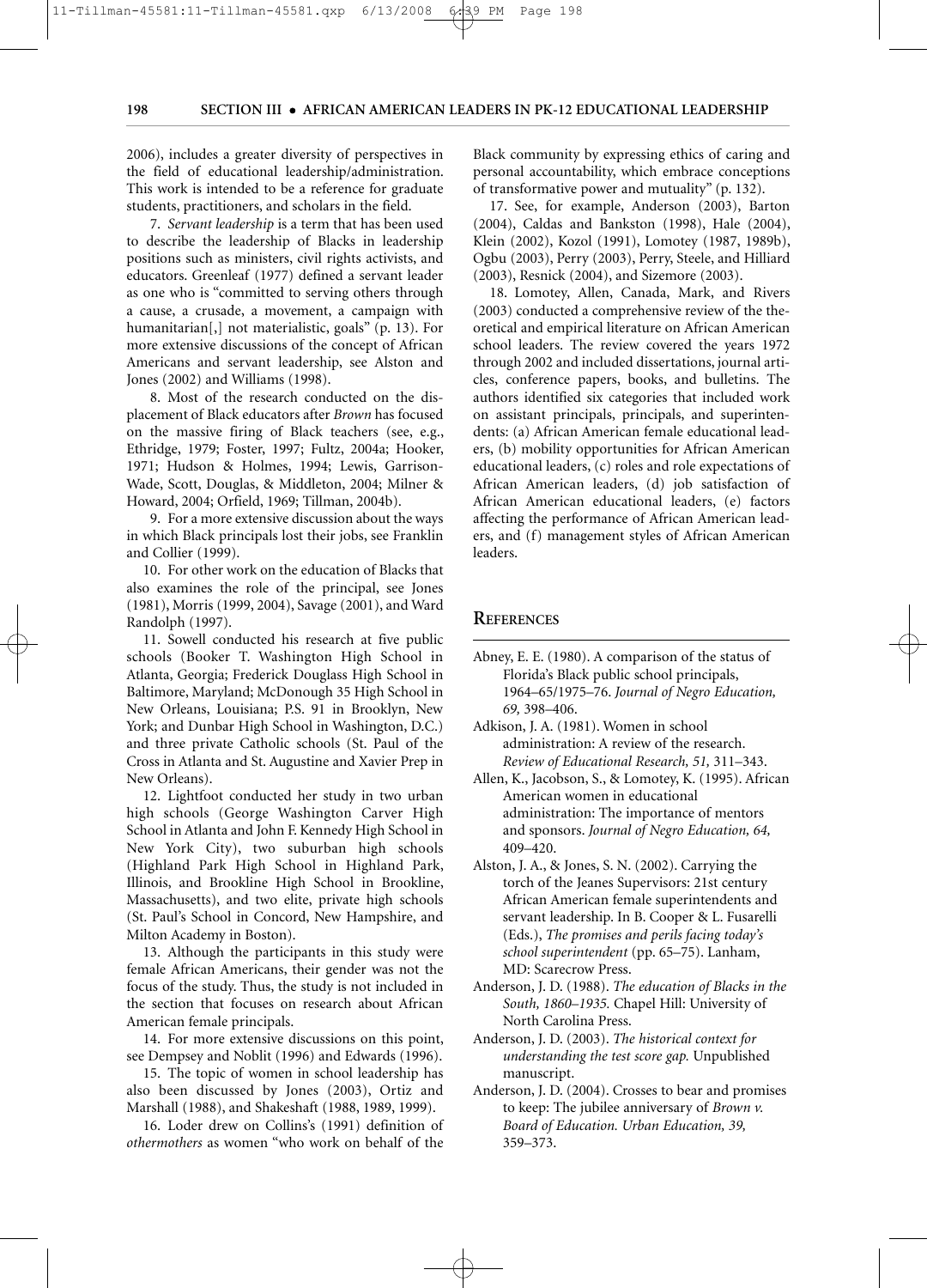Banks, C. M. (1995). Gender and race as factors in educational leadership and administration. In J. A. Banks & C. M. Banks (Eds.), *Handbook of research on multicultural education* (pp. 65–80). New York: Macmillan.

Barton, P. E. (2004). Why does the gap persist? *Educational Leadership, 62*(3), 8–14.

Beck, L. G. (1994a). Cultivating a caring school community: One principal's story. In J. Murphy & K. S. Louis (Eds.), *Reshaping the principalship* (pp. 177–202). Thousand Oaks, CA: Corwin Press.

Beck, L. G. (1994b). *Reclaiming educational administration as a caring profession.* New York: Teachers College Press.

Bell, D. (1992). *Faces at the bottom of the well: The permanence of racism.* New York: Basic Books.

Benham, M. K. P. (1997). Silences and serenades: The journeys of three ethnic minority women school leaders. *Anthropology and Education Quarterly, 28,* 280–307.

Biklen, S. N., & Brannigan, M. B. (1980). *Women and educational leadership.* Lexington, MA: Lexington Books.

Bloom, C. M., & Erlandson, D. A. (2003). African American women principals in urban schools: Realities, (re)constructions, and resolutions. *Educational Administration Quarterly, 39,*  339–369.

Bolman, L. G., & Deal, T. E. (1997). *Reframing organizations: Artistry, choice, and leadership* (2nd ed.). San Francisco: Jossey-Bass.

Boyan, N. (Ed.). (1988). *Handbook of research on educational administration: A project of the American Educational Research Association.*  New York: Longman.

Bredeson, P. V. (1996). New directions in the preparation of educational leaders. In K. Leithwood, J. Chapman, D. Corson, P. Hallinger, & A. Hart (Eds.), *International handbook of educational leadership and administration* (pp. 251–277). Dordrecht, The Netherlands: Kluwer Academic.

Brookover, W. B., Beady, C., Flood, P., Schweitzer, J., & Wisenbaker, J. (1979). *School social systems and student achievement: Schools can make a difference.* New York: Praeger.

Brown, F. (Ed.). (2004). *Brown v. Board of Education* at 50 [Special issue]. *Journal of Negro Education, 73*(3), 172–378.

Brown, H. V. (1960). *The education of Blacks in the South.* Chapel Hill: University of North Carolina Press.

*Brown v. Board of Education*, 347 U.S. 483 (1954).

Bullock, H. (1967). *A history of Negro education in the South from 1619 to the present.* Cambridge, MA: Harvard University Press.

- Butchart, R. E. (1988). "Outthinking and outflanking the owners of the world": A historiography of the African American struggle for education. *History of Education Quarterly, 28,* 333–366.
- Caldas, S. J., & Bankston, C., III. (1998). The inequality of separation: Racial composition of schools and academic achievement. *Educational Administration Quarterly, 34,* 533–557.

Carter, M., & Fenwick, L. (2001). Keeping a close watch: A cultural philosophy of school change. *National Association of Secondary School Principals Bulletin, 85,* 15–21.

Case, K. I. (1997). African American othermothering in the urban elementary school. *Urban Review, 29,* 25–39.

Cecelski, D. S. (1994). *Along freedom road: Hyde County, North Carolina, and the fate of Black schools in the South.* Chapel Hill: University of North Carolina Press.

Cistone, P. J., & Stevenson, J. M. (Eds.). (2000). Perspectives on the urban principalship [Special issue]. *Education and Urban Society, 32*(4)*.*

Clark, K. B. (1963). *Prejudice and your child.* Boston: Beacon Press.

Coffin, G. C. (1972). The Black school administrator and how he's being pushed to extinction. *American School Board Journal, 159,* 33–36.

Collins, P. H. (1991). *Black feminist thought: Knowledge, consciousness, and the politics of empowerment.* New York: Routledge.

Cooper, A. J. (1988). *A voice from the South.* New York: Oxford University Press. (Original work published 1892)

Coursen, D., Mazzarella, J., Jeffress, L., & Hadderman, M. (1989). Two special cases: Women and Blacks. In S. C. Smith & P. K. Piele (Eds.), *School leadership: Handbook for excellence* (pp. 85–106). Eugene, OR: ERIC Clearinghouse on Educational Management.

Crosby, E. A. (1999). Urban schools: Forced to fail. *Phi Delta Kappan, 81,* 298–303.

Crow, G. M., & Glascock, C. (1995). Transformational leadership: Attractions of women and minority recruits to the principalship. *Journal of School Leadership, 5,* 356–378.

Dantley, M. E. (1990). The ineffectiveness of effective schools leadership: An analysis of the effective schools movement from a critical perspective. *Journal of Negro Education, 59,* 585–598.

Dantley, M. E., & Tillman, L. C. (2005). Social justice and moral/transformative leadership. In C. Marshall & M. Oliva (Eds.), *Leadership for social justice: Making revolutions in education* (pp. 16–30). Boston: Allyn & Bacon.

Deal, T. E., & Peterson, K. D. (2000). Eight roles of symbolic leaders. In *Jossey-Bass reader on educational leadership* (pp. 202–214). San Francisco: Jossey-Bass.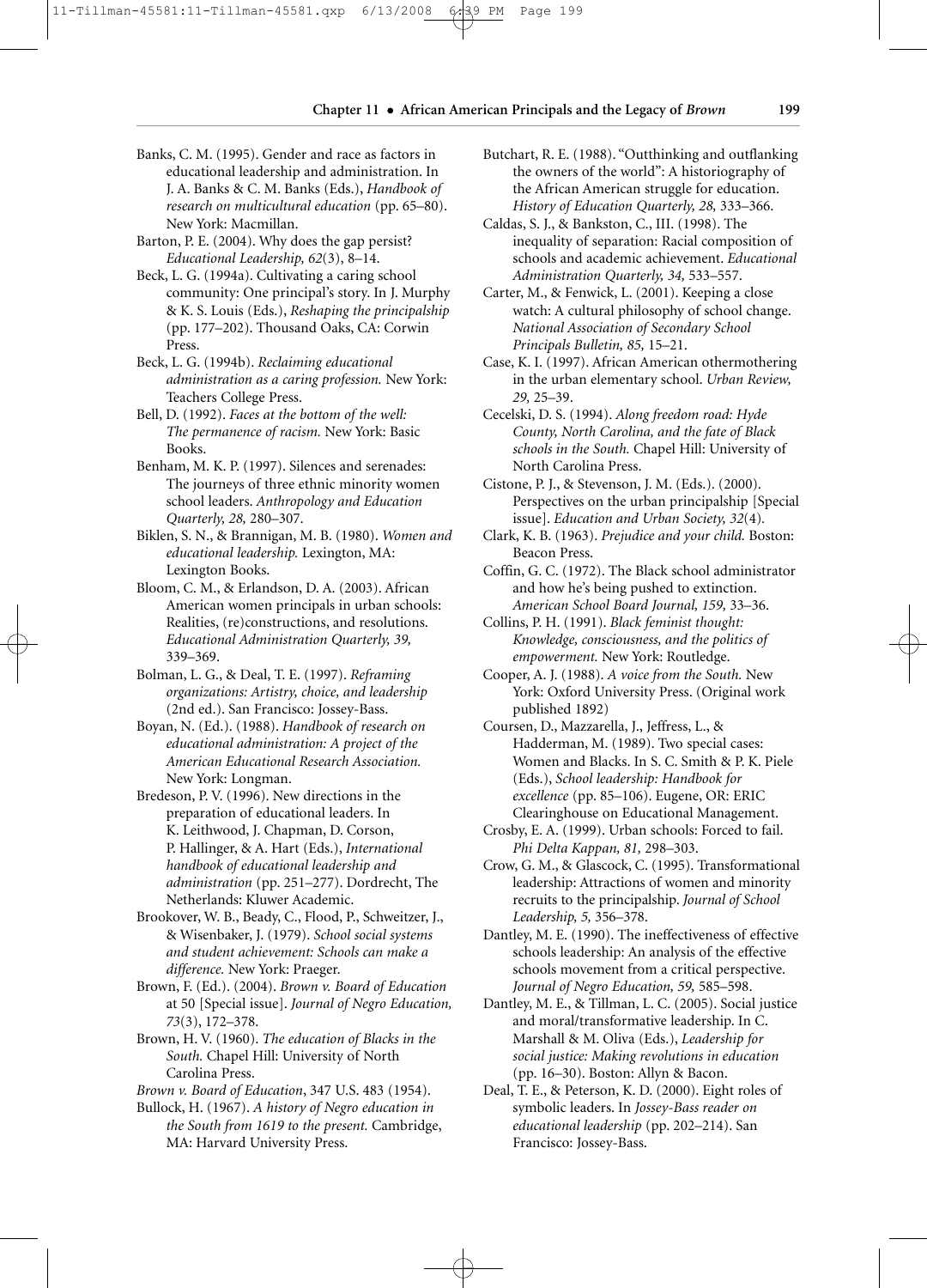6/13/2008

PM

Delpit, L. (1995). *Other people's children: Cultural conflict in the classroom.* New York: New Press.

11-Tillman-45581:11-Tillman-45581.qxp 6/13/2008 6:39 PM Page 200

Dempsey, V., & Noblit, G. (1996). Cultural ignorance and school desegregation: A community narrative. In M. Shujaa (Ed.), *Beyond desegregation: The politics of quality in African American schooling* (pp. 115–137). Thousand Oaks, CA: Corwin Press.

Dillard, C. (1995). Leading with her life: An African American feminist (re)interpretation of leadership for an urban high school principal. *Educational Administration Quarterly, 31,*  539–563.

Doughty, R. (1980). The Black female administrator: Woman in a double bind. In S. K. Biklen & M. B. Brannigan (Eds.), *Women and educational leadership* (pp. 165–174). Lexington, MA: Lexington Books.

Edmonds, R. (1979). Effective schools for the urban poor. *Educational Leadership, 37,* 15–24.

Edson, S. K. (1987). Voices from the present: Tracking the female administrative aspirant. *Journal of Educational Equity and Leadership, 7,* 261–277.

Edwards, P. (1996). Before and after school desegregation: African American parents' involvement in schools. In M. Shujaa (Ed.), *Beyond desegregation: The politics of quality in African American schooling* (pp. 138–161). Thousand Oaks, CA: Corwin Press.

English, F. (Ed.). (2006). *Sage encyclopedia of educational leadership and administration.* Thousand Oaks, CA: Sage.

Enomoto, E., Gardiner, M., & Grogan, M. (2000). Notes to Athene: Mentoring relationships for women of color. *Urban Education, 35,* 567–583.

Ethridge, S. (1979). Impact of the 1954 *Brown vs. Topeka Board of Education* decision on Black educators. *Negro Educational Review, 30,*  217–232.

Farkas, S., Johnson, J., & Duffett, A. (2003). *Rolling up their sleeves: Superintendents and principals talk about what's needed to fix public schools.* New York: Wallace Foundation.

Fenwick, L. (2001). *Patterns of excellence: Policy perspectives on diversity in teaching and school leadership.* Atlanta, GA: Southern Education Foundation.

Foster, L. (2004). Administrator and teacher recruitment and selection post*-Brown:* Issues, challenges, and strategies. *Journal of School Public Relations, 25,* 220–232.

Foster, M. (1997). *Black teachers on teaching.* New York: New Press.

Franklin, V. P. (1984). *Black self-determination: A cultural history of the faith of our fathers.* Westport, CT: Lawrence Hill.

Franklin, V. P. (1990). "They rose and fell together": African American educators and community leadership, 1795–1954. *Journal of Education, 172(3),* 39–64.

Franklin, V. P., & Collier, B. T. (1999). *My soul is a witness: A chronology of the Civil Rights era, 1954–1965.* New York: Henry Holt.

Fultz, M. (2004a). The displacement of Black educators post-*Brown:* An overview and analysis. *History of Education Quarterly, 44,*  11–45.

Fultz, M. (Ed.). (2004b). Fiftieth anniversary of the *Brown v. Board of Education* decision [Special issue]. *History of Education Quarterly, 44*(1), 10.

Gardiner, M. E., Enomoto, E., & Grogan, M. (2000). *Coloring outside lines: Mentoring women in school leadership.* Albany: State University of New York Press.

Gates, S. M., Ringel, J. S., Santibañez, L., Ross, K. E., & Chung, C. H. (2003). *Who is leading our schools? An overview of school administrators and their careers.* Arlington, VA: RAND Education.

Georgia Teacher and Education Association. (1970). *Guide to developing an inclusive integration plan.* Atlanta, GA: Author.

Gilligan, C. (1982). *In a different voice: Psychological theory and women's development.* Cambridge, MA: Harvard University Press.

González, M. L. (2002). Professors of educational administration: Learning and leading for the success of ALL children. *University Council for Educational Administration Review, 64,* 4–9.

Gooden, M. A. (2005). The role of an African American principal in an urban information technology high school. *Educational Administration Quarterly, 41*(4), 630–650.

Greenleaf, R. K. (1977). *Servant leadership: A journey into the nature of legitimate power and greatness.* New York: Paulist Press.

Hale, J. (2004). How schools shortchange African American children. *Educational Leadership, 62*(3), 34–39.

Hallinger, P., & Heck, R. H. (1996). Reassessing the principal's role in school effectiveness: A review of empirical research, 1980–1995. *Educational Administration Quarterly, 32,* 5–44.

Hart, A. W., & Bredeson, P. V. (1996). *The principalship.* New York: McGraw-Hill.

Henig, J. R., Hula, R. C., Orr, M., & Pedescleaux, D. S. (1999). *The color of school reform: Race, politics, and the challenge of urban education.* Princeton, NJ: Princeton University Press.

Hine, D. C., & Thompson, K. (1998). *A shining thread of hope: The history of Black women in America.* New York: Broadway Books.

Hobson-Horton, L. D. (2000). *African American women principals: Examples of urban*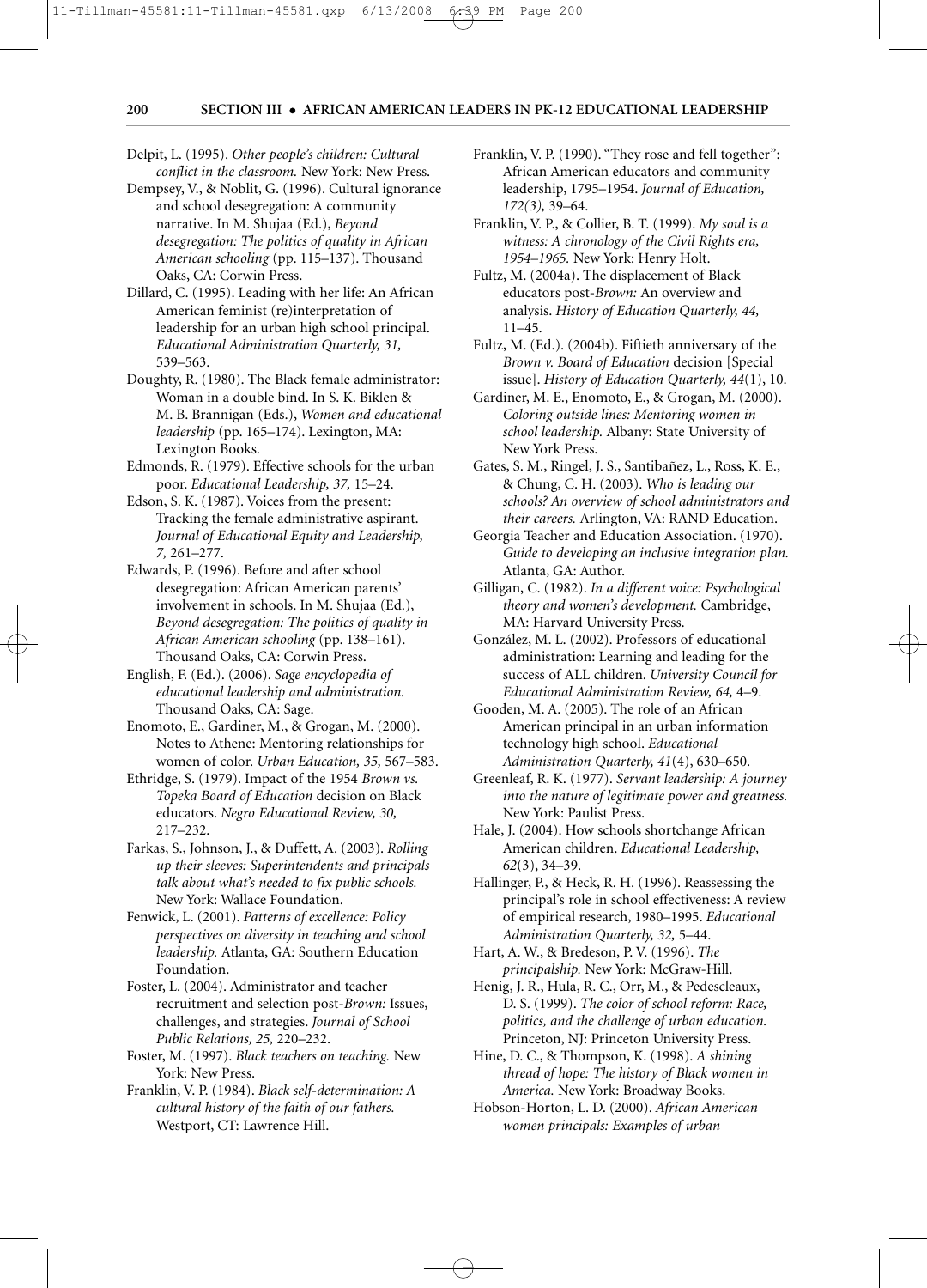*educational leadership.* Unpublished doctoral dissertation, University of Wisconsin.

- Hooker, R. (1971). Displacement of Black teachers in the eleven southern states. *Afro-American Studies, 2,* 165–180.
- Hudson, M. J., & Holmes, B. J. (1994). Missing teachers, impaired communities: The unanticipated consequences of *Brown v. Board of Education* on the African American teaching force at the precollegiate level. *Journal of Negro Education, 63,* 388–393.
- Irvine, J. J. (1999). The education of children whose nightmares come both day and night. *Journal of Negro Education, 68,* 224–253.
- James, J. C. (1970). Another vanishing American: The Black principal. *New Republic, September,* 17–20.
- Jones, E., & Montenegro, X. (1985). *Women and minorities in school administration.* Washington, DC: Office of Minority Affairs, American Association of School Administrators.
- Jones, F. (1981). *A traditional model of educational excellence.* Washington, DC: Howard University Press.
- Jones, S. N. (2003). *The praxis of Black female educational leadership from a systems perspective.* Unpublished doctoral dissertation, Bowling Green State University.
- Karpinski, C. (2004, April). *Faculty diversity: Brown and the demise of the Black principal.* Paper presented at the annual meeting of the American Educational Research Association, San Diego, CA.
- Kimball, K., & Sirotnik, K. (2000). The urban school principalship: Take this job and . . . ! *Education and Urban Society, 32,* 536–543.
- Klein, D. W. (2002). Beyond *Brown v. Board of Education:* The need to remedy the achievement gap. *Journal of Law and Education, 31,* 431–457.
- Kluger, R. (1977). *Simple justice.* New York: Random House.
- Kozol, J. (1991). *Savage inequalities: Children in America's schools.* New York: HarperCollins.
- Leithwood, K., & Duke, L. (1999). A century's quest to understand school leadership. In J. Murphy & K. Seashore Louis (Eds.), *The handbook of research on educational administration* (2nd ed., pp. 45–72). San Francisco: Jossey-Bass.
- Leithwood, K., & Montgomery, D. (1982). Forms and effects of school-based management: A review. *Educational Policy, 12,* 325–346.
- Leithwood, K. A., & Riehl, C. (2003). *What we know about successful school leadership.* Philadelphia: Laboratory for Student Success, Temple University.
- Lewis, C., Garrison-Wade, D., Scott, M., Douglas, B., & Middleton, V. (2004). A synthesis of

evidence-based research on the status of African American teachers 50 years after *Brown* and its impact on African American student achievement: Implications for teachers and administrators. *E-Journal of Teaching & Learning in Diverse Settings, 2*(1)*.* Retrieved February 10, 2005, from http://subr.edu/ coeducation/ejournal

- Lightfoot, S. L. (1983). *The good high school: Portraits of character and culture.* New York: Basic Books.
- Lightfoot, S. L. (1994). *I've known rivers: Lives of loss and liberation.* New York: Penguin Books.
- Loder, T. L. (2002). On women becoming and being principals: Pathways, patterns, and personal accounts. *Dissertation Abstracts International, 63,* 3804.
- Loder, T. L. (2005). African American women principals' reflections on social change, community othermothering, and Chicago public school reform. *Urban Education, 40,* 298–320.
- Lomotey, K. (1987). Black principals for Black students: Some preliminary observations. *Urban Education, 22,* 173–181.
- Lomotey, K. (1989a). *African-American principals: School leadership and success.* Westport, CT: Greenwood Press.
- Lomotey, K. (1989b). Cultural diversity in the school: Implications for principals. *NASSP Bulletin,* pp. 81–88.
- Lomotey, K. (1993). African-American principals: Bureaucrat/administrators and ethnohumanists. *Urban Education, 27,* 394–412.
- Lomotey, K., Allen, K. L., Canada, T. J., Mark, D. L. H., & Rivers, S. (2003). *Research on African American educational leaders: The state of the art.* Unpublished manuscript.
- Lyman, L. (2000). *How do they know you care? The principal's challenge.* New York: Teachers College Press.
- Mann, H. B. (1970). *The Negro school and professional in America.* Englewood Cliffs, NJ: Prentice Hall.
- Marshall, C. (2004). Social justice challenges to educational administration: Introduction to a special issue. *Educational Administration Quarterly, 40,* 3–13.
- Mayeroff, M. (1971). *On caring.* New York: Harper & Row.
- Mertz, N. T., & McNeely, S. R. (1998). Women on the job: A study of female high school principals. *Educational Administration Quarterly, 34,*  196–222.
- Milner, H. R., & Howard, T. C. (2004). Black teachers, Black students, Black communities and *Brown:* Perspectives and insights from experts. *Journal of Negro Education, 73,* 285–297.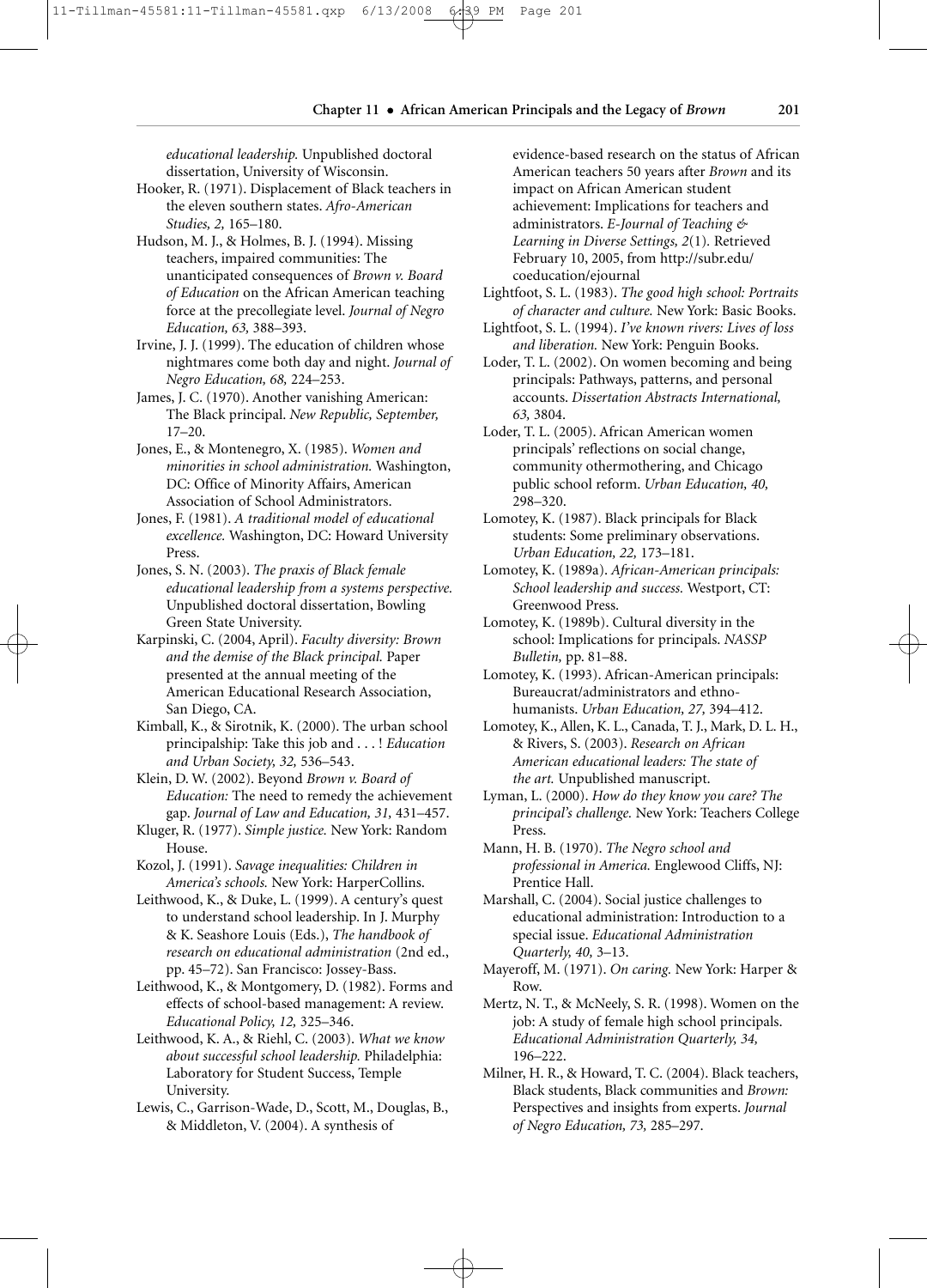PM

Mitchell, D. E., Ortiz, F. I., & Mitchell, T. K. (1987). *Work orientation and job performance: The cultural basis of teaching rewards and incentives.* New York: State University of New York Press.

11-Tillman-45581:11-Tillman-45581.qxp 6/13/2008 6:39 PM Page 202

- Morris, J. E. (1999). A pillar of strength: An African American school's communal bonds with families and community since *Brown. Urban Education, 35,* 584–605.
- Morris, J. E. (2004). Can anything good come from Nazareth? Race, class, and African American schooling and community in the urban South and Midwest. *American Educational Research Journal, 41,* 69–112.

Mukuria, G. (2002). Disciplinary challenges: How do principals address this dilemma? *Urban Education, 37,* 432–452.

- Murphy, J. (1988). Methodological, measurement and conceptual problems in the study of instructional leadership. *Educational Evaluation and Policy Analysis, 4,* 290–310.
- Noddings, N. (1984). *Caring: A feminine approach to ethics and moral education.* Berkeley: University of California Press.
- Ogbu, J. (2003). *Black American students in an affluent suburb: A study of academic disengagement.* Mahwah, NJ: Erlbaum.
- Ogletree, C. J., Jr. (2004). *At deliberate speed: Reflections on the first half century of Brown v. Board of Education.* New York: W. W. Norton.
- Orfield, G. (1969). *The reconstruction of southern education: The schools and the 1964 Civil Rights Act.* New York: Wiley.
- Orfield, G., & Lee, C. (2004). *Brown at 50: King's dream or Plessy's nightmare?* Retrieved January 26, 2004, from
- www.civilrightsproject.harvard.edu Ortiz, F. I. (1982). *Career patterns in education: Women, men and minorities in public school administration.* South Hadley, MA: Bergin.

Ortiz, F. I., & Marshall, C. (1988). Women in educational administration. In N. Boyan (Ed.), *Handbook of research on educational administration* (pp. 123–141). New York: Longman.

- Perkins, L. (1987). *Fannie Jackson Coppin and the Institute for Colored Youth, 1865–1902.* New York: Garland.
- Perry, T. (2003, January 10). Tackling the myth of Black students' intellectual inferiority. *Chronicle of Higher Education,* p. B10.

Perry, T., Steele, C., & Hilliard, A. (2003). *Young, gifted, and Black: Promoting high achievement among African-American students.* Boston: Beacon Press.

Pollard, D. (1997). Race, gender, and educational leadership: Perspectives from African American principals. *Educational Policy, 11,* 353–374.

Portin, B. S. (2000). The changing urban principalship. *Education and Urban Society, 32,* 492–505.

- Pounder, D. G., Ogawa, R. T., & Adams, E. A. (1995). Leadership as an organization-wide phenomenon: Its impact on school performance. *Educational Administration Quarterly, 31,* 564–588.
- Reitzug, U. C., & Patterson, J. (1998). "I'm not going to lose you!" Empowerment through caring in an urban principal's practice with students. *Urban Education, 33,* 150–181.
- Reitzug, U. C., & Reeves, J. E. (1992). Miss Lincoln doesn't teach here: A descriptive narrative and conceptual analysis of a principal's symbolic leadership behavior. *Educational Administration Quarterly, 28,* 185–219.
- Resnick, L. (2004). Closing the gap: High achievement for students of color. *Research Points, 2,* 1–4.
- Riester, A. F., Pursch, V., & Skrla, L. (2002). Principals for social justice: Leaders for school success for children from low-income homes. *Journal of School Leadership, 12,* 281–302.
- Rodgers, F. A. (1967). *The Black high school and its community.* Lexington, MA: Lexington Books.
- Savage, C. G. (2001). "Because we did more with less": The agency of African American teachers in Franklin, Tennessee: 1890–1967. *Peabody Journal of Education, 76,* 170–203.
- Scheurich, J. J. (1998). Highly successful and loving, public elementary schools populated mainly by low-SES children of color: Core beliefs and cultural characteristics. *Urban Education, 33,* 451–491.
- Shakeshaft, C. (1988). Women in educational administration: Implications for training. In D. E. Griffiths, R. T. Stout, & P. B. Forsyth (Eds.), *Leaders for America's schools: The report and papers of the National Commission on Excellence in Educational Administration* (pp. 403–416). Berkeley, CA: McCutchan.
- Shakeshaft, C. (1989). *Women in educational administration.* Newbury Park, CA: Sage.
- Shakeshaft, C. (1999). The struggle to create a more gender-inclusive profession. In J. Murphy & K. Seashore Louis (Eds.), *The handbook of research on educational administration* (2nd ed., pp. 99–118). San Francisco: Jossey-Bass.
- Shotwell, R. H. (1999). *Leadership theory and context: Black and White principals during desegregation.* Unpublished doctoral dissertation, University of North Carolina at Greensboro.
- Siddle Walker, E. V. (1993a). Caswell County Training School, 1933–1969: Relationships between community and school. *Harvard Educational Review, 63,* 161–182.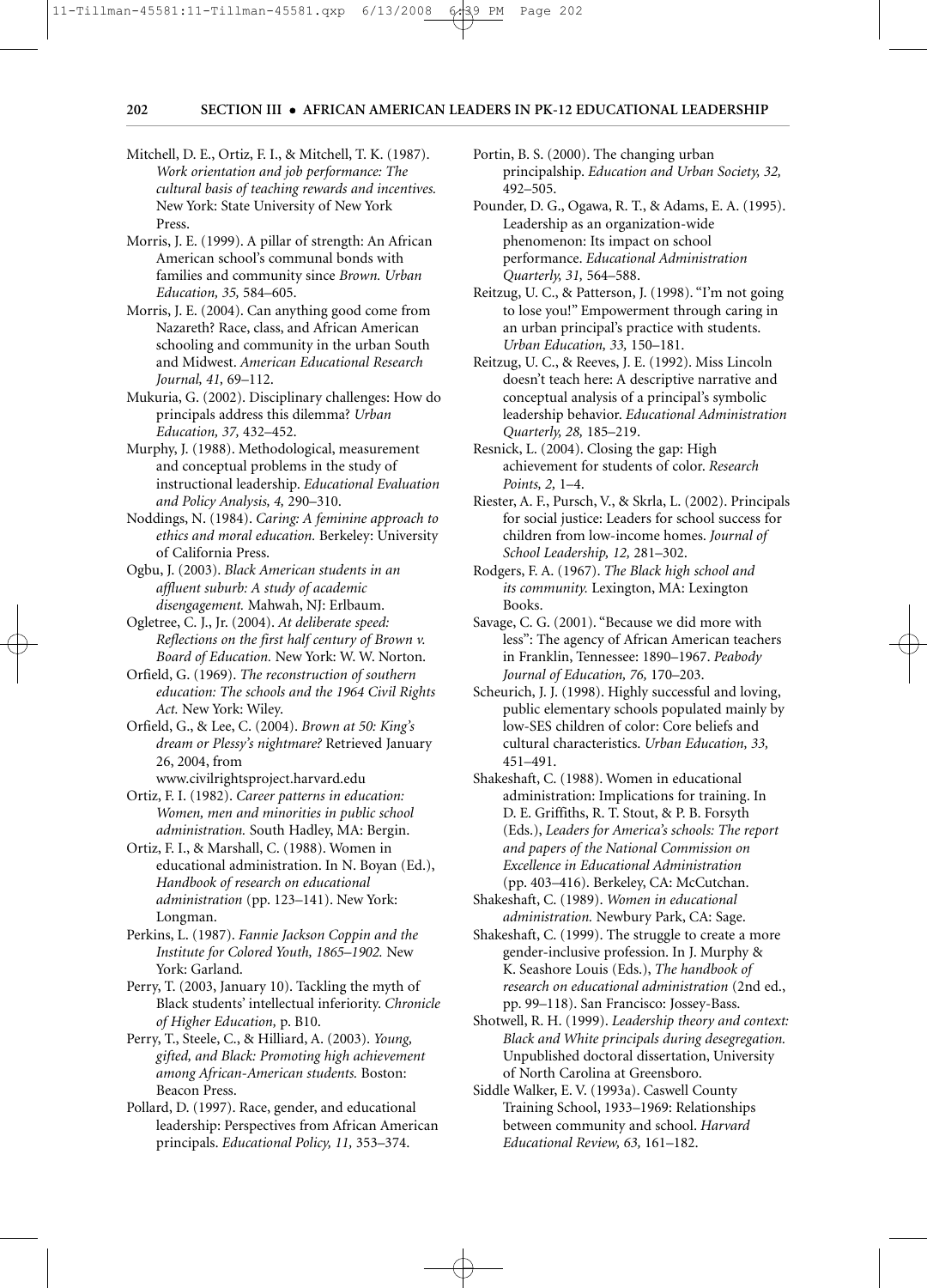- Siddle Walker, E. V. (1993b). Interpersonal caring in the "good" segregated schooling of African-American children: Evidence from the case of the Caswell County Training School. *Urban Review, 25,* 63–77.
- Siddle Walker, E. V. (1996). *Their highest potential: An African American school community in the segregated South.* Chapel Hill: University of North Carolina Press.
- Siddle Walker, V. (2000). Value of segregated schools for African American children in the South, 1935–1969: A review of common themes and characteristics. *Review of Educational Research, 70,* 253–285.
- Siddle Walker, V. (2001). African American teaching in the South: 1940–1960. *American Educational Research Journal, 38,* 751–779.
- Siddle Walker, V. (2003). The architects of Black schooling in the segregated South: The case of one principal leader. *Journal of Curriculum and Supervision, 19,* 54–72.
- Siddle Walker, V., & Archung, K. N. (2003). The segregated schooling of Blacks in the southern United States and South Africa. *Comparative Education Review, 47,* 21–40.
- Sizemore, B. A. (2003). The imputation of Black inferiority: Does it contribute to the achievement gap? In C. Camp-Yeakey & R. D. Henderson (Eds.), *Surmounting all odds: Education, opportunity and society in the new millennium* (pp. 273–304). Greenwich, CT: Information Age.
- Sowell, T. (1976). Patterns of Black excellence. *Public Interest, 43,* 6–58.
- Starratt, R. J. (1991). Building an ethical school: A theory for practice in educational leadership. *Educational Administration Quarterly, 27,*  185–202.
- Tillman, L. C. (2002). Culturally sensitive research approaches: An African American perspective. *Educational Researcher, 31*(9), 3–12.
- Tillman, L. C. (2003). From rhetoric to reality? Educational administration and the lack of racial and ethnic diversity within the profession. *University Council for Educational Administration Review, 45*(3), 1–4.
- Tillman, L. C. (2004a). African American parental involvement in a post-*Brown* era: Facilitating the academic achievement of African American students. *Journal of School Public Relations, 25,* 161–176.
- Tillman, L. C. (2004b). (Un)intended consequences?: The impact of the *Brown v. Board of Education* decision on the employment status of Black educators. *Education and Urban Society, 36,* 280–303.
- Tillman, L. C. (2005a). Mentoring new teachers: Implications for leadership practice in an urban

school. *Educational Administration Quarterly, 41*(4), 609–629.

- Tillman, L. C. (Ed.). (2005b). Pushing back resistance: African American discourses on school leadership [Special issue]. *Educational Administration Quarterly, 41*(4).
- Tillman, L. C. (2007). Bringing the gifts that our ancestors gave: Continuing the legacy of excellence in African American school leadership. In J. Jackson (Ed.), *Strengthening the educational pipeline for African Americans: Informing policy and practice* (pp. 53–69). Albany: State University of New York Press.
- Tonnsen, S., & Truesdale, V. (1993). Women and minorities in educational administration: Programs and processes that work. *Journal of School Leadership, 3,* 679–687.
- Valverde, L., & Brown, F. (1988). Influences on leadership development of racial and ethnic minorities. In N. Boyan (Ed.), *The handbook on educational administration* (pp. 143–158). New York: Longman.
- U.S. Equal Employment Opportunity Commission. (2005). *Job patterns for minorities and women in state and local governments, 2005*. Washington, DC: Author.
- Ward Randolph, A. (1997, March). *Champion Avenue School: A historical analysis.* Paper presented at the annual meeting of the American Educational Research Association, Chicago.
- Washington, B. T. (1993). *Up from slavery.* New York: Gramercy Books. (Original work published 1901)
- Washington, M. H. (1988). *A voice from the South.* New York: Oxford University Press.
- Watkins, W. (2001). *The White architects of Black education: Ideology and power in America, 1865–1954.* New York: Teachers College Press.
- Wells, G. F. (1991). *A comparison of the role perceptions of Black high school principals.* Unpublished doctoral dissertation, University of North Carolina at Chapel Hill.
- White, A. L. (1995). *Factors that affect the professional experiences of African American female principals in the state of Arizona: A case study.* Unpublished doctoral dissertation, Arizona State University.
- Williams, L. S. (1998). *Servants of the people: The 1960s legacy of African American leadership.* New York: St. Martin's Griffin.
- Witziers, B., Bosker, R. J., & Krüger, M. L. (2003). Educational leadership and student achievement: The elusive search for an association. *Educational Administration Quarterly, 39,* 398–425.
- Yeakey, C. C., Johnston, G. S., & Adkison, J. A. (1986). In pursuit of equity: A review of research on minorities and women in